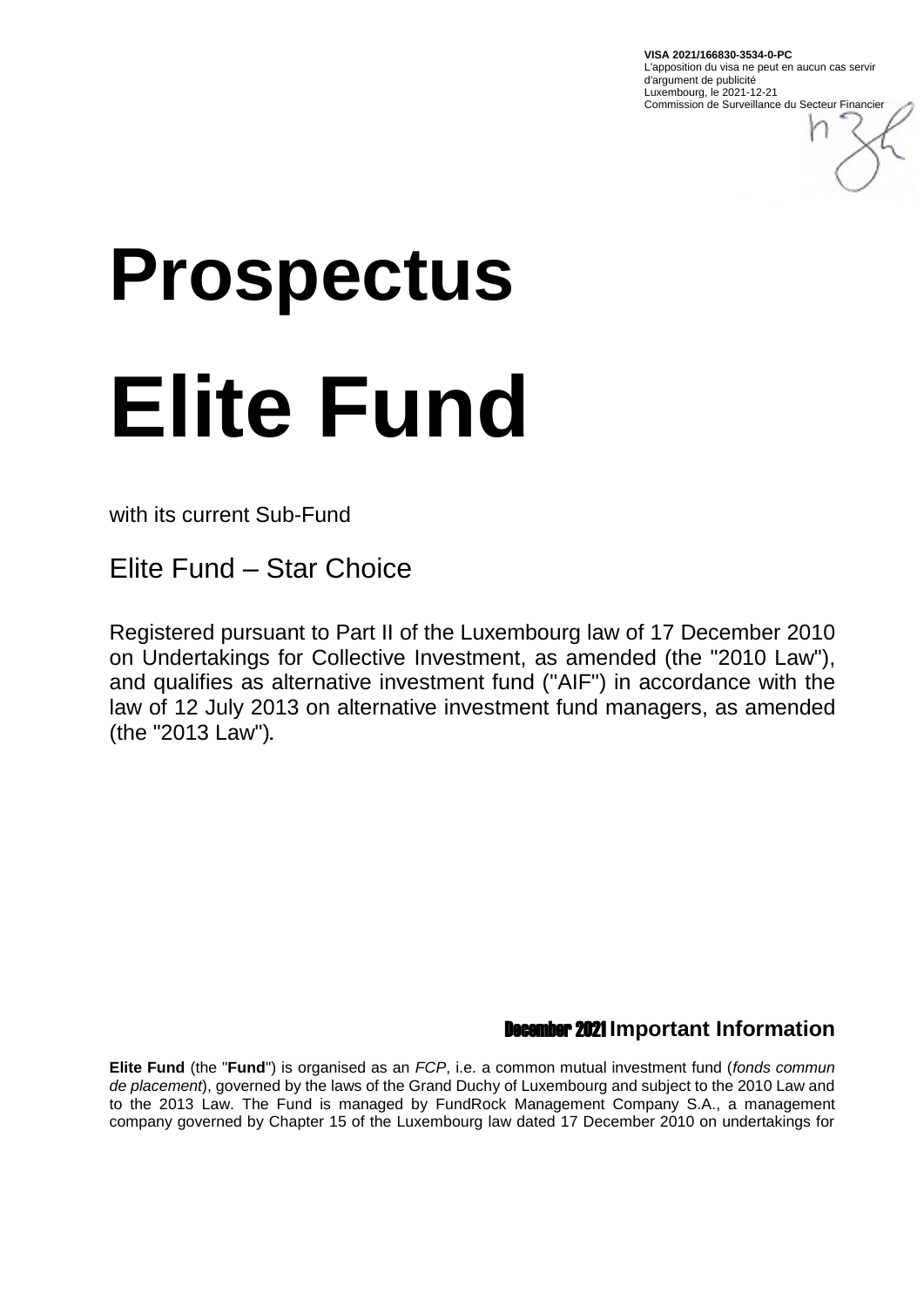collective investment, as amended. The Management Company also acts as alternative investment fund manager (the "**AIFM**") in accordance with the provisions of Chapter 2 of the 2013 Law.

The Management Company is offering units of the Fund on the basis of the information contained in this Prospectus and the Management Regulations. No person is authorized to give any information or to make any representations concerning the Fund other than as contained in the Prospectus, the Management Regulations and in the other documents referred to herein, and any purchase made by any person on the basis of statements or representations not contained in or inconsistent with the information and representations contained in this Prospectus, the Management Regulations or in the other documents referred to herein, shall be solely at the risk of the investor.

The Fund is an open-ended mutual investment fund, established for an unlimited duration.

Subscriptions can only be accepted on the basis of this prospectus accompanied by the latest annual report (if any), as well as by the latest semi-annual report, if published after the latest annual report.

These reports form part of the present prospectus. No information other than that contained in this prospectus, in the periodic financial reports or in any other document mentioned in the prospectus and which may be consulted by the public may be given in connection with this offer.

Units in Elite Fund may be neither bought nor held directly or indirectly by investors who are residents or citizens of the United States and its sovereign territories; nor is the transfer of units to such persons permitted. This prospectus may not be distributed in the United States of America.

No one may refer to information other than that appearing in this Prospectus and in the documents referred to herein.

Units may fall as well as rise and an investor may not get back the amount initially invested. Income from the units may fluctuate in money terms and changes in currency exchange rates may, among other things, cause the value of units to go up or down. The levels and bases of, and relieves from, taxation may change.

Prospective investors should inform themselves and should take appropriate advice on the legal requirements as to possible tax consequences, foreign exchange restrictions or exchange control requirements which they might encounter under the laws of the countries of their citizenship, residence, or domicile and which might be relevant to the subscription, purchase, holding, redemption or disposal of the units of the Fund.

Units of the Fund are solely advised on, offered or sold to professional investors and hence no key information documents for packaged retail and insurance-based investment products shall be issued.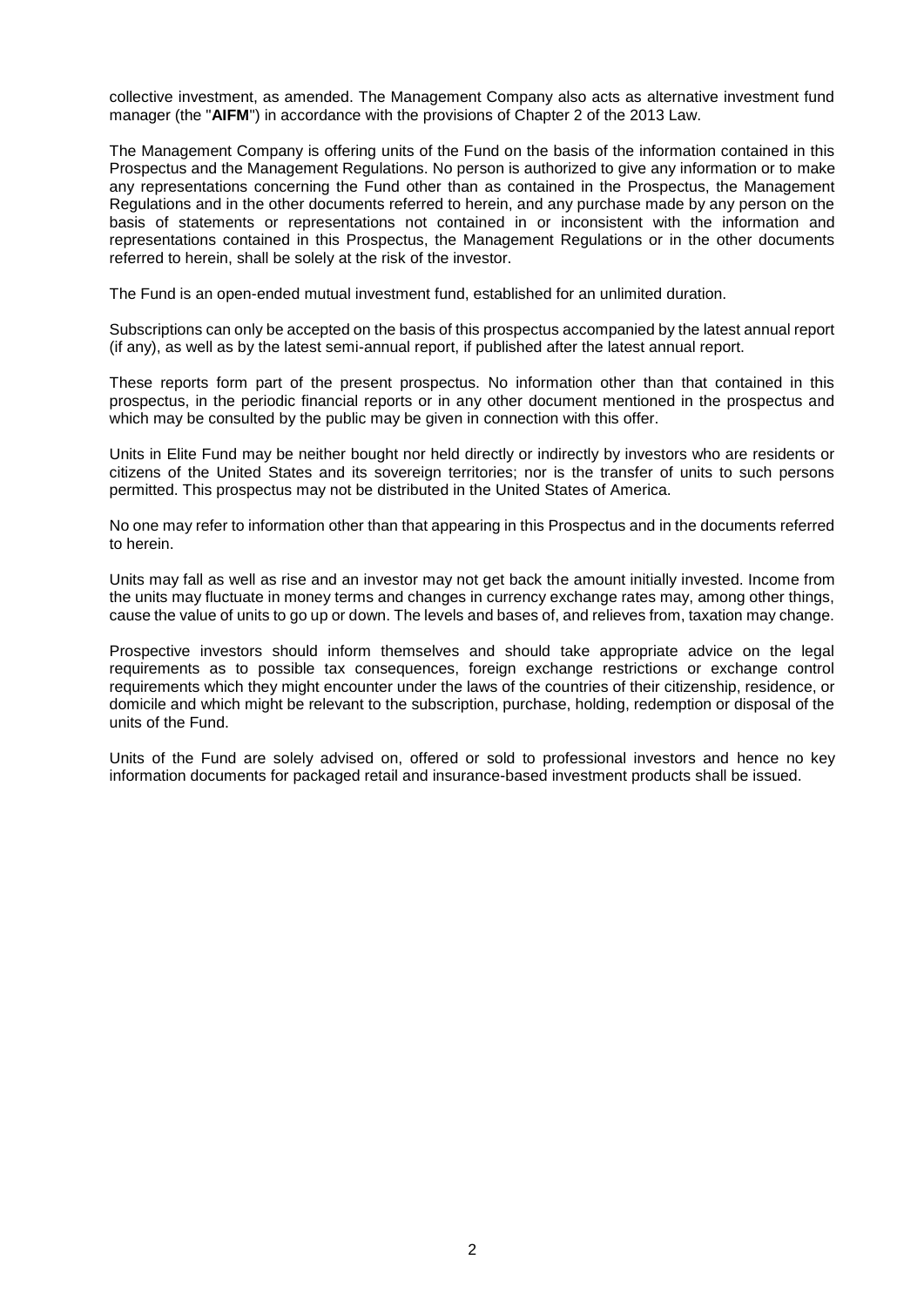# **Involved parties**

| <b>AIFM and Management</b><br>Company                                              | <b>FundRock Management Company S.A.</b><br>33, rue de Gasperich<br>L-5826 Hesperange                                                           |
|------------------------------------------------------------------------------------|------------------------------------------------------------------------------------------------------------------------------------------------|
| <b>Administrative Agent, Registrar</b><br>and Transfer Agent                       | <b>European Fund Administration S.A.</b><br>2, rue d'Alsace<br>L-1122 Luxembourg                                                               |
| <b>Board of Directors of the</b><br><b>AIFM and Management</b><br>Company          | Chairman                                                                                                                                       |
|                                                                                    | Mr Michel Marcel Vareika<br>Independent Non-Executive Director<br>Grand Duchy of Luxembourg                                                    |
|                                                                                    | <b>Directors</b>                                                                                                                               |
|                                                                                    | Mr Romain Denis<br><b>Executive Director - Managing Director</b><br>FundRock Management Company S.A.<br><b>Grand Duchy of Luxembourg</b>       |
|                                                                                    | <b>Mrs Tracey McDermott</b><br>Independent Non-Executive Director<br>Grand Duchy of Luxembourg                                                 |
|                                                                                    | Mr Xavier Parrain<br>Executive Director - Chief Executive Officer<br>FundRock Management Company S.A.<br>Hesperange, Grand Duchy of Luxembourg |
| <b>Conducting Officers</b>                                                         | Mr Romain Denis<br><b>Managing Director</b>                                                                                                    |
|                                                                                    | Mr Emmanuel Nantas<br>Director - Compliance                                                                                                    |
|                                                                                    | Mr Franck Caramelle<br>Director - Alternatives Investments                                                                                     |
| <b>Approved Statutory Auditor of</b><br>the Fund                                   | PricewaterhouseCoopers Société coopérative<br>2, rue Gerhard Mercator<br>L-2182 Luxembourg                                                     |
| <b>Approved Statutory Auditor of</b><br><b>FundRock Management</b><br>Company S.A. | Deloitte Audit Sàrl.<br>20 Boulevard de Kockelscheuer<br>L-1821 Luxembourg                                                                     |
| <b>Depositary and Paying Agent</b>                                                 | Société Générale Luxembourg<br>11, avenue Emile Reuter<br>L-2420 Luxembourg                                                                    |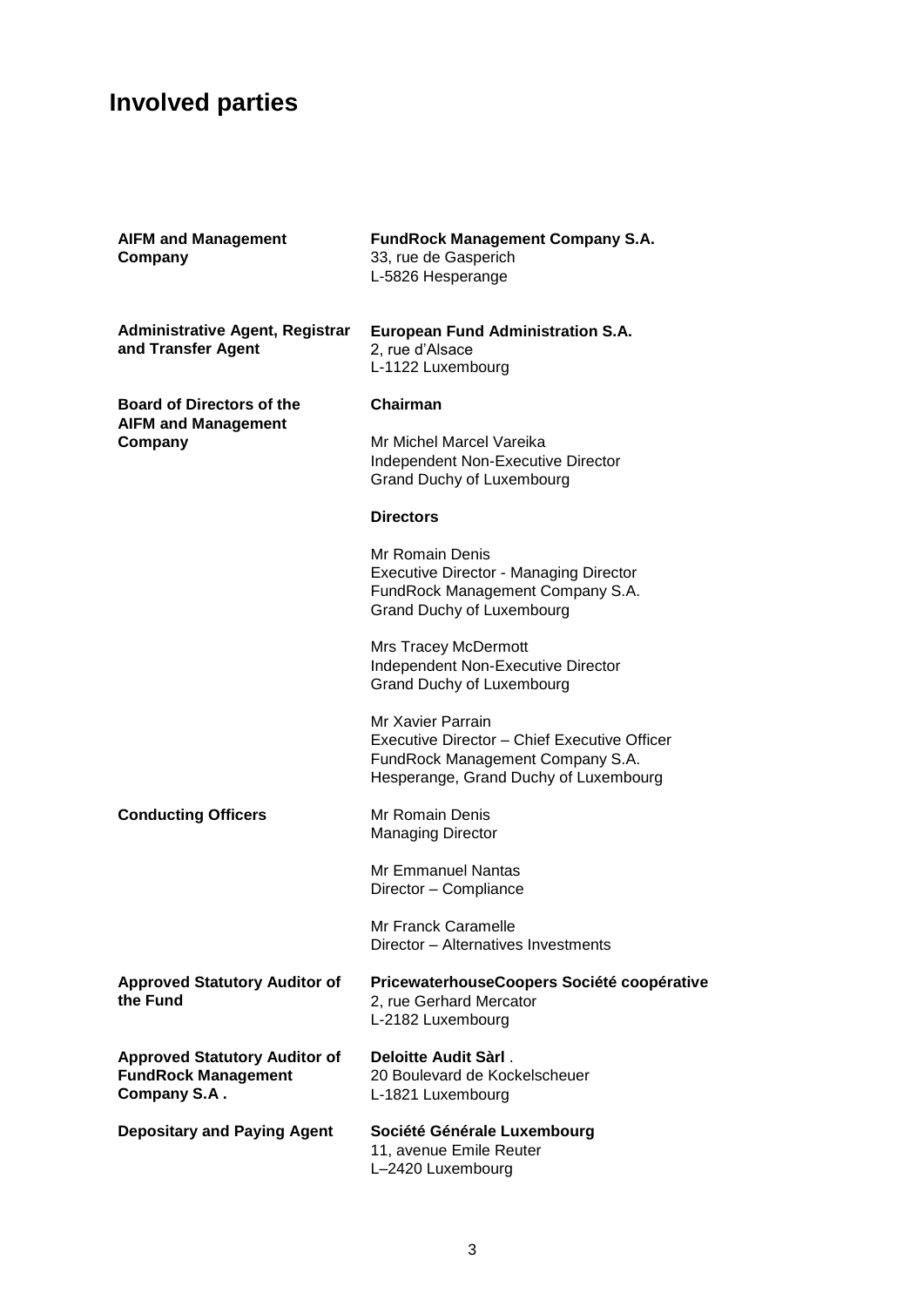| <b>Portfolio Manager</b>                   | Skandinaviska Enskilda Banken AB (publ)<br>Kungsträdgårdsgatan 8<br>SE-106 40 Stockholm |  |  |  |
|--------------------------------------------|-----------------------------------------------------------------------------------------|--|--|--|
| <b>Placement and Distribution</b><br>Agent | <b>FundRock Management Company S.A.</b><br>33, rue de Gasperich<br>L-5826 Hesperange    |  |  |  |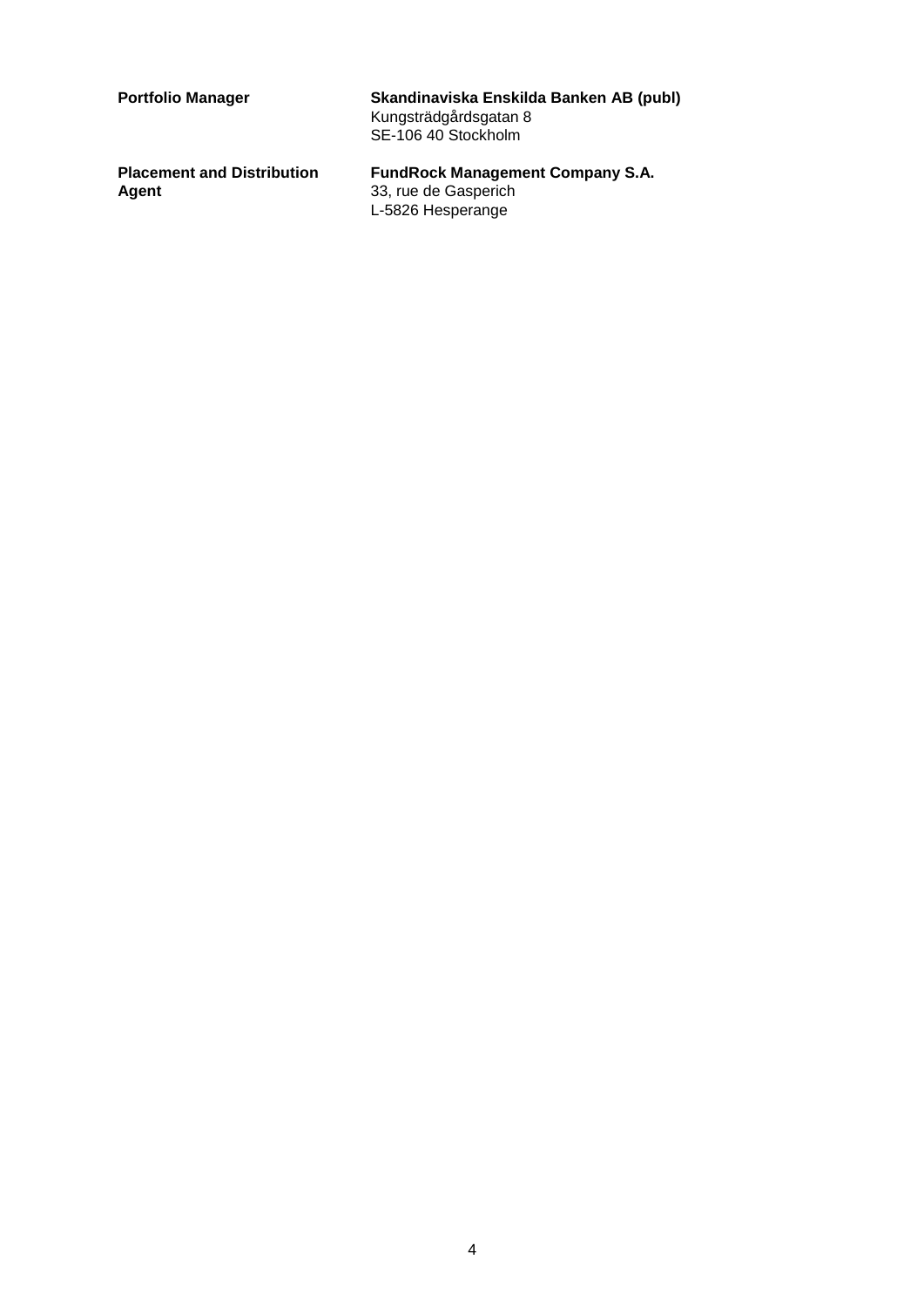# **Table of Content**

| Risk factors applicable to the investment in the Elite Fund - Star Choice  17      |  |
|------------------------------------------------------------------------------------|--|
|                                                                                    |  |
|                                                                                    |  |
|                                                                                    |  |
|                                                                                    |  |
|                                                                                    |  |
|                                                                                    |  |
|                                                                                    |  |
|                                                                                    |  |
|                                                                                    |  |
|                                                                                    |  |
|                                                                                    |  |
|                                                                                    |  |
|                                                                                    |  |
|                                                                                    |  |
|                                                                                    |  |
|                                                                                    |  |
|                                                                                    |  |
|                                                                                    |  |
|                                                                                    |  |
|                                                                                    |  |
|                                                                                    |  |
|                                                                                    |  |
| SECTION XVIII - Suspension of calculation of a NAV, subscriptions, redemptions and |  |
|                                                                                    |  |
|                                                                                    |  |
|                                                                                    |  |
|                                                                                    |  |
|                                                                                    |  |
|                                                                                    |  |
|                                                                                    |  |
|                                                                                    |  |
|                                                                                    |  |
|                                                                                    |  |
|                                                                                    |  |
|                                                                                    |  |
|                                                                                    |  |
|                                                                                    |  |
|                                                                                    |  |
|                                                                                    |  |
|                                                                                    |  |
|                                                                                    |  |
|                                                                                    |  |
|                                                                                    |  |
|                                                                                    |  |
|                                                                                    |  |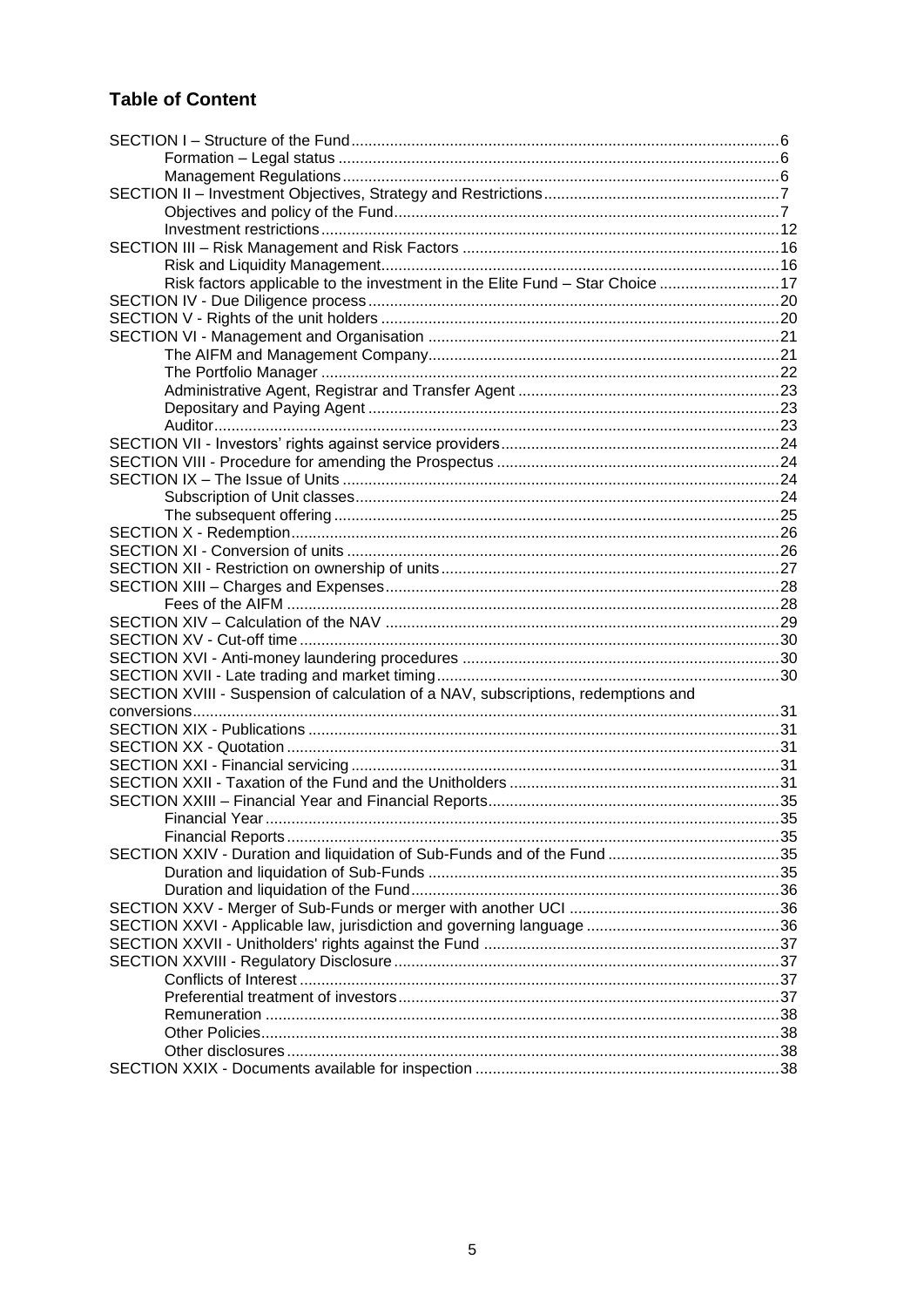# <span id="page-5-0"></span>**SECTION I – Structure of the Fund**

# <span id="page-5-1"></span>**Formation – Legal status**

**Elite Fund** (hereafter the "**Fund**") is an open-ended mutual investment fund ("*Fonds commun de placement*") governed by Part II of the Luxembourg law of 17 December 2010 relating to undertakings for collective investment, as amended (hereafter the "**2010 Law**") and qualifies as alternative investment fund ("**AIF**") in accordance with the law of 12 July 2013 on alternative investment fund managers, as amended (the "**2013 Law**"). The Fund is managed by FundRock Management Company S.A. (the "**Management Company**"), a management company governed by Chapter 15 of the 2010 Law. The Management Company also acts as alternative investment fund manager (the "**AIFM**") in accordance with the provisions of Chapter 2 of the 2013 Law. The Fund was set up in accordance with management regulations (hereafter the "**Management Regulations**") signed in Luxembourg on 16 April 2003 as an umbrella fund comprising separate Sub-Funds. The Management Regulations were amended for the last time with effect as of 27 January 2020and were deposited with the Luxembourg Trade Register. A notice of the deposit was published on 27 January 2020 in the *RESA, Recueil Electronique des Sociétés et Associations* ("**RESA**"), the Official Gazette of the Grand-Duchy of Luxembourg. The Fund is registered with the Registre de Commerce et des Sociétés under number K 63.

The main objective of the Fund is to provide active and professional management, to diversify investment risks and satisfy investors seeking longer-term capital growth. As in the case of any investment, the Management Company cannot guarantee future performance and there can be no certainty that the investment objectives of the Fund will be achieved.

At the time of the issue of this prospectus (hereafter the "**Prospectus**"), the Fund comprises one Sub-Fund "Elite Fund – Star Choice" (hereafter the "**Sub-Fund**" or "**Star Choice**").

In order to calculate the net asset value (hereafter the "**NAV**") per unit, the value of the assets belonging to the Sub-Fund less its liabilities is calculated on each day that constitutes a Bank Business Day, defined as any day on which banks are open for business in Luxembourg except 24 December and 31 December (the "**Valuation Day**"), and the result is divided by the number of the units issued.

The base currency (hereafter the "**Base Currency**") is the Swedish krona (SEK), the NAV will be expressed in SEK.

It is intended to create other Sub-Funds depending on the market opportunities and the needs of the investors. In the event of the creation of new Sub-Funds, the Prospectus will be supplemented.

As investment in the Sub-Funds is subject to market risks, realisation of the main objective cannot be guaranteed.

There is no restriction on the amount of the Fund's assets or on the number of its units.

# <span id="page-5-2"></span>**Management Regulations**

The rights and duties of the unitholders of each Sub-Fund and the Depositary are determined by the Management Regulations. Copies of the Management Regulations are available free of charge at the offices of the Depositary as well as from the Management Company.

The Management Company may, by mutual agreement with the Depositary, make any amendment to the Management Regulations, which will enter into force upon signature. A notice about this amendment will then be published.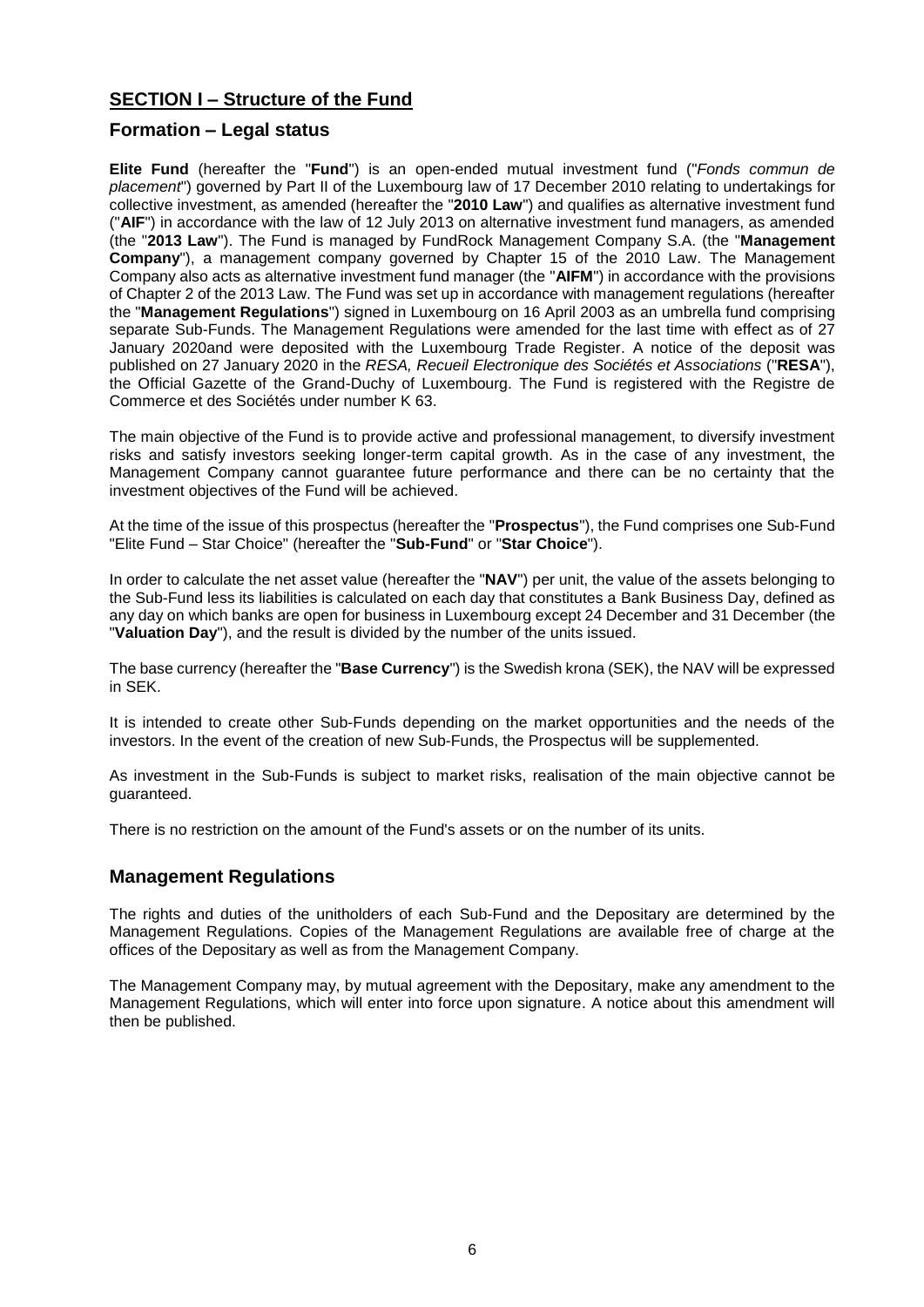# <span id="page-6-0"></span>**SECTION II – Investment Objectives, Strategy and Restrictions**

# <span id="page-6-1"></span>**Objectives and policy of the Fund**

The investment objectives of the Fund is to provide participations through its investing (1) in shares and/or units of investment funds of the open-ended type and accessorily of the closed-ended type, as well as (2) in securities and (3) in other assets permitted by Part II of the 2010 Law, with the purpose of spreading investment risks while seeking capital appreciation..

The Fund has long-term investment horizons and therefore purchase of units in the Fund should be regarded as long-term investment.

The Fund, with respect to its Sub-Funds, may take any measures and carry out any operation it may deem useful in the accomplishment and development of its purpose to the full extent permitted by part II of the 2010 Law.

The Fund is not managed with reference to a benchmark.

### **Elite Fund – Star Choice**

The Sub-Fund's investment objective is to achieve long-term, risk-adjusted capital appreciation over the long-term. The Sub-Fund will invest at least 30% of its net assets in equity securities and equity related securities primarily through listed equities complemented by investment funds and - private equity investments. Although the primary geographic focus will be Sweden, the Sub-Fund's net assets may be invested in other OECD markets.

The Sub-Fund may also invest up to 40% of its net assets in undertakings for collective investment which use non-traditional or alternative asset management strategies, generally known as "hedge funds" of the open-ended type. On an ancillary basis, the Sub-Fund may also invest in bonds and other debt instruments mainly denominated in SEK or issued by Swedish companies and institutions, liquid assets such as money market instruments, cash and cash equivalents.

On an ancillary basis, the Sub-Fund may invest in investment funds of the closed-ended type (UCITS and UCIs).

Furthermore, the Sub-Fund will make use of financial derivative instruments both for investment and hedging purposes.

The Sub-Fund does not make use of any Efficient Portfolio Management techniques, nor enters into total return swaps or financial derivative instruments with similar characteristics and as such the Regulation (EU) 2015/2365 of the European Parliament and of the Council of 25 November 2015 on transparency of securities financing transactions and of reuse is currently not applicable. The Prospectus will be updated accordingly prior to the use of any such instruments or techniques.

Pursuant to the requirements prescribed under Directive 2011/61/EU of the European Parliament and of the Council of 8 June 2011 on Alternative Investment Fund Managers ("**AIFMD**"), the maximum level of leverage which the AIFM is entitled to employ on behalf of the Sub-Fund is set at 110% of the total net assets under the gross method approach and at 110% of the total net assets under the commitment approach.

The Sub-Fund qualifies as an Article 6 financial product under SFDR. The investments underlying this Sub-Fund do not take into account the EU criteria for environmentally sustainable economic activities within the meaning of Regulation (EU) 2020/852 of the European Parliament and of the Council of 18 June 2020 on the establishment of a framework to facilitate sustainable investment, and amending Regulation (EU) 2019/2088.

### **A. Rationale for alternative asset management**

The strategies followed by the hedge fund managers might differ in material respects, but they are all alternative investment strategies. The term "alternative investment strategies", relates to strategies which are primarily based on the particular skill or trading method of the portfolio manager rather than on the simple consistency of return inherent in debt instrument investing or the participation in economic growth cycles provided by long positions in equities. Alternative investment strategies are intended to have an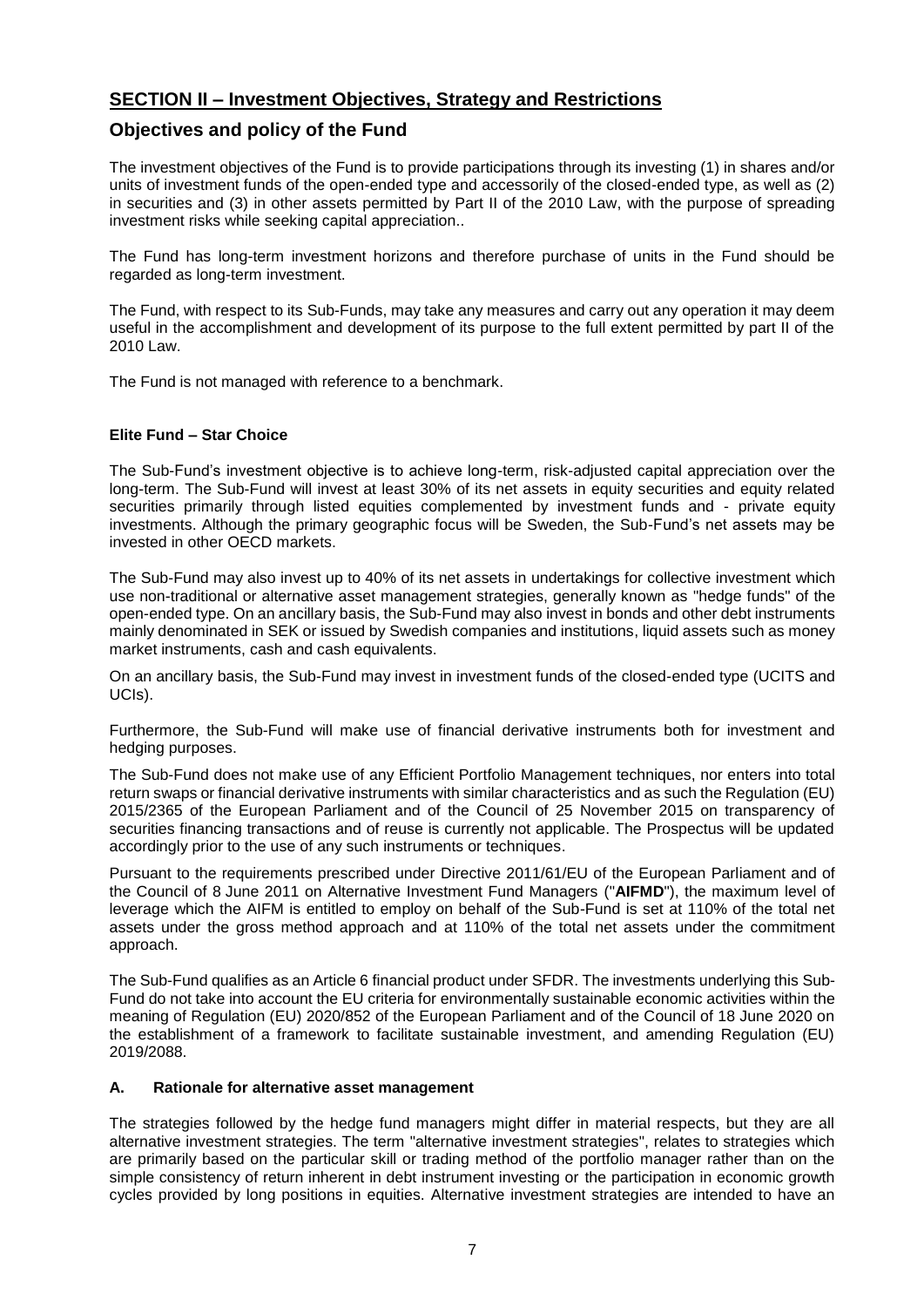opportunity to be profitable even during periods when the values of traditional asset classes may be generally declining and to produce returns that have a low correlation (but not necessarily a negative correlation) to those markets.

Traditional asset management is based on the theory of market efficiency. Participation in the markets has a direct correlation to the economy at large. The ability to outperform markets, however, is contingent upon assuming additional incremental risk. This is reflected through individual share volatility and general market behaviour which is defined as systemic risk. In contrast, alternative asset management assumes that markets are inherently inefficient over certain periods of time and attempts to capitalise on opportunities produced. The strategies used to do so attempt not to increase the overall risk profile and indeed in most cases strive to reduce it. Their ability to do so is predicated on many of the characteristics which clearly differentiate them from traditional counterparts.

Traditional asset management focuses on the comparative performance of the long investment portfolio in relation to an appropriate index or benchmark. Portfolio indexation has led to a largely passive investment approach which is measured in relative terms. Alternative asset management is a much more dynamic approach as it seeks to outperform in all market conditions through its combined long and short exposure. These strategies seek to achieve absolute rather than index-related performance.

Alternative asset management strategies are not constrained to investing in, and maintaining only long positions in equities and bonds. They have the distinct ability to use both long and short positions within their strategic constructs. Both traditional and alternative investment styles may use derivative instruments for hedging and position-building purposes. Outright and directional positions however, may also be used to various degrees within alternative portfolios dependent on investment style. Leverage, while generally not being permitted in traditional strategies, may be used to a significant degree in certain alternative investment strategies. However, a hedge fund does not necessarily make use of leverage.

### **B. Hedge fund strategies and definitions**

Hedge fund strategies in the traditional sense seek to reduce systemic or market risk in investment portfolios through offsetting long and short positions. Alternative asset management is simply the expansion of the traditional hedge fund definition through the use of more diverse strategies and methodologies. A wide range of investment disciplines are represented which vary both in nature, risk and performance attributes. In general terms, the alternative asset management strategies include the following:

Long only: With absolute return objective, these strategies will use cash as a way to protect capital. Normally long only managers are fully invested all the time, whereas in the hedge fund strategies cash will be used as a hedge.

*Traditional:* Strategies which follow the original long/short model. This style seeks to reduce risk through offsetting positions and capitalise on the ability to use leverage.

*Macro:* Macro strategies employ a "top-down" investment approach in which the various macroeconomic factors such as interest rate direction and currency movements play a key role in the decisional process. Macro funds often invest in diversified portfolios which may have not only core equity positions but also include fixed income instruments, currencies, futures, options and other derivative instruments. In this respect, many of the macro strategies may be considered to be highly leveraged.

*Relative value:* These strategies, commonly referred to as arbitrage, can be used in diverse sectors such as convertible bonds, fixed income, and capital restructuring. The focus is on identifying valuation differences between related trading instruments. The relative value comes from buying the underpriced instrument while hedging it through shorting a corresponding overpriced instrument. The instruments are generally related by issuer, sector or economic sensitivity.

*Distressed securities:* This strategy employs a fundamental valuation process related to securities of companies and bankruptcy proceedings. These securities are frequently undervalued based on the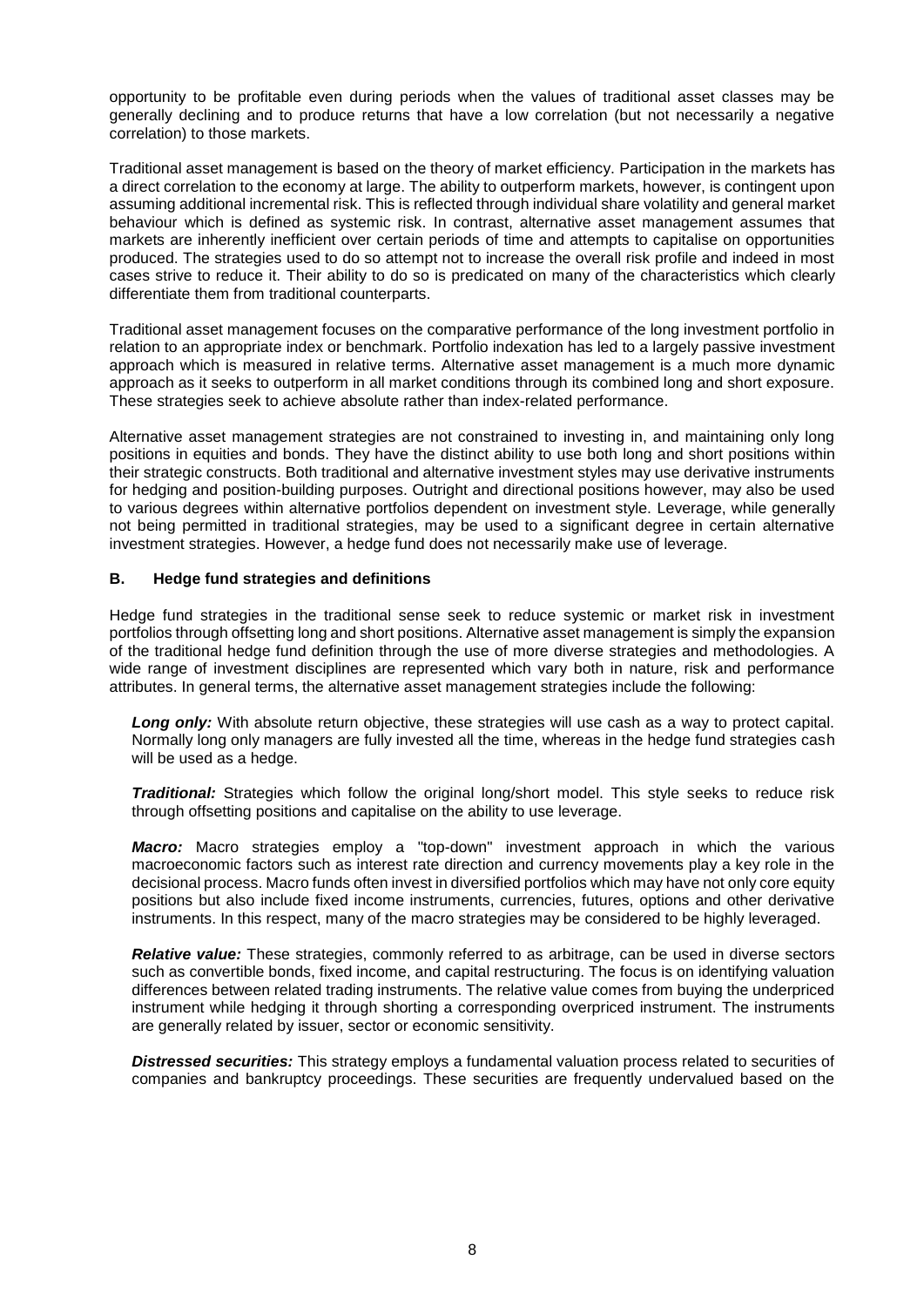uncertainty related to their corporate viability. Analysis necessary to valuing the securities of these issuers is legally complex and often lacks transparency.

The AIFM intends to invest the assets of the Sub-Fund in a variety of UCIs pursuing alternative strategies including some or all of the above.

There can be no assurance that the investment objective will be achieved. In exceptional circumstances, when the market conditions do not permit the investment foreseen, the AIFM may decide, in the unit holders' interest, that investments may be done in other assets permitted by law.

### **C. Management of Collateral and Collateral Policy**

### **General**

In the context of OTC financial derivative transactions the Sub-Fund may receive collateral with a view to reduce its counterparty risk. This section sets out the collateral policy applied by the Management Company in such case. All assets received by the Sub-Fund in the context of efficient portfolio management techniques shall be considered as collateral for the purpose of this section.

### **Eligible Collateral**

Collateral received by the Sub-Fund may be used to reduce its counterparty risk exposure if it complies with the criteria set out in applicable laws, regulations and CSSF-Circulars issued from time to time notably in terms of liquidity and issuer credit quality, valuation, correlation, collateral diversification, risks linked to the management of collateral and enforceability. In particular, collateral should comply with the following conditions:

- (i) Liquidity and issuer credit quality any collateral received other than cash shall be of high quality, highly liquid and traded on a regulated market or multilateral trading facility with transparent pricing in order that it can be sold quickly at a price that is close to pre-sale valuation;
- (ii) Valuation collateral received shall be valued on at least a daily basis and assets that exhibit high price volatility shall not be accepted as collateral unless suitably conservative haircuts are in place;
- (iii) Correlation the collateral received by the Sub-Fund shall be issued by an entity that is independent from the counterpart and is expected not to display a high correlation with the performance of the counterpart;
- (iv) Collateral diversification (asset concentration) collateral shall be sufficiently diversified in terms of country, markets and issuers. The criterion of sufficient diversification with respect to issuer concentration is considered to be respected if the Sub-Fund receives from a counterpart of efficient portfolio management and OTC financial derivative transactions a basket of collateral with a maximum exposure to a given issuer of 20% of the respective Sub-Fund's net asset value. When the Sub-Fund is exposed to different counterparts, the different baskets of collateral shall be aggregated to calculate the 20% limit of exposure to a single issuer. By way of derogation from this sub-paragraph, the Sub-Fund may be fully collateralised in different transferable securities and money market instruments issued or guaranteed by a Member State, one or more of its local authorities, a third country, or a public international body to which one or more Member States belong. In such a case, the Sub-Fund should receive securities from at least six different issues, but securities from any single issue should not account for more than 30% of the respective Sub-Fund's net asset value. The list of eligible jurisdictions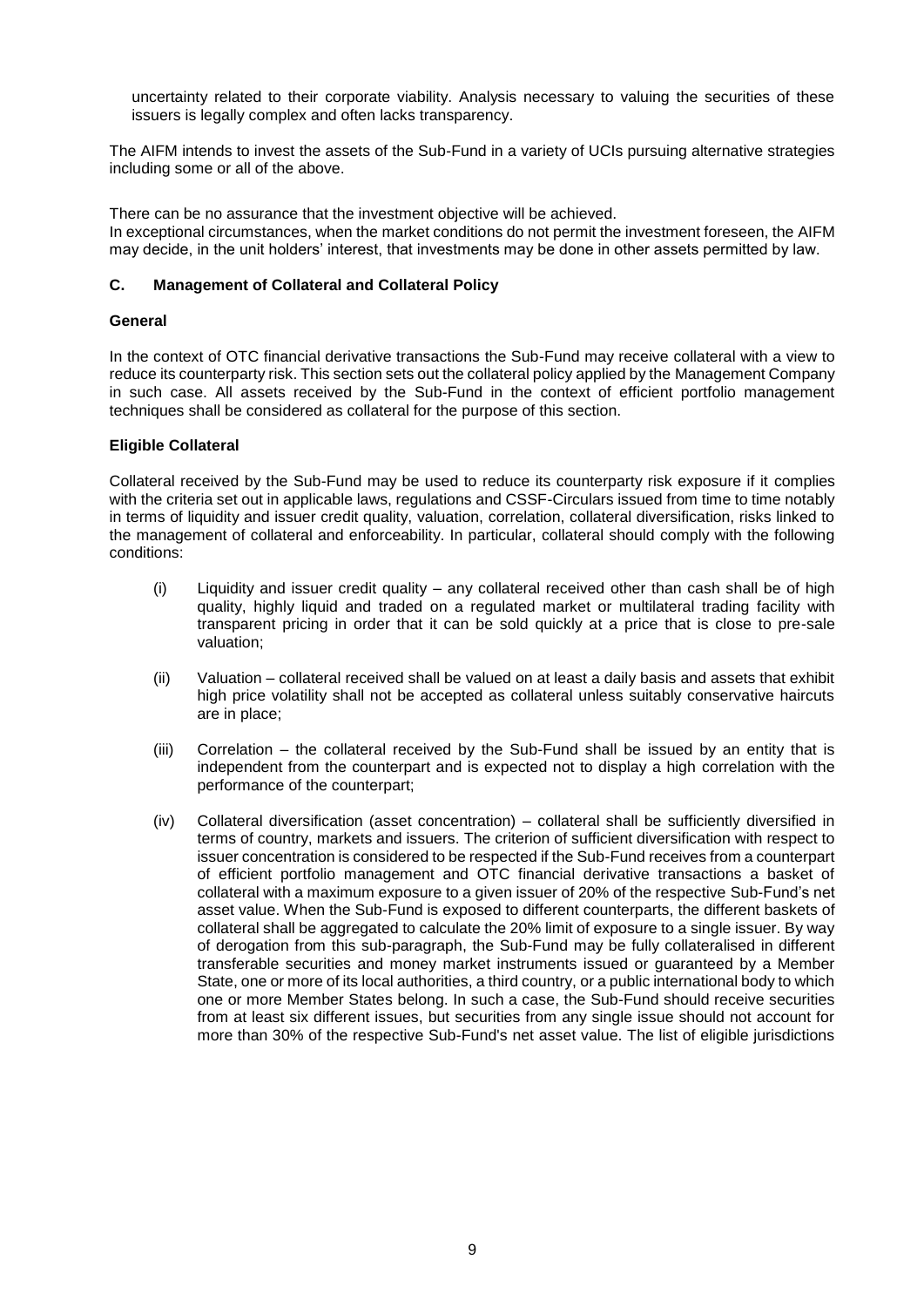includes, but is not limited to, Canada, Denmark, Finland, France, Germany, the Netherlands, Norway, Sweden, Switzerland, the United Kingdom and the United States of America;

Besides, collateral received shall also comply with the provisions of Article 48(2) of the 2010 Law;

- (v) It should be capable of being fully enforced by the Sub-Fund at any time without reference to or approval from the counterparty;
- (vi) Risks linked to the management of collateral, such as operational and legal risks, shall be identified, managed and mitigated by the risk management process;
- (vii) Where there is a title transfer, the collateral received shall be held by the Depositary of the Sub-Fund. For other types of collateral arrangement, the collateral can be held by a third party custodian which is subject to prudential supervision, and which is unrelated to the provider of the collateral;

Subject to the abovementioned conditions, collateral received by the Sub-Fund may consist of the following instruments as accepted by the Commission Delegated Regulation (EU) 2016/2251 of the 4 October 2016 supplementing Regulation (EU) No 648/2012 of the European Parliament and of the Council of 4 July 2012 (hereafter referred to as "CDR 2016/2251"):

- (i) Cash in an OECD country currency in accordance with Article 4(1) (a) of CDR 2016/225;
- (ii) Debt securities issued or guaranteed by Member States' central governments or central banks in accordance with Article 4(1) (c ) of CDR 2016/2251;
- (iii) Debt securities issued by Member States' regional governments or local exposures whose exposures are treated as exposures to the central government of that Member State listed in Article 115(2) of the Regulation (EU) 575/2013;
- (iv) Debt securities issued by multilateral banks listed in Article 117(2) of the Regulation (EU) of 575/2013;
- (v) Debt securities issued by international organisations listed in Article 118 of the Regulation (EU) No 575/2013;
- (vi) Corporate bonds;
- (vii) Convertible bonds provided they can be converted only into equities which are included in an index specified pursuant to point (a) of Article 197(8) of the Regulation (EU) No 575/2013;
- (viii) Equities included in an index specified pursuant to point (a) of Article 197(8) of the Regulation (EU) No 575/2013.

### **Level of Collateral**

The Management Company will determine the required level of collateral for OTC financial derivatives transactions by reference to the applicable counterparty risk limits set out in this Prospectus and taking into account the nature and characteristics of transactions, the creditworthiness and identity of counterparties and prevailing market conditions.

### **Rules for application of Haircuts**

Collateral will be valued on a daily basis using available market prices and the value of collateral will be adjusted by applying relevant haircuts. For this purpose, in accordance with Article 6 of CDR 2016/2251, the Management Company will rely on the credit quality assessments issued by a recognised External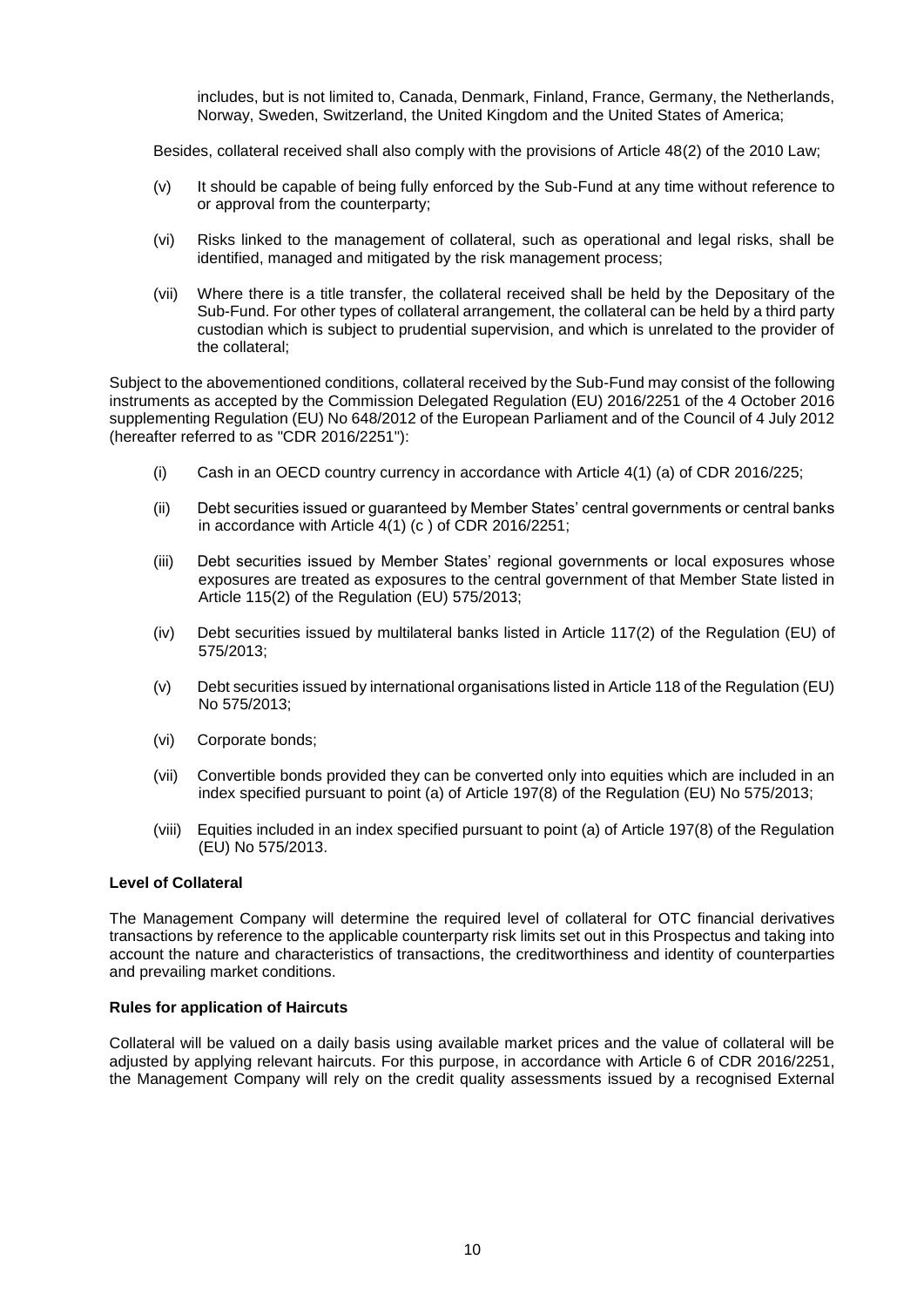Credit Assessment Institution or the credit quality of (ECAI) of an export credit agency and thus will use standard haircuts to be applied by asset type, maturity and credit quality of the issuer.

The following haircuts will be applied:

- 1) Cash Collateral
	- (i) Cash variation margin shall be subject to a haircut of 0%;
	- (ii) Cash initial margin shall be subject to a haircut of 8% when the cash initial margin has been posted in a currency other than the currency in which the payments in case of early termination or default have to be made in accordance with the single derivative contract, the relevant exchange of collateral agreement or the relevant credit support annex ("termination currency").

In case no termination currency has been set out, the above haircut of 8% shall apply to the market value of all the assets posted as collateral.

- 2) Non-Cash Collateral
	- (i) Haircuts applicable to debt securities

|                                                                                                                                                                                                                                                                                                                 |                           | Maturity         |                        |           |  |
|-----------------------------------------------------------------------------------------------------------------------------------------------------------------------------------------------------------------------------------------------------------------------------------------------------------------|---------------------------|------------------|------------------------|-----------|--|
| Collateral                                                                                                                                                                                                                                                                                                      | Credit<br>Quality<br>Step | $\leq$ 1<br>year | $>1 \leq 5$<br>year(s) | > 5 years |  |
| (i)<br>Debt securities issued or guaranteed by<br>Member States' central governments or<br>central banks in accordance with Article<br>4(1) (c) of CDR 2016/2251                                                                                                                                                |                           |                  |                        |           |  |
| Debt securities issued by Member States'<br>(ii)<br>regional governments or local exposures<br>whose<br>treated<br>exposures<br>are<br><b>as</b><br>exposures to the central government of<br>that Member State listed in Article 115(2)<br>of Regulation (EU) 575/2013 and in<br>accordance with CDR 2016/2251 | 1                         | 0.5%             | 2%                     | 4%        |  |
| (iii)<br>Debt securities issued by multilateral banks<br>listed in Article 117(2) of Regulation (EU)<br>of 575/2013 and in accordance with CDR<br>2016/2251                                                                                                                                                     | $2 - 3$                   | 1%               | 3%                     | 6%        |  |
| Debt securities issued by international<br>(iv)<br>organisations listed in Article 118 of the<br>Regulation (EU) No 575/2013 and in<br>accordance with CDR 2016/2251                                                                                                                                            |                           |                  |                        |           |  |
| Convertible bonds provided they can be<br>(v)<br>converted only into equities which are<br>included in an index specified pursuant to<br>point (a) of article 197(8) of Regulation (EU)<br>No 575/2013                                                                                                          | $1 - 3$                   | 15%              |                        |           |  |
| Corporate bonds in accordance with CDR<br>(vi)                                                                                                                                                                                                                                                                  | $\mathbf 1$               | 1%               | 4%                     | 8%        |  |
| 2016/2251                                                                                                                                                                                                                                                                                                       | $2 - 3$                   | 2%               | 6%                     | 12%       |  |

### Table 1 Debt securities

To determine the credit quality step, the second best rating from Moody's, S&P and Fitch shall be used and mapped using the table below. For the avoidance of the doubt, no credit quality step 4 is mapped since all debt securities shall be having an issuer rating of investment grade.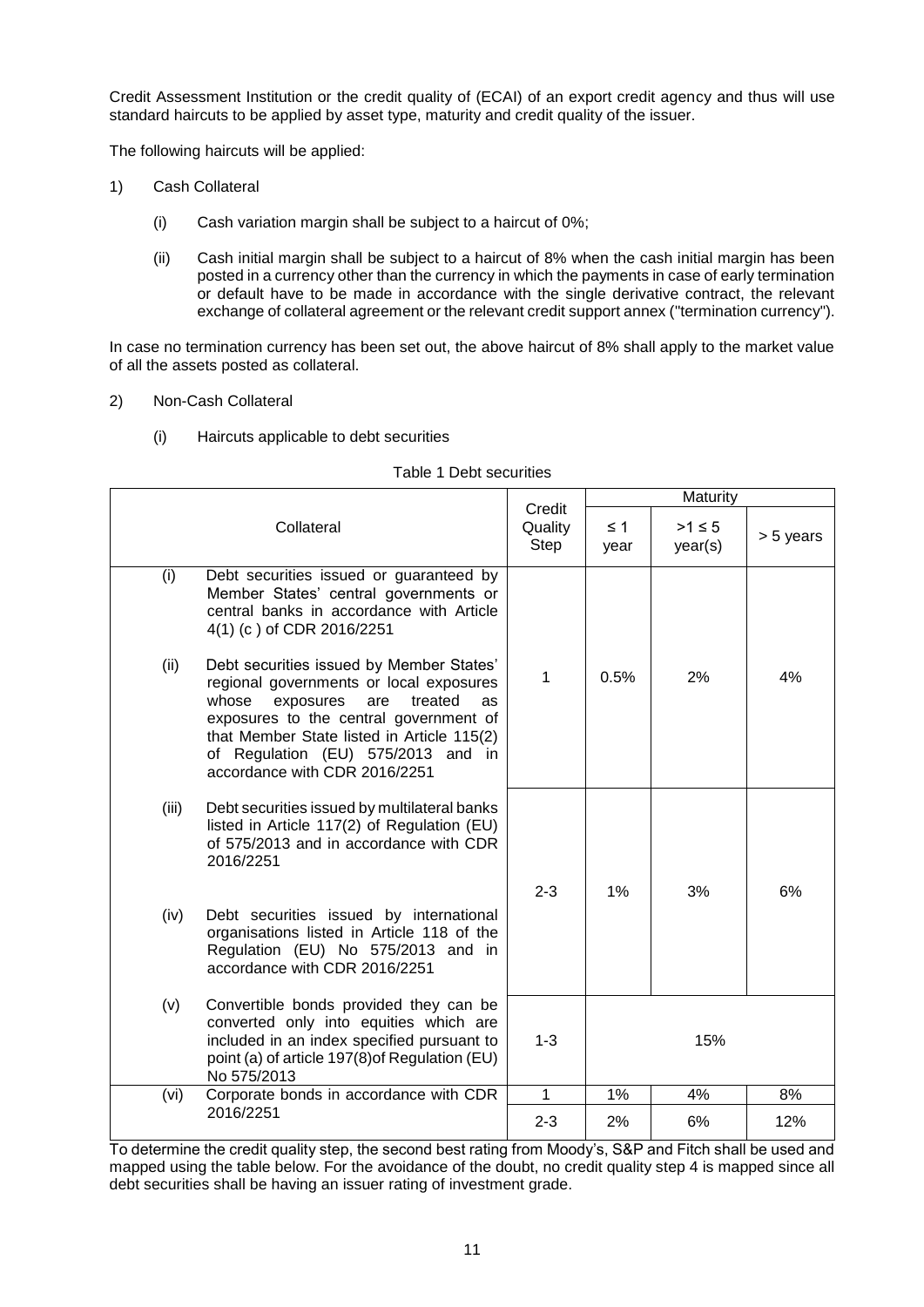### Table 2 – Credit Quality step mapping table

|                                                 |                                       | <b>Credit Quality Step</b> |   |            |  |
|-------------------------------------------------|---------------------------------------|----------------------------|---|------------|--|
| <b>Credit Rating Agency</b>                     | Rating type                           |                            | 2 | 3          |  |
| <b>Fitch Ratings</b>                            | Long-term Issuer Credit ratings scale | AAA,<br>AA                 | A | <b>BBB</b> |  |
| Moody's Investors Service                       | Global long-term rating scale         | Aaa.<br>Aa                 | A | Baa        |  |
| & Poor's ratings<br>Standard<br><b>Services</b> | Long-term issuer credit ratings scale | AAA,A<br>Α                 | A | <b>BBB</b> |  |

- (i) Equities in main indices and bonds convertible to equities in main indices shall have a haircut of 15 %.
- (ii) Non cash initial margin posted in a currency other than the currency in which the payments in case of early termination or default have to be made in accordance with the single derivative contract, the relevant exchange of collateral agreement or the relevant credit support annex ("termination currency") shall be subject to an additional haircut of 8%.

In case no termination currency has been set out, the above haircut of 8% shall apply to the market value of all the assets posted as collateral.

(iii) Non-Cash variation margin posted in a currency other than those agreed in an individual derivative contract, the relevant governing master netting agreement or the relevant credit support annex shall be subject to an additional haircut of 8%.

The Management Company reserves the right to review and amend the above haircuts at any time when the market conditions have changed and when and if this is deemed in the best interest of the Sub-Fund.

### **Reinvestment of Collateral**

Non-Cash Collateral received by the Sub-Fund may not be sold, re-invested or pledged.

### **Restrictions on the re-use of Cash Collateral**

Cash Collateral received by the Sub-Fund shall neither be re-invested nor pledged.

# <span id="page-11-0"></span>**Investment restrictions**

### **General rules**

The investment of the Fund shall be subject to the limits, whose purpose is to ensure that investments are sufficiently liquid and diversified. Certain of these limits may not apply to the Sub-Fund, as defined in the relevant Sub-Fund's description, insofar as they are incompatible with the investment policy assigned to the Sub-Fund. The applicable limits will be detailed in the descriptions of the respective Sub-Funds.

- 1) The Sub-Fund may not in principle:
	- a) invest more than 10% of its net assets in securities and money market instruments not listed on a stock exchange nor dealt in on any other regulated market which operates regularly and is recognised and open to the public in the European Union and all other countries of Europe, America, Asia, Australia, New Zealand and Africa ("**Eligible States**");
	- b) acquire more than 10% of the securities and money market instruments of the same kind issued by the same issuing body;
	- c) invest more than 10% of its net assets in securities and money market instruments issued by the same issuing body.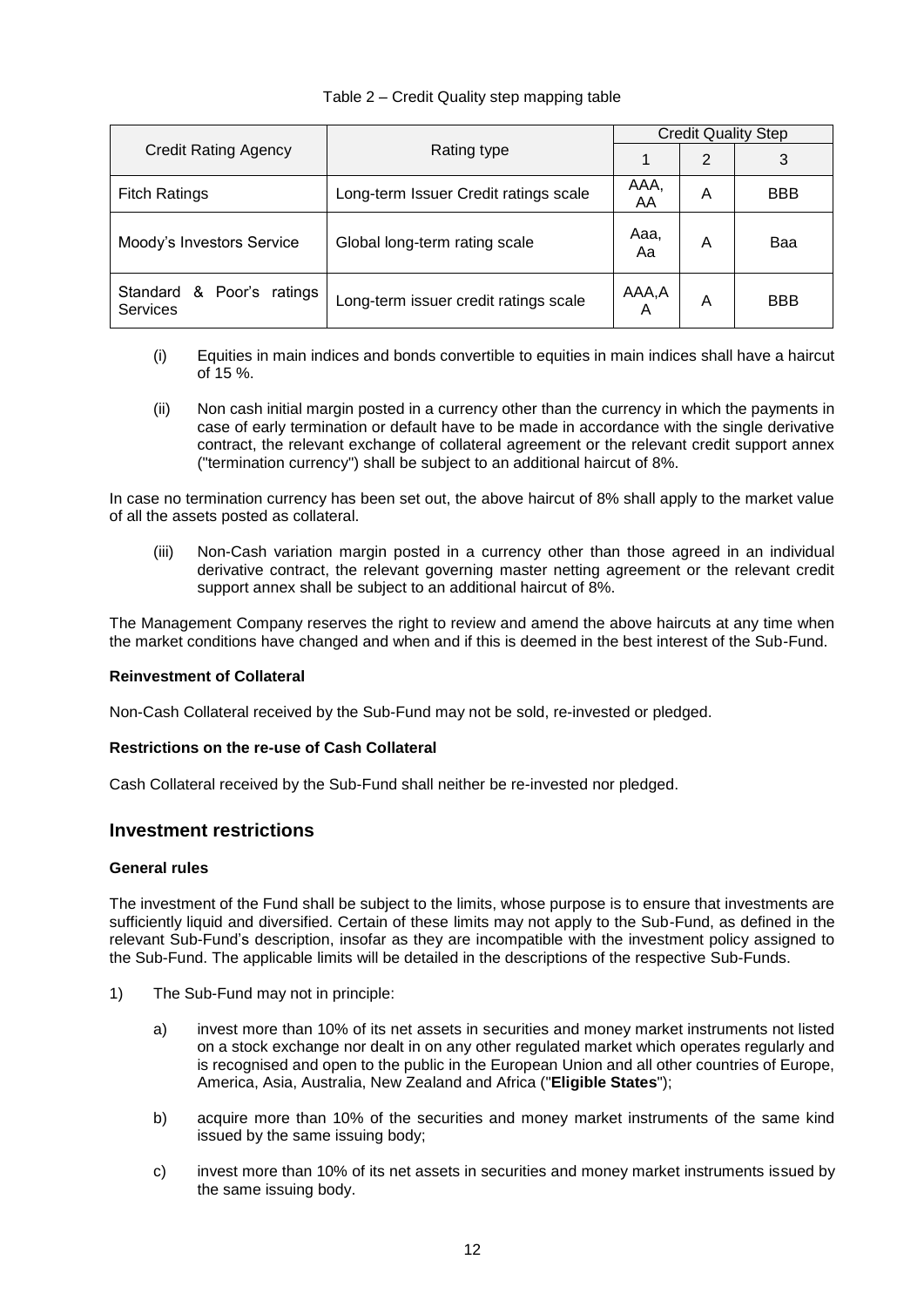The restrictions mentioned here above are not applicable to securities issued or guaranteed by a member State of the OECD or their local authorities or public international bodies with EU, regional or world-wide scope.

If a Sub-Fund intends to make investments in other undertakings for collective investment, the relevant Sub-Fund shall expressly state this possibility.

- 2) Each Sub-Fund may not:
	- a) invest more than 10% of its net assets in open-ended investment funds which are not listed on a stock exchange nor dealt in on another regulated market which operates regularly and is recognised and open to the public. This limitation does not apply to investments in shares and/or units of "hedge funds" of the open-ended type;
	- b) invest more than 10% of its net assets in shares and/or units of any single open-ended investment fund;
	- c) hold more than 25% of the shares or units issued by any single investment fund. Maximum two different holdings may be made up to such limit. Other holdings of any one investment fund may not exceed 15%of the shares or units issued by any single investment fund.

For the purpose of this limit, each sub-fund of a target UCI with multiple sub-funds is to be considered as a distinct UCI provided that the principle of segregation commitments of the different sub-funds towards third parties is ensured.

The limits referred to above are not applicable to the purchase of shares and/or units of UCIs of the openended type if such UCIs are subject to risk diversification requirements comparable to those provided for by the 2010 Law for UCIs subject to part I or part II of the 2010 Law and if they are subject in their home country to permanent supervision by a supervisory authority set up by law in order to ensure the protection of the sub-fund's investors.

The AIFM will make sure that no excessive investments are concentrated in any one single investment fund.

3) Each Sub-Fund may also invest in shares and/or units of investment funds of the closed-ended type, which latter have to be listed on a regular stock exchange with a sufficient trading liquidity. Shares and/or units of closed-ended undertakings for collective investment are treated in the same way as other transferable securities and are therefore subject to the general rules applicable to transferable securities as set out in 1) a) to c).

### *Potential investors should be aware that the fees payable to FundRock Management Company S.A. are in addition to the fees paid by the invested UCIs to the manager and that there may be a duplication of fees. There may also be a duplication of subscription and/or redemption fees.*

4) The Fund may not invest in units of undertakings for collective investment whose investment policy is to invest in other undertakings for collective investment (funds of funds), neither in investment funds whose principal purpose is to invest in immovable property, venture capital or private equity funds.

The Fund may furthermore, with respect to its Sub-Funds:

- 5) invest in recently issued transferable securities, provided that the terms of issue include an undertaking that application will be made for admission to official listing on a stock exchange or Regulated Market in an Eligible State and such admission is achieved within a year of the issue.
- 6) sell securities short for a total commitment not exceeding 15% of the total net assets of each Sub-Fund at the day of the transaction. Cover for the short position can be made through purchase of a call option.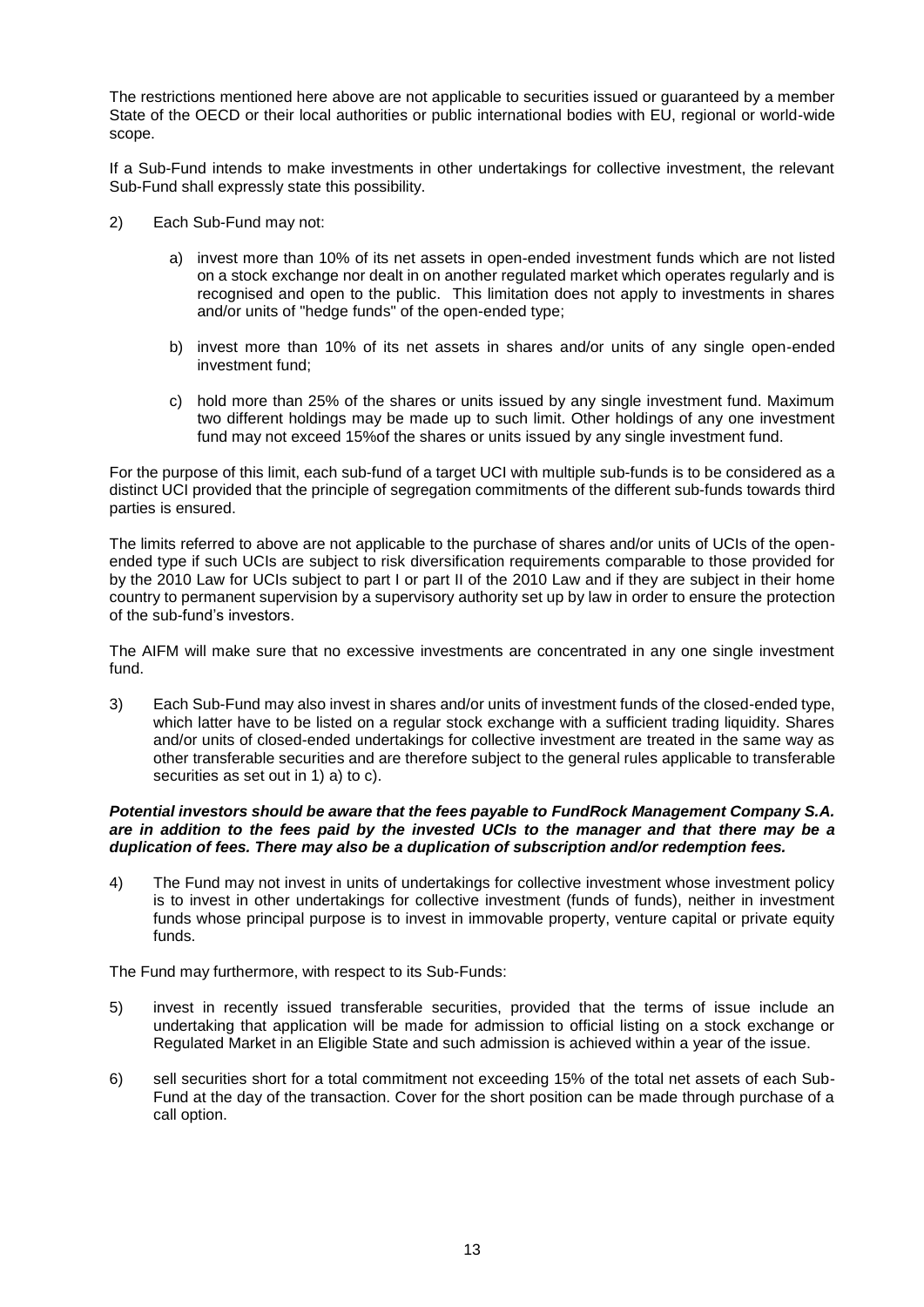Short sales may, in principle, not result in the Sub-Fund holding:

- a) a short position on transferable securities which are not listed on a stock exchange or dealt on another regulated market, operating regularly and being recognised and open to the public. However, the Sub-Fund may hold short positions on transferable securities which are not quoted and not dealt on a regulated market if such securities are highly liquid and do not represent more than 10% of the assets of the Sub-Fund;
- b) a short position on transferable securities which represent more than 10% of the securities of the same type issued by the same issuer;
- c) a short position on transferable securities of the same issuer, (i) if the sum of the cancelling price of the short positions relating thereto represents more than 10% of the assets of the Sub-Fund or (ii) if the short position entails a commitment exceeding 5% of the assets.

If the Sub-Fund enters into short sales, it must hold sufficient assets enabling it at any time to close the open positions resulting from short sales.

The short sales of transferable securities for which the Sub-Fund holds adequate coverage are not considered for the purpose of calculating the total commitments referred to above. It is to be noted that the fact for the Sub-Fund to grant a security, of whatever nature, on its assets to third parties to guarantee its obligations towards such third parties, is not to be considered as adequate coverage for the Sub-Fund's commitments.

*The potential losses resulting from short sales on transferable securities differ from the possible losses resulting from the investment of liquid assets in such transferable securities. In the first case, the loss may be unlimited whereas, in the second case, the loss is limited to the amount of liquid assets invested in the transferable securities concerned.*

- 7) not invest more than 5% of the net assets of each Sub-Fund in securities which are not fully paid up.
- 8) not invest in real estate, commodities or documents evidencing a right to commodities.
- 9) not use the Sub-Funds' net assets as collateral for the issuing of securities except in case of back-to-back loans.
- 10) borrow up to a maximum of 25% of the total net assets of each Sub-Fund. Back-to-back loans shall not fall under this restriction provided that such loans will be used only in order to acquire foreign currencies.
- 11) If, based on the appraisal of the Portfolio Manager, investments in the assets classes described in the investment policy of the respective Sub-Fund are, due to exceptional economic, political or other circumstances, not in the best interest of the unitholders, up to 100% of the Fund/Sub-Fund's net assets may be invested in cash or cash equivalent instruments. These instruments will have a residual maturity not exceeding 12 months and will have at least investment grade rating.

In this respect, time deposits with credit institutions shall be deemed to be cash equivalents.

The Portfolio Manager will observe the principle of risk diversification when investing in cash and cash equivalent instruments. Cash held with one single credit institution must not exceed 20% of the net assets of the Fund/Sub-Fund. Investments in cash equivalents must be sufficiently diversified with regard to issuers and maturities.

A credit institution must fulfil the requirements of Art 41 (1) f) of the 2010 Law.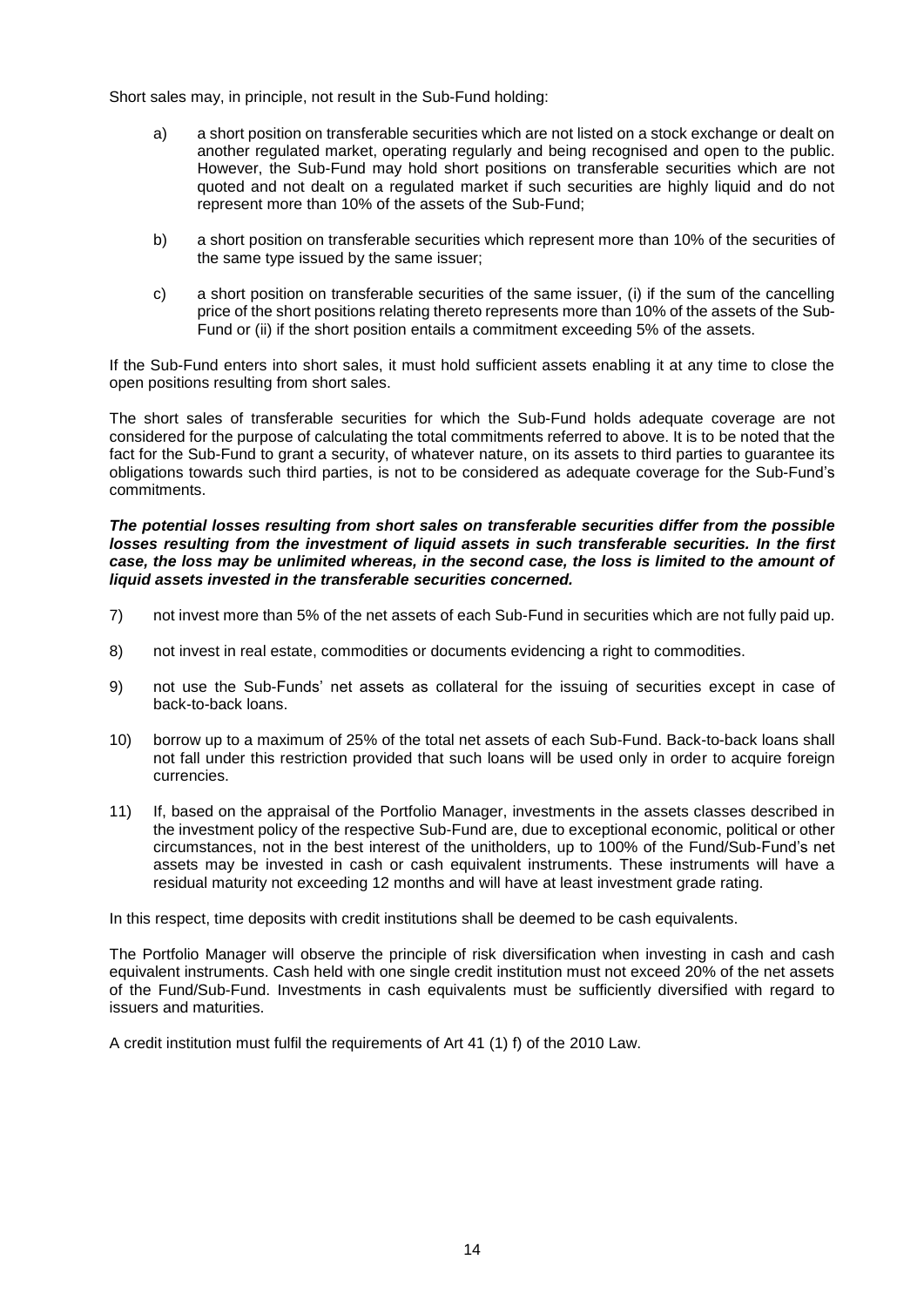12) Use of financial derivative instruments and other techniques

Each Sub-Fund is authorised to make use of financial derivative instruments, except total return swaps or derivatives with similar characteristics and techniques referred to hereafter.

Financial derivative instruments may include, amongst others, options, futures and forward contracts on financial instruments and options on such contracts.

The aggregate commitments resulting from short sales of transferable securities together with the commitments resulting from financial derivate instruments entered into by private agreement and, if applicable, the commitments resulting from financial derivate instruments dealt on a regulated market may not exceed at any time the assets of the Sub-Funds.

- 13) Restrictions relating to financial derivative instruments
	- a) Margin deposits in relation to derivative financial instruments dealt on an organized market as well as the unrealised loss arising from derivative financial instruments contracted by private agreement may not exceed 50% of the assets of each Sub-Fund. The reserve of liquid assets of each Sub-Fund must represent at least an amount equal to the margin deposits made by the Sub-Fund. Liquid assets do not only comprise time deposits and regularly negotiated money market instruments the remaining maturity of which is less than 12 months, but also treasury bills and bonds issued by OECD member countries or their local authorities or by supranational institutions and organisations with European, regional or worldwide scope as well as bonds listed on a stock exchange or dealt on a regulated market, which operates regularly and is open to the public, issued by first class issuers and being highly liquid;
	- b) A Sub- Fund may not borrow to finance margin deposits;
	- c) A Sub-Fund may not enter into contracts relating to commodities other than commodity future contracts. However, each Sub-Fund may acquire, for cash consideration, precious metals which are negotiable on an organized market. All contracts entered into by a Sub-Fund will be liquidated and/or rolled over before delivery date. No physical deliveries will be traded;
	- d) The premiums paid for the acquisition of options outstanding are included in the 50% limit referred to under item (1) above;
	- e) Each Sub-Fund must ensure an adequate spread of investment risks by sufficient diversification;
	- f) A Sub-Fund may not hold an open position in anyone single contract relating to a financial derivative instrument dealt in on an organized market or a single contract relating to a financial derivative instrument entered into by private agreement for which the margin required or the commitment taken, respectively, represents 5% or more of the assets of the Sub-Fund;
	- g) The Premiums paid to acquire options outstanding having identical characteristics may not exceed 5% of the assets of each Sub-Fund;
	- h) A Sub-Fund may not hold an open position in financial derivative instruments relating to a single commodity or a single category of forward contracts on financial instruments for which the margin required (in relation to financial derivative instruments negotiated on an organized market) together with the commitment (in relation to financial derivative instruments entered into by private agreement) represent 20% or more of the assets of the Sub-Fund;

### **Risk warning**

**Future investors in Elite Fund-Star Choice must be aware that an investment in this Sub-Fund entails an above-average risk and is only appropriate for persons who can take the risk to lose the entire investment. Option markets are extremely volatile and the risk to incur a loss in relation to such markets is very high.**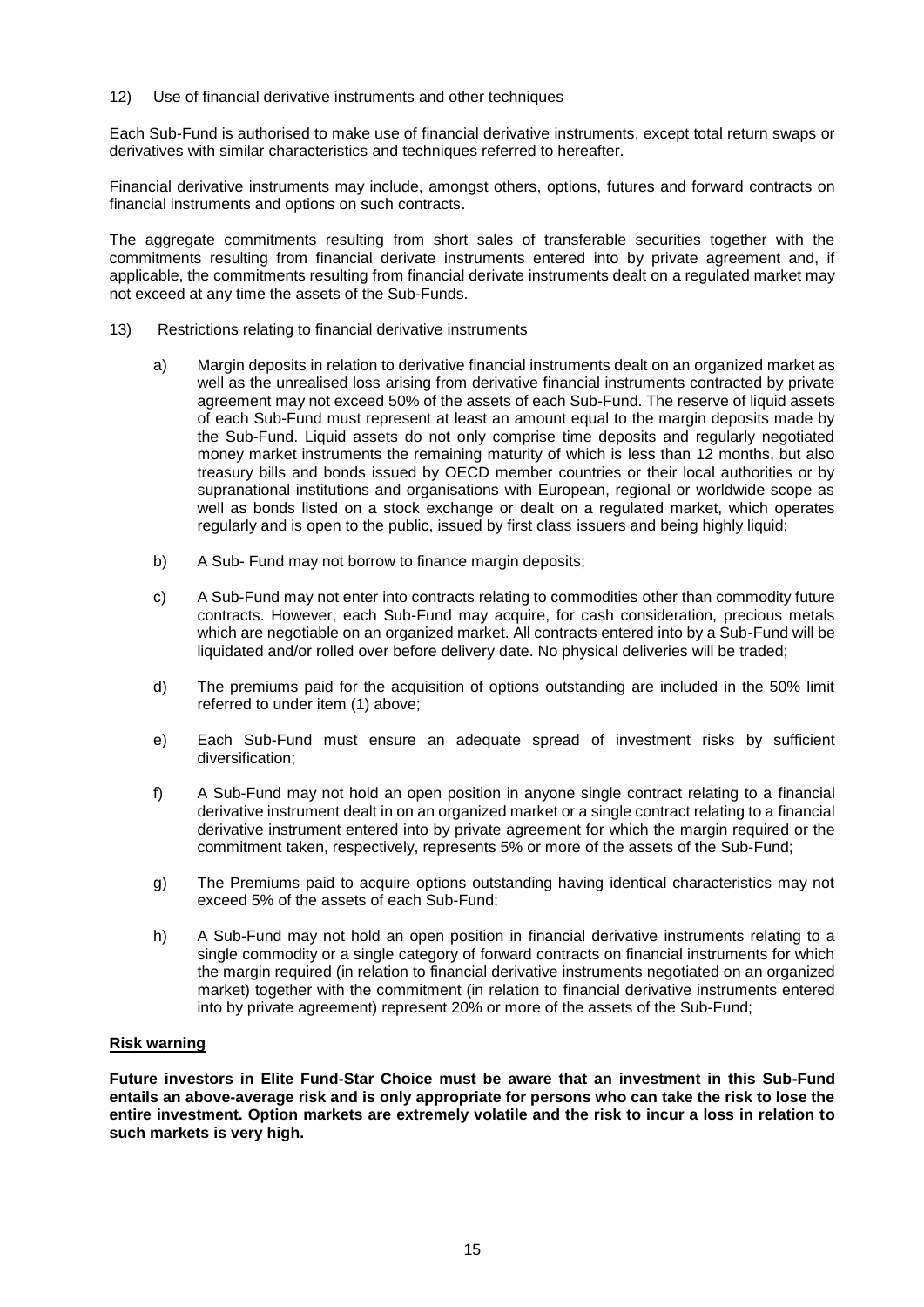# <span id="page-15-0"></span>**SECTION III – Risk Management and Risk Factors**

# <span id="page-15-1"></span>**Risk and Liquidity Management**

The AIFM has established and maintains a permanent risk management function which implements an effective risk management policy for identifying, measuring and monitoring on a regular basis all the risks which are or might be material to the Sub-Fund. Both a qualitative and quantitative assessment of the identified risks is being conducted by the AIFM and corresponding risk limits are being implemented. The AIFM monitors the compliance with the risk limits and ensures prompt and appropriate action is taken in case of any actual or foreseeable breach of limits.

### Liquidity Management

The AIFM employs appropriate liquidity management methods and adopts procedures which enable it to monitor the liquidity risk of the Fund. The AIFM ensures that, for each Fund it manages, the investment and financing strategy, the liquidity profile and the redemption policy are consistent. As further specified in the section "Redemption of Units", the Fund may apply tools and arrangements necessary to handle illiquid assets (such as gates).

### Epidemics, Pandemics, and Outbreaks of Disease

The Fund and its service providers' activities could be materially adversely affected by outbreaks of disease, epidemics and public health issues globally. A novel coronavirus was first detected in late December 2019 and is causing an outbreak of respiratory disease in countries around the world. On February 11, 2020 the World Health Organisation (the "WHO") named the disease "COVID-19" and on March 11, 2020 the WHO declared a pandemic. Countries that have already suffered outbreaks of the disease are likely to suffer a continued increase in recorded cases of the disease. Furthermore, the disease is likely to spread to additional countries around the world. Although the long-term effects of COVID-19 (and the actions and measures taken by governments around the world to halt the spread of the virus) cannot currently be predicted, previous occurrences of other epidemics, pandemics and outbreaks of disease, such as H5N1, H1N1 and the Spanish flu, had material adverse effects on the economies, equity markets and operations of those countries and jurisdictions in which they were most prevalent. A continued escalation in the COVID-19 outbreak could see a continual decline in global economic growth (worst-case predictions estimate that global economic growth could be halved and according to the OECD, plunge several countries into recession.). Many businesses around the world have curtailed their travel and meeting plans. This is likely to slow business activity, including in particular international business activity. The spread of COVID-19 may have an adverse impact on the Fund and its Sub-Funds. Covid-19 may negatively impact the business activities of the Investment Manager and other service providers to the Fund, resulting, for example, in employees being either absent from work or to work remotely for prolonged periods of time. The ability of the employees of the Investment Manager and/or other service providers of the Fund to work effectively on a remote basis may adversely impact the day-to-day operations of the Fund.

### Sustainability Risks

Regulation (EU) 2019/2088 of the European Parliament and of the Council of 27 November 2019 on sustainability-related disclosures in the financial services sector ("SFDR") requires transparency with regard to the integration of evaluations of environmental, social or governance ("ESG") events or conditions that, if they occur, could cause an actual or a potential material negative impact on the value of the investments made by a financial product ("Sustainability Risks") and consideration of adverse sustainability impacts of the actions financial products and financial market participants.

The Fund is not considered an ESG financial product since it does not promote and does not maximize portfolio alignment with Sustainability Factors (as defined in SFDR). However, the Fund is exposed to sustainability risks due to the nature of the securities in which it invests.

Sustainability Risks are integrated into the investment decision making and risk monitoring to the extent that they represent a potential or actual material risks and/or opportunities for maximizing the long-term risk-adjusted returns. The [Portfolio Manager/Investment Manager] considers sustainability risks as part of its broader analysis of potential investments and the factors considered will vary depending on the security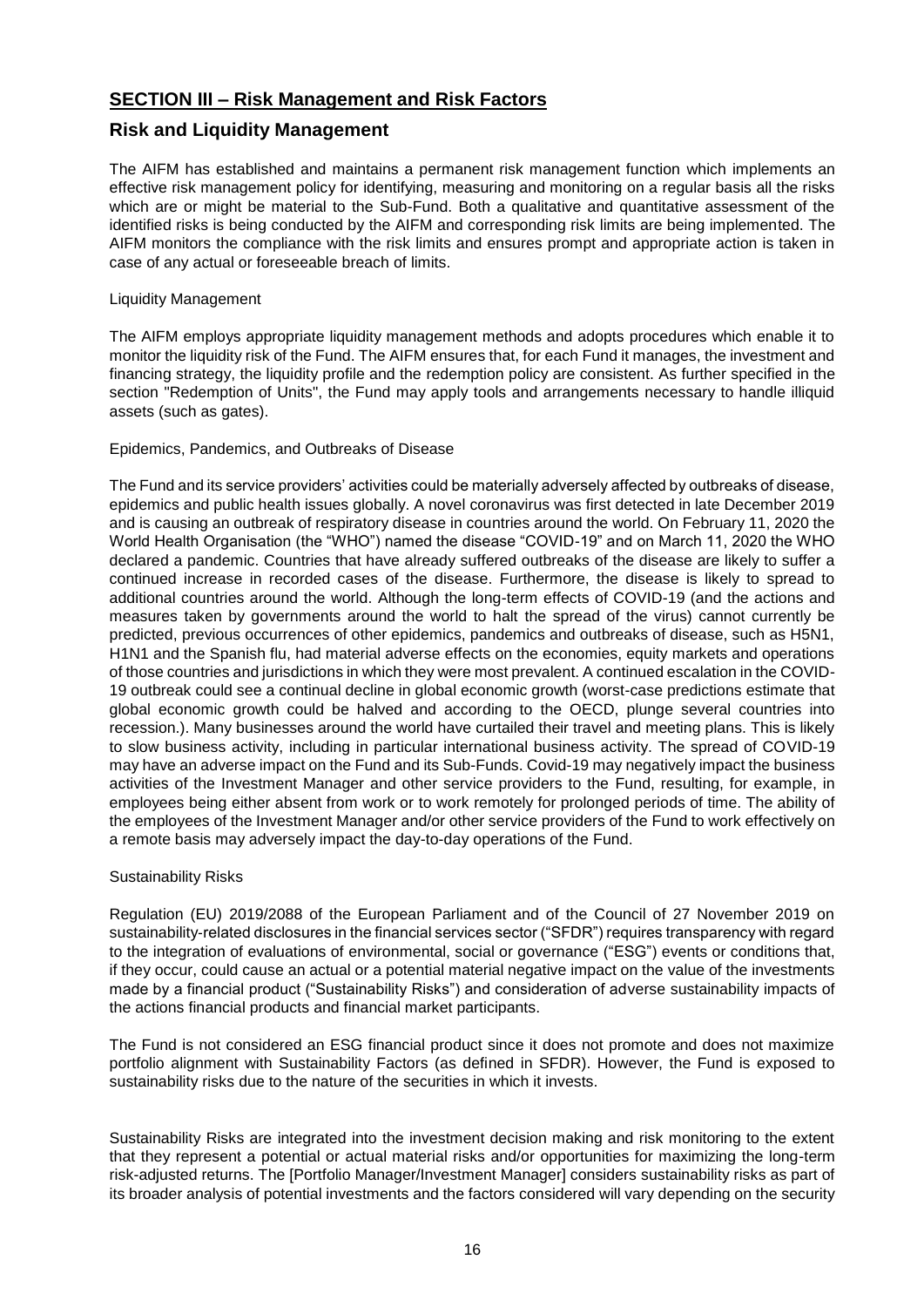in question, but typically include ownership structure, board structure and membership, capital allocation track record, management incentives, labour relations history, and climate risks.

A Sustainability Risk event may arise and impact a specific investment or may have a broader impact on an economic sector, geographical or political region or country which may impact the portfolio of the Fund in its entirety.

Principal adverse impacts of investment decisions on sustainability factors are not currently considered due to the lack of available and reliable data. The situation will however be reviewed going forward.

### Legal Risk associated with SFDR and Taxonomy Regulation

The Fund seeks to comply with all legal obligations applicable to it but notes there may be challenges in meeting all the requirements of the SFDR and Regulation (EU) 2020/852 of the European Parliament and of the Council of 18 June 2020 on the establishment of a framework to facilitate sustainable investment, and amending Regulation (EU) 2019/2088 (the "Taxonomy Regulation") as they are introduced due to both delays in implementation of the legislation and lack of clarity. The Fund may be required to incur costs in order to comply with these new requirements during the initial implementation phase and may also be required to incur further costs as the requirements change and further elements are introduced. If there are adverse political developments or changes in government policies as the implementation phase progresses this increases the likelihood of such changes to the relevant legal measures. These elements could have an impact on the viability of the Fund and its returns.

# <span id="page-16-0"></span>**Risk factors applicable to the investment in the Elite Fund – Star Choice**

### **A. Risks relating to the investment in "hedge funds"**

**Prospective investors should be aware that an investment in the Sub-Fund involves a high degree of risk, including the risk of loss of the entire amount invested.** 

### **General**

Managers of the target UCIs of the Sub-Fund may invest in and actively trade instruments with significant risk characteristics, including risks arising from the volatility of securities, financial futures, derivatives, currency and interest rate markets, the leverage factors associated with trading in such markets and instruments, and the potential exposure to loss resulting from counterparty defaults. There can be no assurance that a Sub-Fund's investment program will be successful or that the investment objective of the Sub-Fund will be achieved. Units in the Sub-Fund may fluctuate in price and value, and the value of the shares may decline below the amount originally invested.

Despite a strict *Due Diligence* procedure used to select and monitor the individual funds in which the assets of the Sub-Fund are invested, there can be no assurance that the past performance information will be indicative of how such investments will perform (either in terms of profitability or correlation) in the future. Upon redemption of units or the liquidation of the Sub-Fund, investors may receive less than the amount invested.

The Sub-Fund will seek to achieve risk diversification by selecting UCIs managed by different managers with different investment styles or investing in different areas.

### **Lack of publicly available information regarding UCIs**

The securities in which the UCIs invest may be offered on a private placement basis, and unlike more regulated mutual funds registered for distribution to the public, are subject to limited regulatory, disclosure and reporting requirements. Accordingly, only a relatively small amount of publicly available information about UCIs, their holdings and performance, may be available.

### **Illiquidity of the UCIs**

Although the Manager will seek to select UCIs which offer the opportunity to have their shares or units redeemed within a reasonable time frame, there is no assurance that the liquidity of the investments of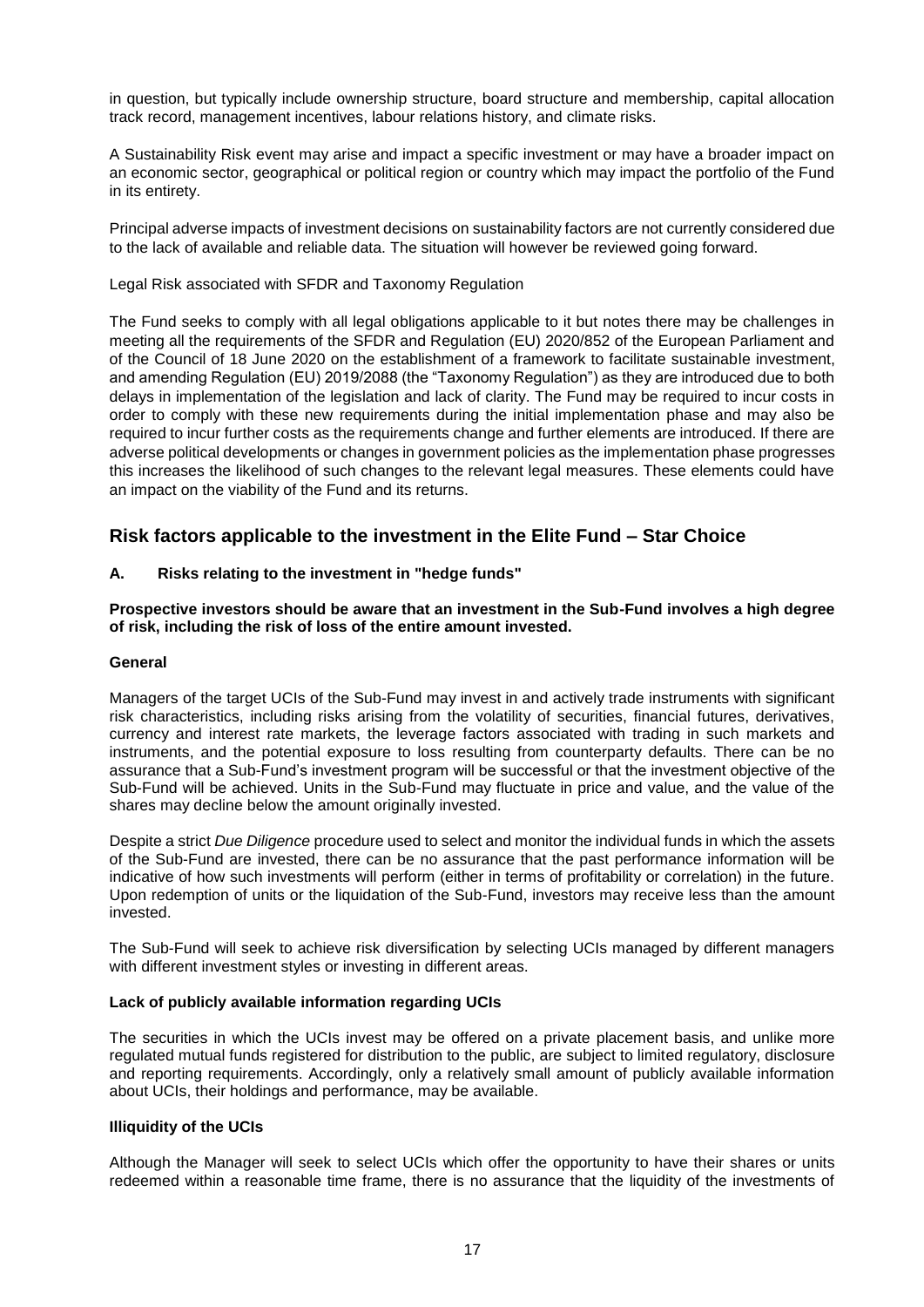such UCIs will always be sufficient to meet redemption requests. Any lack of liquidity may affect the liquidity of the units of the Sub-Fund and the value of its investments.

For such reasons the treatment of redemption requests may be postponed in exceptional circumstances including if a lack of liquidity may result in difficulties to determine the NAV of the units of the Sub-Fund and consequently a suspension of issues, redemptions and conversions. The portion of the redemptions not executed on such a Valuation Day will then be executed by priority on the next Valuation Day.

### **Incentive fee**

Due to the specific nature of the UCIs in which the Sub-Fund invests, many may pay performance fees. Under these arrangements the managers will benefit from the appreciation, including any unrealized appreciation, if the value of the assets under their management increases, but they may not similarly be penalized for realized losses or decreases in the values of such assets. Further, because several, if not all managers may be paid in performance fees, it is possible that in a given year such fees will be paid whereas the total NAV per unit of the Sub-Fund decreases.

### **Leverage**

Certain UCIs in which the Sub-Fund invests, operate with substantial degree of leverage and are not limited in the extent to which they either may borrow or engage in margin transactions. The positions maintained by such UCIs may in aggregate value be in excess of the NAV of the Sub-Fund. This leverage presents the potential for a higher rate of total return but also increases the volatility of the Sub-Fund, including the risk of a total loss of the amount invested.

### **Short sales**

The UCIs in which the Sub-Fund invests may engage in short selling of securities which may expose the portion of the UCIs assets committed to such activities to unlimited risk due the lack of an upper limit on the price to which a security may rise. However, to the extent that the Sub-Fund participates in short selling activities through a UCI, the Sub-Fund's losses will be limited to the amount invested in the particular UCI.

### **Absence of custodian banks**

Some of the UCIs to which the assets of the Sub-Fund are allocated may have a broker as a custodian instead of a bank. In certain cases these brokers may not have the same capacities, size and credit rating as a bank. In addition, contrary to custodian banks in regulated environments, these brokers will perform only safekeeping functions with no statutory supervisory obligations.

### **Nature of the investments of the Sub-Fund**

Although the Portfolio Manager seeks to monitor investments and trading activities of the UCIs to which the Sub-Fund has allocated assets, investment decisions are normally made independently at the level of such UCI and it is possible that some managers will take positions in the same security or in issues of the same industry or country or in the same currency or commodity at the same time. Consequently, the possibility also exists that one UCI purchases an instrument at about the same time as another UCI decides to sell it. There is no guarantee that the selection of the managers will actually result in a diversification of investment styles and that the positions taken by the underlying UCIs will always be consistent.

The assets of the Sub-Fund may also be allocated to UCIs whose primary investment strategies include speculative trading of commodities futures and/or financial futures contracts and currencies. Commodity and currency futures prices can be highly volatile because of the low margin requirements in futures trading. An extremely high degree of leverage is typical for futures trading accounts. As a result, a relatively small price movement in a futures contract may result in substantial losses or gains to the investor. Similarly some of the UCIs may have the majority of their assets invested in options and other geared instruments,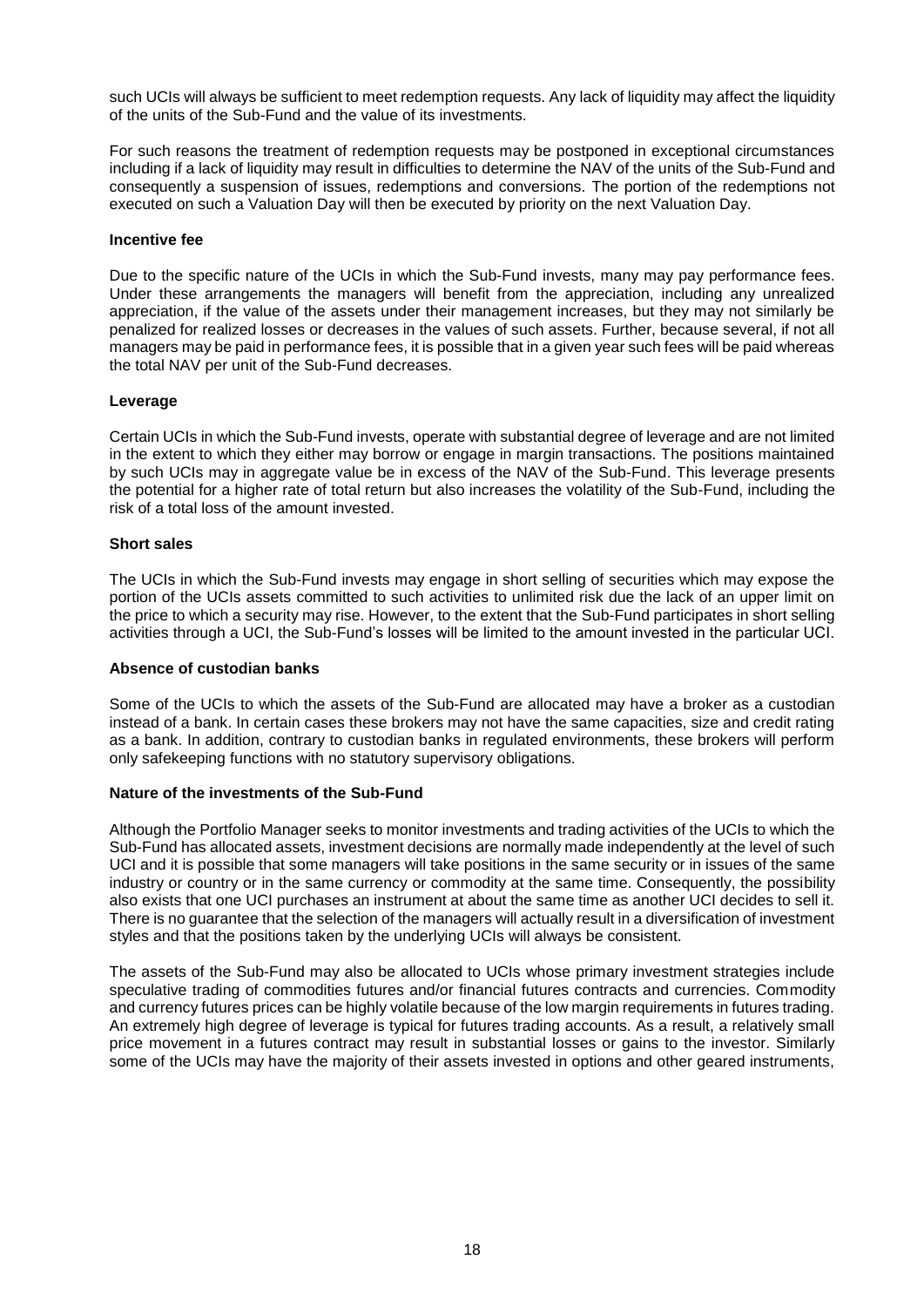where a relatively small price movement in the underlying security or commodity may result in substantial losses or profits.

There are only very limited constraints on the investment strategies and techniques that can be employed by the managers. Furthermore, each UCI in which the Sub-Fund invests has its own investment policy as set forth in its own prospectus.

As a result of its diversified investments, the Sub-Fund may incur other risks, including currency exchange risks in respect of assets held in other currencies, tax risks in respect of assets invested in other jurisdictions, political risks relating to political, social and economic factors which may affect the assets of the UCIs in which the Sub-Fund invests, which are held in countries which may be subject to economic difficulties, political or social unrest.

The foregoing list of risk factors does not purport to be a complete explanation of the risks involved. Prospective investors should read the entire Prospectus and fully evaluate all other information that they deem to be necessary for determining to invest in the Sub-Fund. Prospective investors should ensure that they fully understand the content of this Prospectus.

### **B. Sustainability Risks**

Due to the nature of the Fund's investment strategy and types of securities it holds, the Fund is exposed to varied Sustainability Risks which include, but are not limited to:

- corporate governance malpractices (e.g. board structure, executive remuneration);
- shareholder rights (e.g. election of the likely directors, capital amendments);
- changes to regulation (e.g. greenhouse gas emissions restrictions, governance codes);
- physical threats (e.g. extreme weather, climate change, water shortages);
- brand and reputational issues (e.g. poor health & safety records, cyber security breaches);
- supply chain management (e.g. increase in fatalities, lost time injury rates, labour relations); and
- work practices (e.g. observation of health, safety and human rights provisions).

Assets held by the Fund may be subject to partial or total loss of value because of the occurrence of a Sustainability Risk due to fines, reduction of demand in the asset's products or services, physical damage to the asset or its capital, supply chain disruption, increased operating costs, inability to obtain additional capital, or reputational damage.

### *ACCORDINGLY, INVESTMENT IN THE UNITS OF THIS SUB-FUND IS ONLY APPROPRIATE FOR INVESTORS WHO ARE WILLING TO ACCEPT THE RISKS AND REWARDS STEMMING FROM SUCH AN APPROACH.*

### **C. Risks relating to the investment in all type of investment fund**

### **Fee structure**

The Sub-Funds incur the costs of the fees paid for the services of the Management Company and AIFM and the Depositary and other service providers as well as a pro rata portion of the fees paid by the UCIs in which the Sub-Fund invests to their manager or other service providers. As a result the operating expenses of the Sub-Fund may constitute a higher percentage of the NAV than could be found in other investment schemes. Further, some of the strategies employed at the level of the UCIs require frequent changes in trading positions and a consequent portfolio turnover. This may involve brokerage commission expenses to exceed significantly those of other investment schemes of comparable size.

Potential investors should be aware that the fees payable to the Management Company and AIFM are in addition to the fees paid by the invested UCIs to the manager and that there may be a duplication of fees. There may also be a duplication of subscription and/or redemption fees.

### **Conflicts of interests**

Generally there may be conflicts of interests between the best interests of the Sub-Fund and an interest of the Portfolio Manager and its affiliates and the Directors to generate fees, commissions and other revenues.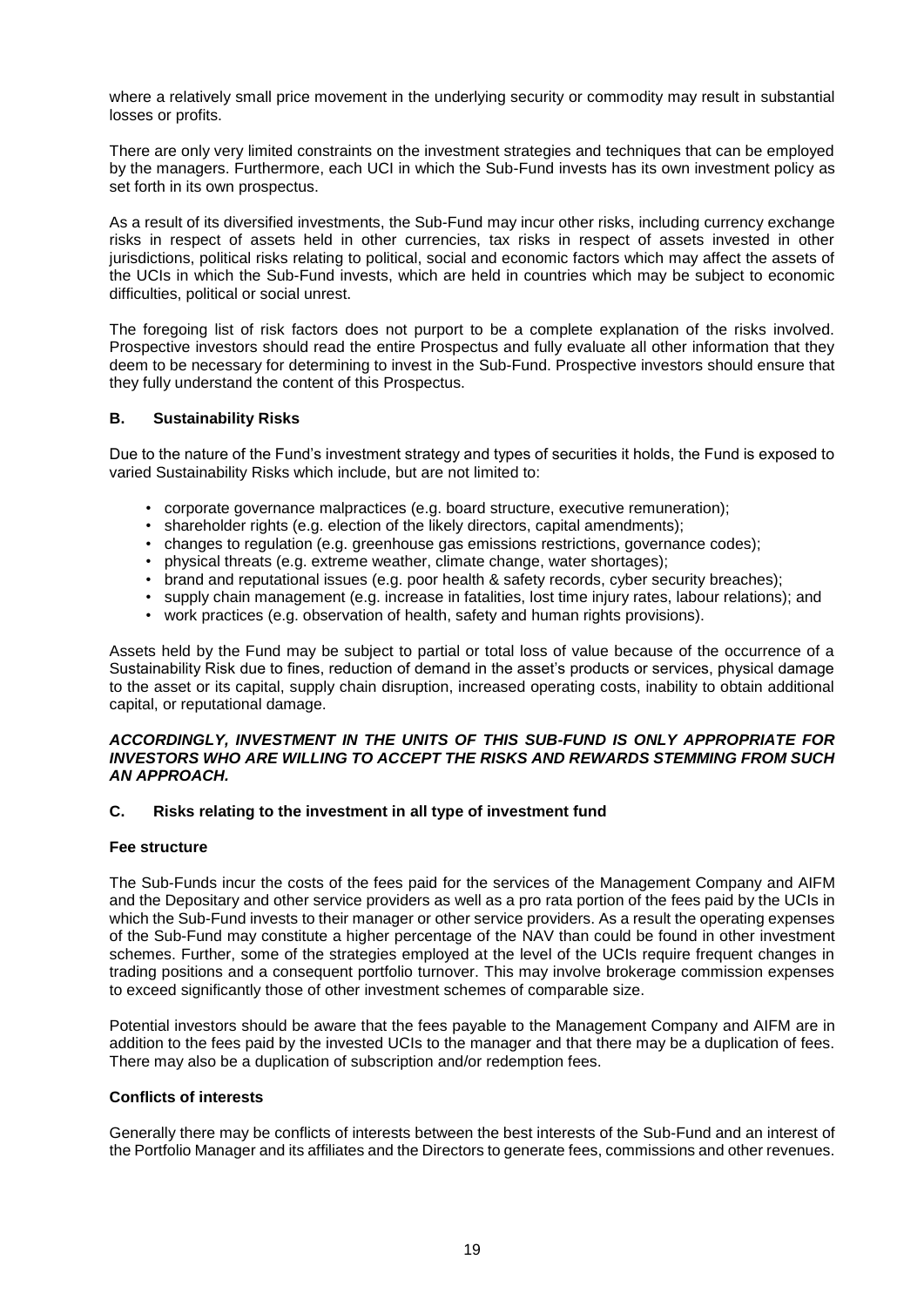In the event that such a conflict of interests arises, FundRock Management Company S.A. will endeavour to ensure that it is resolved in the best interests of the Sub-Fund.

# <span id="page-19-0"></span>**SECTION IV - Due Diligence process**

### **The due diligence process can be divided into two separate and distinct categories: qualitative and quantitative analysis.**

### **Qualitative analysis**

This process allows for the development of what may be considered a manager profile. It is a result of thorough assessment of the academic and professional history of the manager, principals and other key members of the UCI. In particular, past investment success is scrutinised to determine the likelihood of future achievement. The primary elements considered are the overall strategy, consistency in application, flexibility or constraints based on market sector, liquidity and diversification of the portfolio.

Organisational issues such as corporate governance, independent process, operational integrity and methodological robustness are all vital factors in the determination of structural or non-investment risk. The organisation of the UCI itself is also a reflection of the structural strengths and efficiencies. Roles and relationships of each intervening institution i.e., administrator, auditor, custodian, legal advisors are therefore critical and must be evaluated individually.

Qualitative analysis by definition entails a great deal of personal contacts and relationship-building. Any potential conflict of interest is mitigated through intimate knowledge of management styles, techniques and personalities. Experience and relationships also allow for the establishment of a check and balance system among peers by way of a professional network.

### **Quantitative analysis**

This process involves the comparative measurement of managers to their own track records, those of their peers, and the overall results of the markets they deal in. Many statistical factors are taken into consideration to determine the risk-reward profiles of investments strategies, the correlation between managers and markets, as well as style analysis across sectors. Technical factors including use of leverage or derivatives also contribute to the general application of a particular investment style.

Quantitative analysis is a process which attempts to take historical data and project probabilities of future results. This process while having inherent limitations provides valuable insight in the composition of a multi-product portfolio. The ability to identify trends or other characteristics in relation to market movements is an important factor in building a portfolio which reduces risk and increases returns over time.

The active management of a multi-product portfolio requires both reliable data and practical experience to appropriately allocate resources while mitigating associated risk. Generation of statistical models, ratios and risk parameters provides essential insight into investment alternatives. The effective application of this information with respect to mechanical and market constraint, however, cannot be dissociated from the depth of knowledge provided through extensive experience. The combination of both quantitative and qualitative analysis is critical to the successful implementation of any multi-manager product.

# <span id="page-19-1"></span>**SECTION V - Rights of the unit holders**

By acquiring units, the unit holder accepts all the terms and conditions of the Management Regulations.

The assets of each Sub-Fund constitute the joint and undivided property of the unit holders of that Sub-Fund. Each unit holder has in the portion of assets relating to a Sub-Fund, an undivided interest in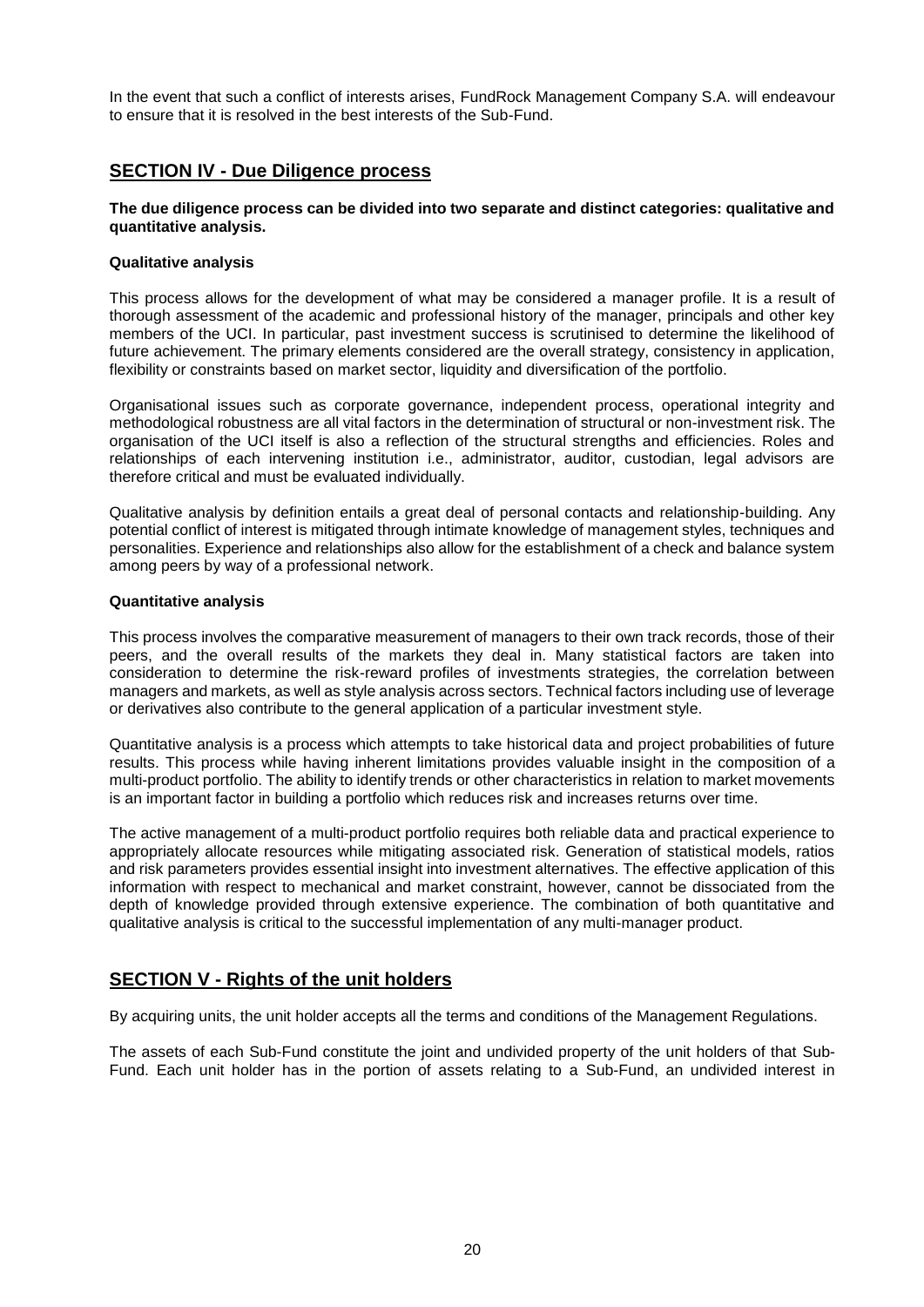proportion to the units he owns in that Sub-Fund. With regard to third parties, in particular towards the Fund's creditors, each Sub-Fund shall be exclusively responsible for all liabilities attributable to it.

As stated in the "Redemption" Section, and in accordance with the Management Regulations, the unit holder has the right to obtain repayment of his units at the redemption price on each Valuation Day.

The Management Regulations do not provide for the holding of general meetings of unit holders.

# <span id="page-20-0"></span>**SECTION VI - Management and Organisation**

# <span id="page-20-1"></span>**The AIFM and Management Company**

**Elite Fund** is managed on behalf of the unitholders by FundRock Management Company S.A.

FundRock Management Company S.A., authorised as a management company under the provisions of Chapter 15 of the 2010 Law and as an AIFM in accordance with Chapter 2 of the 2013 Law, was incorporated on 10 November 2004 as a public limited company (*société anonyme*) under the laws of Luxembourg and its duration is unlimited. It has its registered office at 33, rue de Gasperich, L-.5826 Hesperange, Luxembourg. The subscribed and paid-in capital of FundRock Management Company S.A. is EUR 10,000,000. The last amendment of the Management Company's Articles of Incorporation was published on 31 March 2016.

In order to cover potential liability risks resulting from professional negligence, the AIFM holds appropriate additional own funds in accordance with the provisions of the 2013 Law.

The accounts of the Management Company are audited by an independent authorised auditor. This task has been entrusted to Deloitte Audit Sàrl .

The Management Company also acts as management company for other investment funds. The names of these other funds are available upon request at the registered office of the Management Company.

FundRock Management Company S.A. is subject to the provisions of Chapter 15 of the 2010 Law and is authorized as alternative investment fund manager in accordance with Chapter 2 of the 2013 Law. In addition, the AIFM also manages other undertakings for collective investment including alternative investment funds.

Pursuant to the Management Regulations, the AIFM has the exclusive right to manage the Fund for the account and in the exclusive interest of the unitholders. The AIFM has responsibility for managing the Fund in accordance with the Prospectus and the Management Regulations, Luxembourg law and other relevant legal requirements.

The AIFM pursuing itself investment management activities in relation to the Fund is also responsible for implementing the Fund's investment strategy subject to the risk diversification rules and investment restrictions set out in this Prospectus as well as Article 2 of the Management Regulations.

The Management Regulations require the AIFM or its delegate, in case applicable, to manage the Fund with the same degree of care as would be expected of an absolute owner having particular regard to the quality and financial standing of the customers.

The AIFM may from time to time, under its own responsibility, appoint one or several investment advisors respectively an investment committee to advise it in relation to the management of the assets of the Fund. The appointment of one or more investment advisors will not lead to an increase of expenses for the Fund.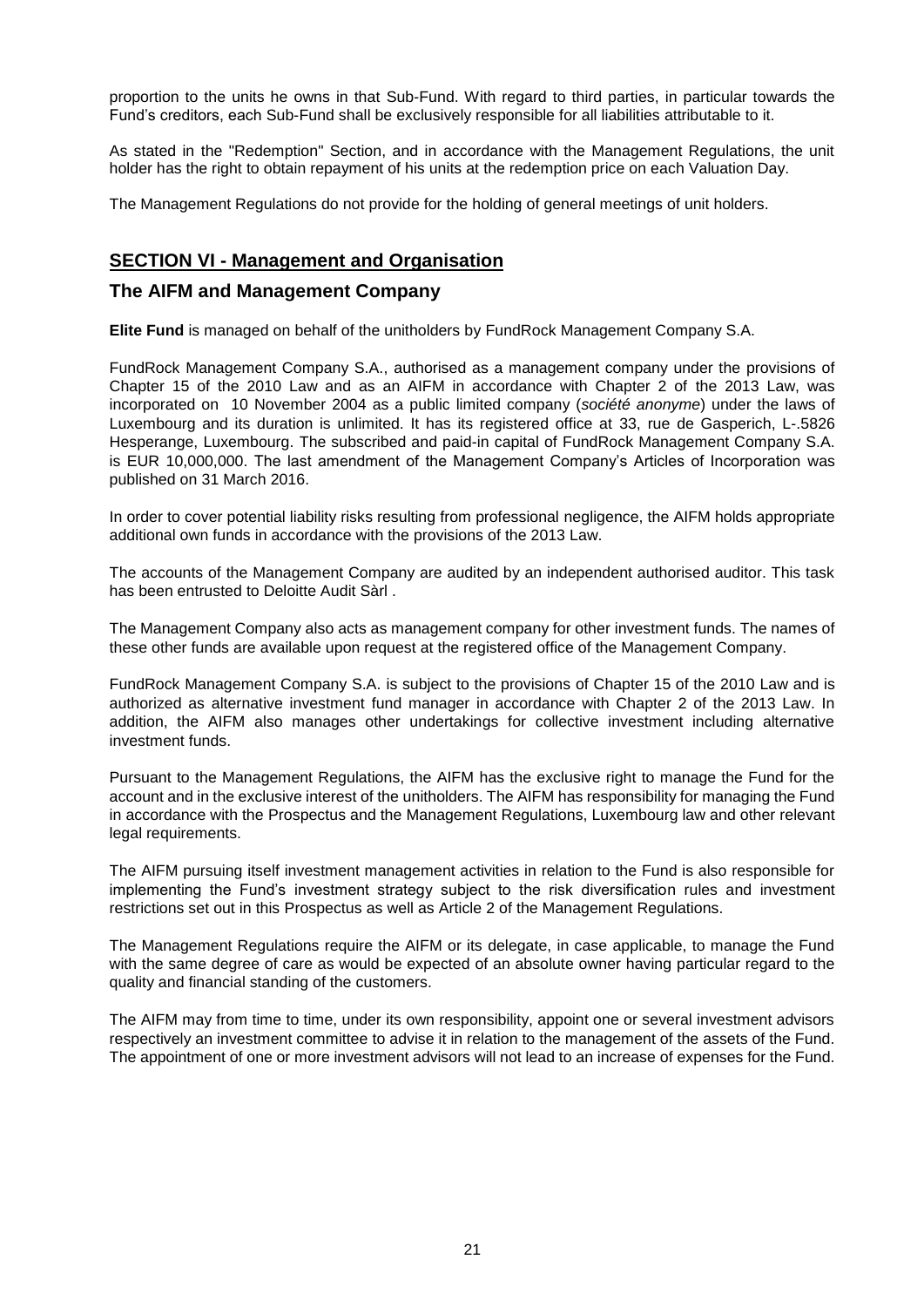In case of the appointment of any such investment advisors by the AIFM, it shall exercise reasonable care in the selection and supervision of the relevant investment advisors.

The AIFM is also responsible for selecting, if applicable, the Depositary, the Paying Agent, the Administrative Agent, the Registrar and Transfer Agent and any other agents/service providers.

The AIFM shall be liable for the acts or omissions of its directors, the Portfolio Manager and any other agents it shall appoint to perform the AIFM functions under the Management Regulations as if such acts or omissions were those of the AIFM.

Pursuant to Article 3 of the Management Regulations, the AIFM may, under its own responsibility, control and coordination, transfer some of its tasks to third parties for the purpose of efficient management. Any transfer of the task, as applicable, is described hereafter.

FundRock Management Company S.A. will be paid, for its services as AIFM and Management Company, out of the Fund's net assets, a fee at such frequency and at such rate as determined in this Prospectus.

The Portfolio Manager has full authority, without the need for prior reference to the AIFM or any third party, to manage the Sub-Fund and the securities' portfolio and other assets of the Sub-Fund, all in accordance with the investment objectives, policy and restrictions, as laid down in the present Prospectus.

In accordance with Annex I of the 2013 Law, the AIFM performs investment management activities (i.e. portfolio and risk management). In addition, the AIFM performs administrative duties (including in particular valuation and pricing, the maintenance of the unitholders' register and the issue and redemption of units), marketing and other activities related to the assets of the Fund, if applicable the AIFM's rights and duties are governed by the 2013 Law.

In accordance with Part II of the 2010 Law as well as the 2013 Law and following approval by the Luxembourg supervisory authority (*Commission de Surveillance du Secteur Financier*, "**CSSF**"), the AIFM, delegated the aforementioned as follows:

The central administration duties will be performed by FundRock Management Company S.A. who may sub-delegate, at its own expense, a part or all of its duties to one or more third parties. The Administrative Agent, Registrar and Transfer Agent function was entrusted by FundRock Management Company S.A. to European Fund Administration S.A.

The portfolio management shall be performed by Skandinaviska Enskilda Banken AB (publ).

The distribution of the Fund's units shall be performed by Skandinaviska Enskilda Banken AB (publ).

# <span id="page-21-0"></span>**The Portfolio Manager**

Skandinaviska Enskilda Banken AB (publ) has been appointed as Portfolio Manager of the Fund pursuant to a portfolio management agreement (the "**Portfolio Management Agreement**") entered into between the AIFM and Skandinaviska Enskilda Banken AB (publ).

Skandinaviska Enskilda Banken AB (publ) was incorporated pursuant to the laws of Sweden and is subject to supervision by the Swedish financial regulator (Finansinspektionen).

Pursuant to the terms of the Portfolio Management Agreement, the AIFM has delegated to the Portfolio Manager the portfolio management functions in relation to the Fund, under its supervision and responsibility.

The Portfolio Manager may from time to time, under its own responsibility, appoint one or several investment advisors respectively an investment committee to advise it in relation to the management of the assets of the Fund. The appointment of one or more investment advisors will not lead to an increase of expenses for the Fund. In case of the appointment of any such investment advisors by the Portfolio Manager, the Portfolio Manager shall exercise reasonable care in the selection and supervision of the relevant investment advisors.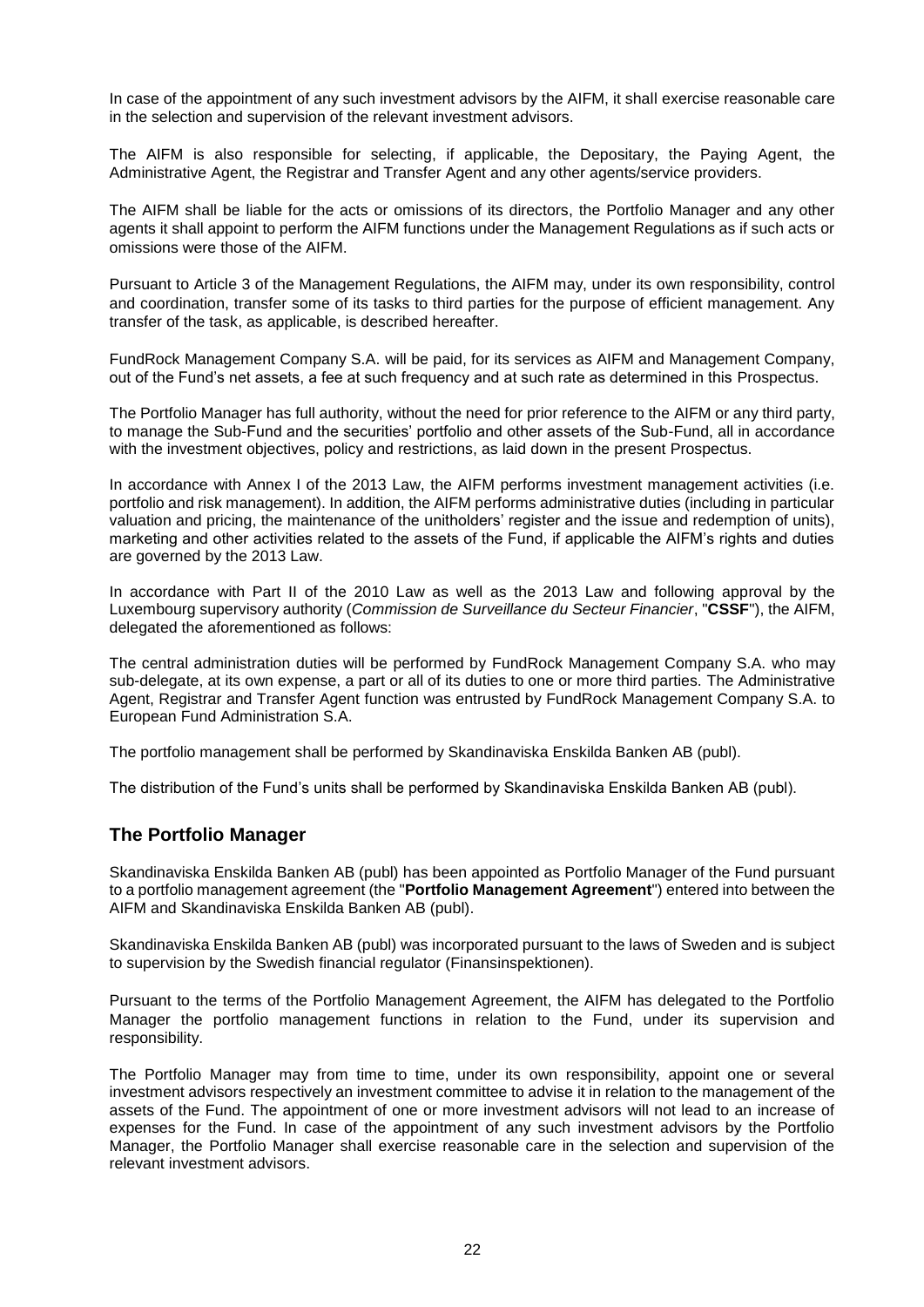# <span id="page-22-0"></span>**Administrative Agent, Registrar and Transfer Agent**

FundRock Management Company S.A. has delegated, at its own expense, all administrative duties relating to the administration of the Fund, including the registrar and transfer agent functions to European Fund Administration S.A. (the "**Administrative Agent, Registrar and Transfer Agent**"), a company incorporated in Luxembourg as a "*société anonyme*" and registered with the Luxembourg Trade and Companies' Register under Corporate Identity Number B 56 766. The Administrative Agent will carry out all administrative duties related to the administration of the Fund, including the calculation of the Net Asset Value of the units and the provision of accounting services to the Fund. Furthermore, the Registrar and Transfer Agent will process all subscriptions, redemptions and transfers of units and will register these transactions in the register of the Fund.

The European Fund Administration S.A. may, subject to the approval of FundRock Management Company S.A. and the subsequent update of the Prospectus, as required, sub-delegate parts of its functions to entities, all in accordance with Luxembourg laws and regulations.

# <span id="page-22-1"></span>**Depositary and Paying Agent**

Pursuant to a depositary and paying agent agreement dated 31 December 2019 (the "**Depositary Agreement**") Société Générale Luxembourg is the Fund's depositary and paying agent (the "**Depositary**").

The Depositary will assume its functions and responsibilities in accordance with article 19 of the 2013 Law and articles 83 to 102 of the Commission Delegated Regulation (EU) No 231/2013 of 19 December 2012 ("**AIFM Regulation**"). The relationship between the Fund and the Depositary is subject to the terms of a depositary and paying agency agreement entered into for an unlimited period of time (the Depositary Agreement). Each of the Fund and the Depositary may terminate this agreement upon a three (3) months' prior written notice.

In accordance with the 2013 Law, and pursuant to the Depositary Agreement, the Depositary carries out, inter alia, the safekeeping of the assets of the Fund, the monitoring of the cash flows and the monitoring and oversight of certain tasks of the Fund. In the fulfilment of its duties, the Depositary is liable as provided for by the 2013 Law and any other applicable Luxembourg laws and regulations.

The Fund's assets may be deposited with delegates of the Depositary under the conditions stipulated in the Depositary Agreement. The Depositary's liability shall not be affected by the fact it has entrusted some of the assets in its custody to a third party and such delegation shall comply with the requirements of the 2013 Law. The Depositary may be discharged from its liability as described in the Depositary Agreement. In case of termination of the Depositary Agreement, a new depositary shall be appointed. Until it is replaced, the resigning or, as the case may be, removed depositary shall take all necessary steps for the safeguard

of the interests of the Unitholders.

The Depositary is a wholly-owned subsidiary of Société Générale, a Paris-based credit institution. The Depositary is a Luxembourg public limited company registered with the Luxembourg trade and companies register under the number B 6061 and whose registered office is situated at 11, avenue Emile Reuter, L-2420 Luxembourg. Its operational center is located 28-32, place de la Gare, L-1616 Luxembourg. It is a credit institution in the meaning of the law of 5 April 1993 relating to the financial sector, as amended. In order to avoid conflicts of interest within Société Générale Luxembourg, in its capacities as Depositary and as Administrative Agent, Société Générale Luxembourg has functionally and hierarchically separated the performance of its depositary function from its tasks as Administrative Agent and the potential conflicts of interest are properly identified, managed, monitored and disclosed to the Unitholders of the Fund. The Depositary is not responsible for any investment decisions of the Fund or of one of its agents or the effect of such decisions on the performance of a relevant Sub-fund.

In addition, Société Générale Luxembourg will act as the Fund's principal paying agent. In that capacity, Société Générale Luxembourg will have as its principal function the operation of procedures in connection with the payment of distributions and, as the case may be, redemption proceeds on the Units of the Fund.

# <span id="page-22-2"></span>**Auditor**

The accounts of the Fund are audited by an independent authorised auditor. This task has been entrusted to PricewaterhouseCoopers, *société cooperative*, 2, rue Gerhard Mercator, L-2182 Luxembourg (the "**Auditor**"). The Auditor must carry out the duties provided by the 2010 Law and by the 2013 Law. In this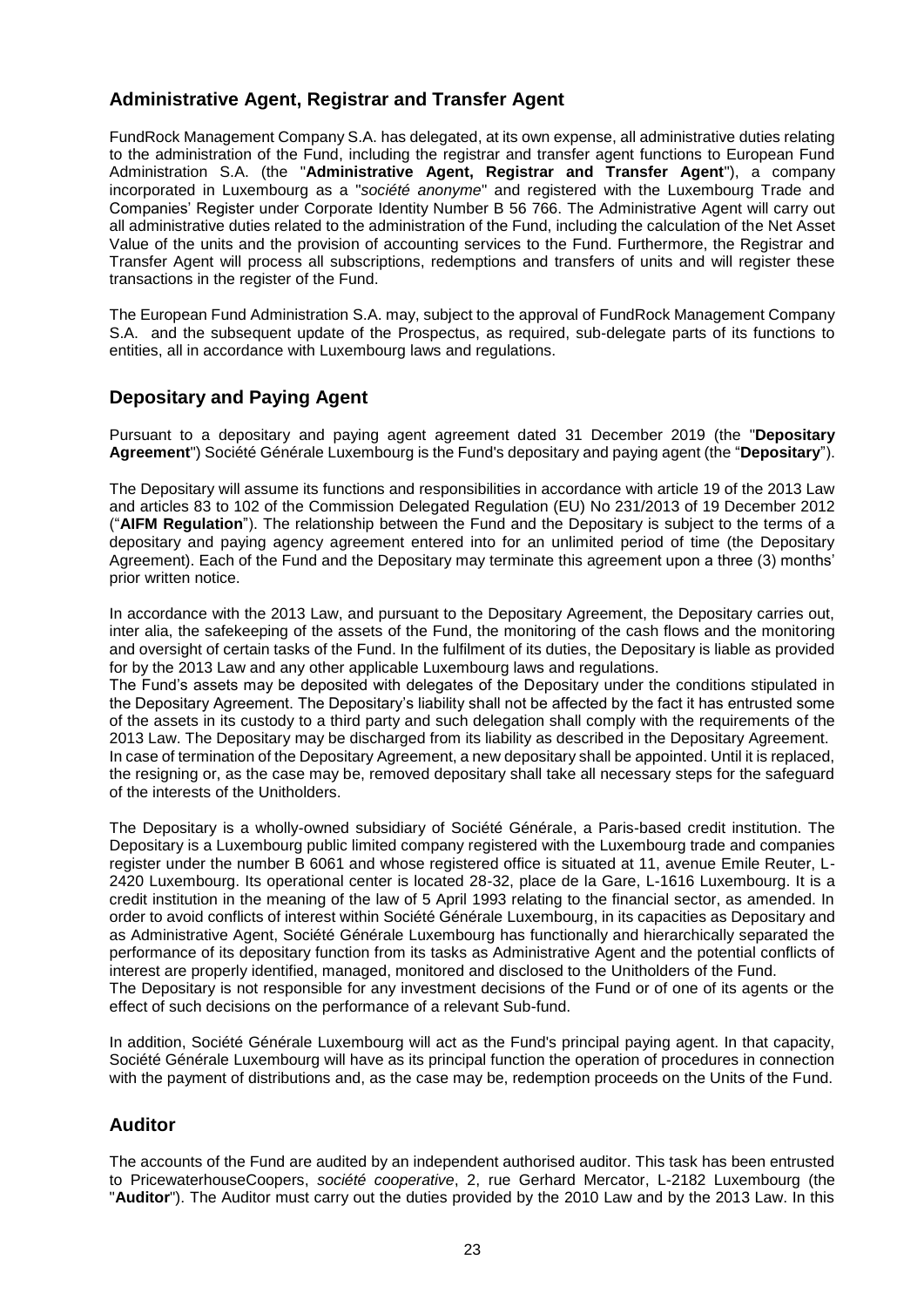context, the main mission of the Auditor is to audit the accounting information given in the annual report. The Fund applies the Luxembourg Generally Accepted Accounting Principles (the "**Lux GAAP**") for the preparation of its annual reports. The Auditor is also subject to certain reporting duties vis-à-vis the regulators as more fully described in the 2010 Law and in the 2013 Law.

# <span id="page-23-0"></span>**SECTION VII - Investors' rights against service providers**

Unitholders shall not have any direct contractual rights against the Portfolio Manager, the Depositary, the AIFM, the Administrative Agent, the Transfer and Registrar Agent and the Auditor or any other third party service providers who have entered or will enter, from time to time, into a contractual relationship with the Fund or the AIFM.

In accordance with the 2010 Law and the 2013 Law, liability of the Depositary to unitholders shall be invoked through the AIFM or the Management Company. Should the AIFM or Management Company fail to act despite a written notice to that effect from a unitholder within a period of three months following receipt of such notice, that unitholder may directly invoke the liability of the Depositary.

# <span id="page-23-1"></span>**SECTION VIII - Procedure for amending the Prospectus**

Without prejudice to what may be required by applicable laws and regulations, by the *Commission de Surveillance du Secteur Financier* (the "**CSSF**") and/or by the Management Regulations, any amendment to the Prospectus may be decided and implemented via any of the procedures described below.

Any amendment to the Prospectus is in principle decided by a simple resolution of the board of directors of the Management Company (as appointed from time to time, the "**Board of Directors**"). As a matter of illustration only, non-material amendments or changes (as those listed below) are typical amendments which will be adopted by a simple resolution of the Board of Directors of the Management Company having immediate or even, as the case may be, retroactive effect.

Without prejudice to the generality of the foregoing paragraph, the Fund may convey a material change of its investment strategy or investment policy or both, by a resolution of the Board of Directors of the Management Company provided the unitholders concerned by the change are awarded a minimum 30 calendar day notice period during which they may redeem the Units concerned by the change free of redemption charge. For the avoidance of doubt, any non-material change to the Funds' investment strategy or investment policy, or both, may be adopted by a simple resolution of the Board of Directors of the Management Company having immediate or even, as the case may be, retroactive effect.

Investors are reminded that subscription for or acquisition of one or more Units implies their complete and automatic adherence to the fact that any amendment conveyed to the Prospectus following any of the above acceptable and validly implemented procedures shall bind and be deemed approved by all investors.

Information on any material or essential amendment or change conveyed (or as the case may be in the process to be conveyed) to the Prospectus shall be made available or disclosed at the registered office of FundRock Management Company S.A. until this amendment or change is incorporated to this core document.

# <span id="page-23-2"></span>**SECTION IX – The Issue of Units**

# <span id="page-23-3"></span>**Subscription of Unit classes**

The Management Company shall be authorised, without limitation and at any time, to issue "C" and "D" units of no par value in respect of all Sub-Funds at the respective NAV per unit, plus an issue commission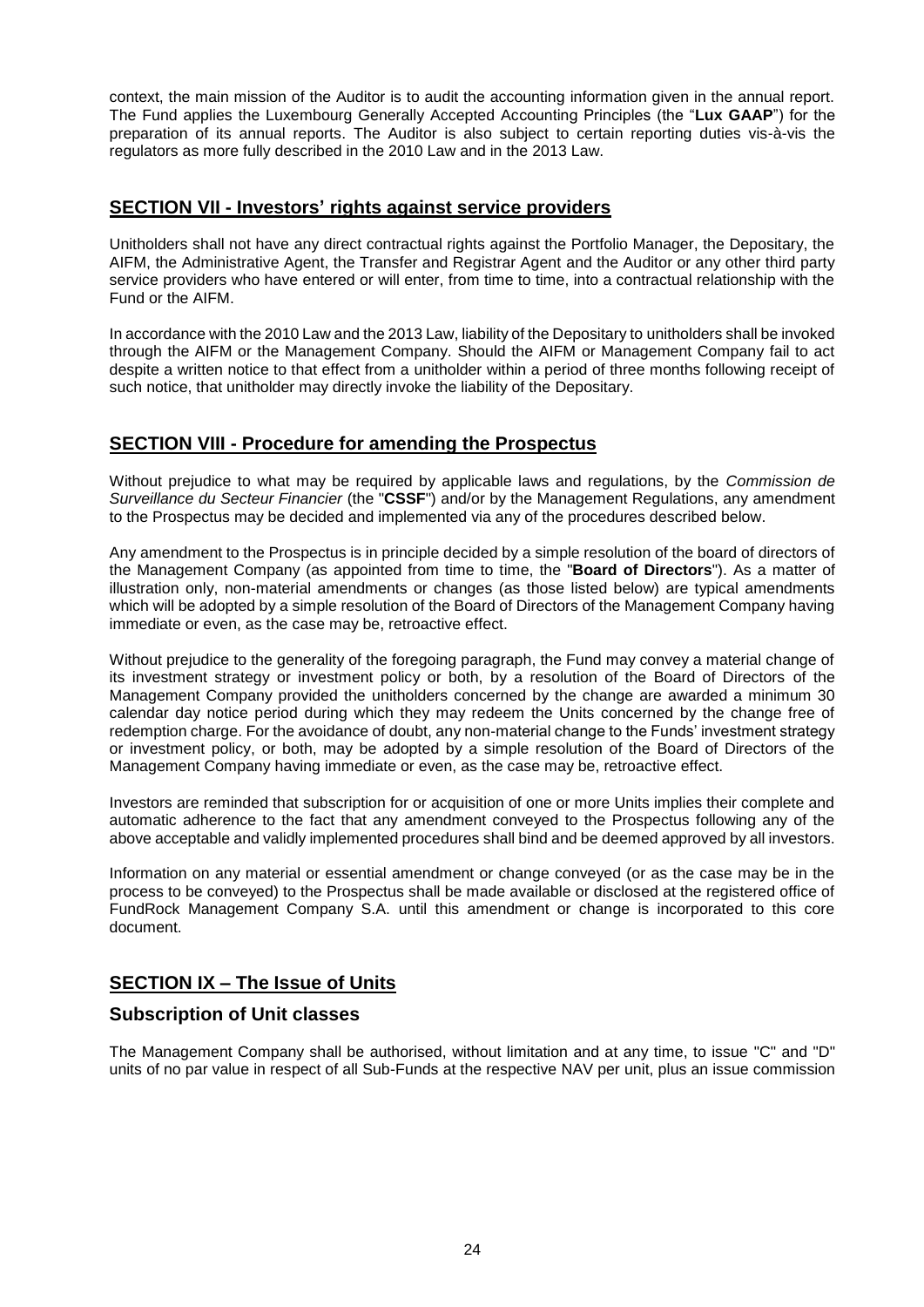of maximum 5% of the NAV per unit of the relevant class, without granting to existing unit holders a preferential right to subscribe for the units to be issued. Such issue commission reverts to the distributors.

A unit holder's initial subscription must be for a minimum amount equivalent to SEK 10.000,-. For subsequent subscriptions or holdings, no minimum is required.

The "D" units will pay a dividend to its holders, whereas the "C" units will capitalise income with the result that their value will constantly be greater than that of the "D" units, in the proportion of the dividends paid to "D" units.

Dividends are paid annually, except for those Sub-Funds where the Management Company decided a monthly, quarterly or semi-annual dividend payment.

Unit holders have the right to convert their units of one class into units of another class pursuant to the principles described in the "Conversion" paragraph.

Fractional Units may be issued up to three decimals of a Unit.

### **Currently Elite Fund – Star Choice issues the following unit classes:**

C (SEK) unit class with ISIN LU0166035112

D (SEK) unit class with ISIN LU0166035203

### <span id="page-24-0"></span>**The subsequent offering**

Units are issued on each Valuation Day in registered form only. At the time of subscription of units in a Sub-Fund, a unit holder account is opened in the investor's name in the books of that Sub-Fund. This account is credited for units purchased by the investor. Whenever a transaction is registered the unit holder will receive a statement of his account.

Payment for subscriptions of the Sub-Fund Elite Fund-Star Choice must be made in SEK, which is the Base Currency of the Sub-Fund.

The payment made by electronic transfer must reach the Registrar and Transfer Agent within 5 Bank Business Days, following the applicable Valuation Day.

Confirmation of the execution of a subscription will be made by the dispatch of an advice to the unitholder indicating the name of the Sub-Fund, the number and class of units subscribed for, and the relevant NAV.

The Depositary shall immediately pay back incoming payments for applications for subscriptions which are not carried out.

By purchasing a unit, the unitholder accepts the Management Regulations and all approved changes to them.

The Management Company may agree to issue units as consideration for a contribution in kind of securities to any investor who agrees, in compliance with the conditions set forth by the Management Company, in particular the obligation to deliver a valuation report from the Auditor of the Fund ("*réviseur d'entreprises agréé*") which shall be available for inspection, and provided that such securities comply with the investment objectives, policies and restrictions of the relevant Sub-Fund. Any costs incurred in connection with a contribution in kind of securities shall be borne by the relevant investor. Units of the respective classes will be issued at their respective NAV against the contribution in kind valued this way.

In case of a merger with another collective investment undertaking, the subscription price may be paid by contribution in kind of all assets and liabilities of the absorbed Fund, valued pursuant to the rules described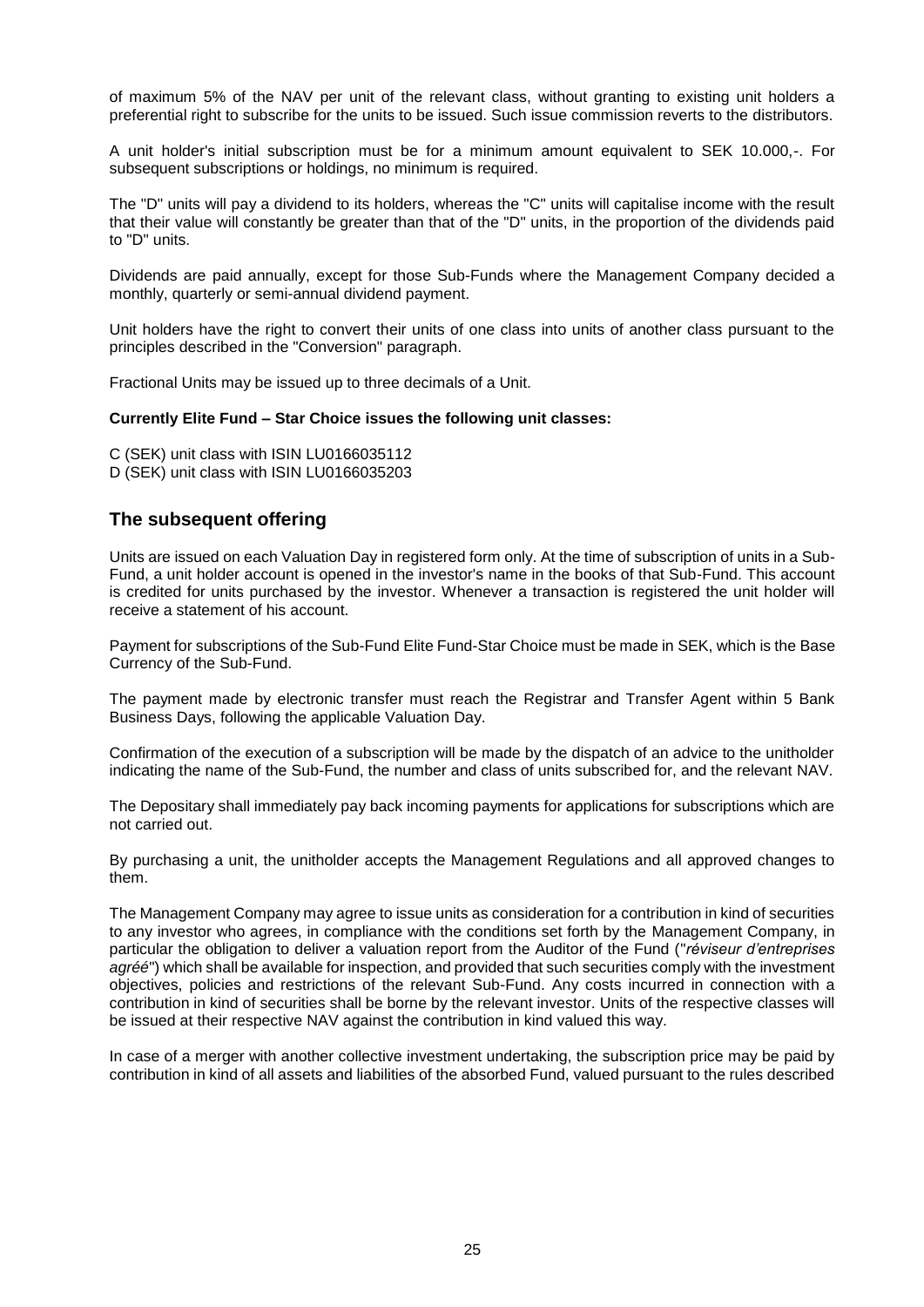in the section on "NAV" below. Units of the respective classes will be issued at their respective NAV against the contribution in kind valued this way.

# <span id="page-25-0"></span>**SECTION X - Redemption**

Units are redeemed, on each Valuation Day at their NAV. Owners of units may request redemption of their units at any time. To do so, they must send an irrevocable request in writing for redemption to one of the sales agents, which will transmit the order to the Registrar and Transfer Agent for execution.

The Management Company reserves the right to reduce proportionally parts or all requests for redemption in a Sub-Fund to be executed on one Valuation Day whenever the total proceeds to be paid for the units so tendered for redemption exceeds 10% of the total net assets of that specific Sub-Fund. Redemptions thus not executed will be met on a pro-rata basis in priority to later requests and in compliance with the principle of equal treatment of unitholders.

Confirmation of the execution of redemption will be made by the dispatch to the unit holder of an advice. For the Sub-Fund Star Choice, the payment will be made by bank transfer in SEK, the Base Currency of the Sub-Fund or in other major currencies subject to the approval of the Management Company. The relating foreign exchange costs have to be borne by the investor. Electronic transfer will be made with a value date within ten Bank Business Days following the corresponding Valuation Day.

No redemption fee will be levied. However, in relation to suspected market timing practices, the Management Company may charge an additional redemption fee of up to 2% of the NAV of the units redeemed within 6 months of their issue. Such redemption fee will be payable to the relevant Sub-Fund or unit class. The same redemption fee for every redemption request executed on the same valuation day will be applicable if the redemption is based on market timing in order to ensure the equal treatment of investors.

Redemption of units may, at the sole discretion of the Management Company and with the consent of the unit holders concerned, be made in specie by allocating to the unit holders investments from the portfolio equal in value to the value of the units to be redeemed. The nature and type of the assets to be transferred in such case shall be determined on a fair and reasonable basis and without prejudicing the interests of the other unit holders of the relevant Sub-Fund and the calculation used shall be confirmed by a special report of the Auditor of the Fund. The costs of any such transfers shall be borne by the transferee.

All redeemed units are cancelled.

The Depositary or the Paying Agent is only obliged to make payments for redemptions where legal provisions, particularly exchange control regulations or other cases of force majeure do not prohibit it from transferring or paying the redemption proceeds in the country where the redemption is requested.

# <span id="page-25-1"></span>**SECTION XI - Conversion of units**

Unless otherwise provided for in the section relating to "Sub-Funds", a unitholder may convert all or part of the units he holds in a Sub-Fund into units in another Sub-Fund or units of one class into units of another class.

Conversions are executed free of commission, but the Management Company may levy a fee to cover costs and expenses related to the conversion. The fee will in no event exceed 1% of the conversion amount.

In case of the conversion, the number of units allotted in a new Sub-Fund or in the new class is determined by means of the following formula:

$$
\frac{(A \times B \times C) - \text{fee}}{D} = N
$$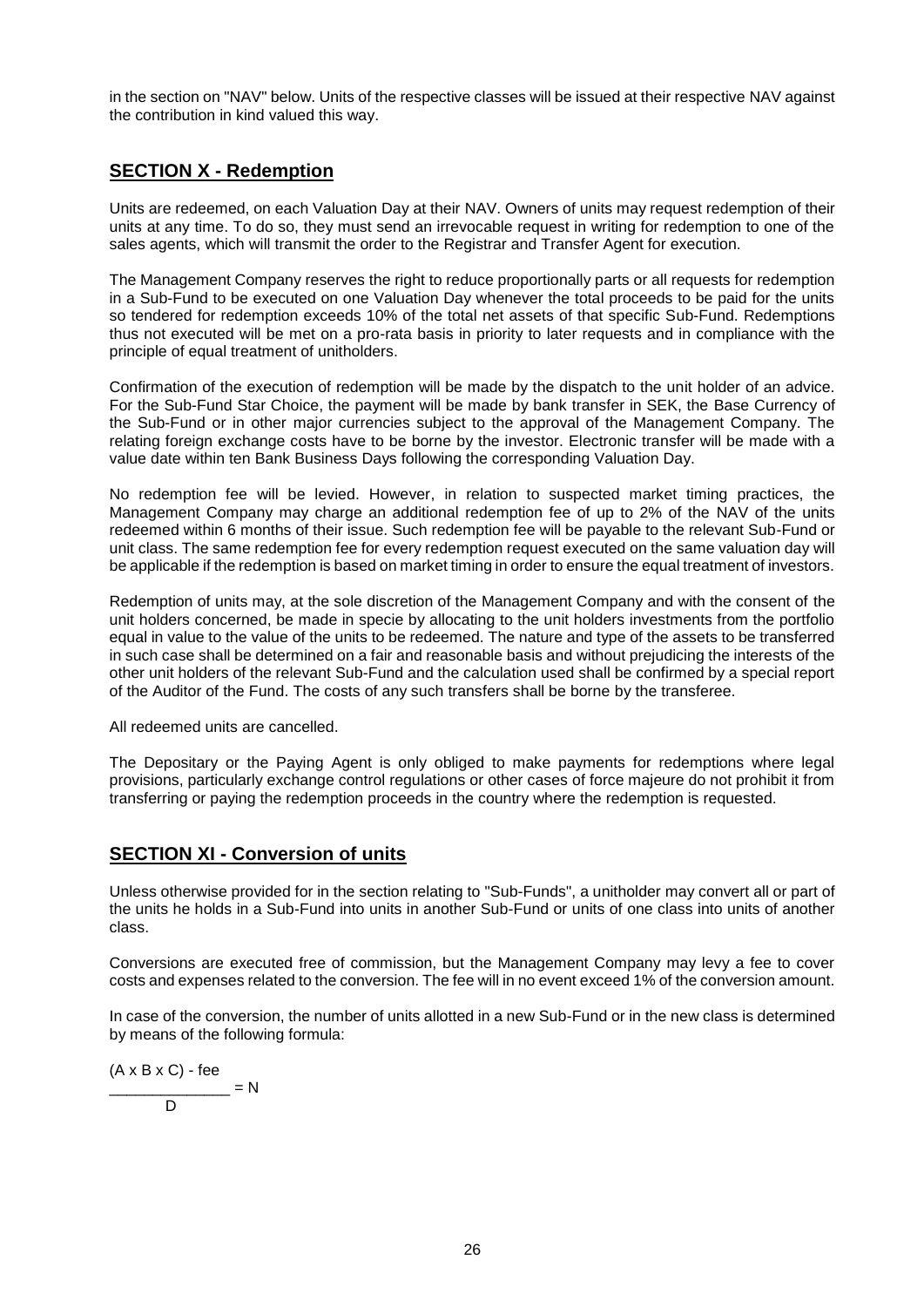where:

- A is the number of units presented for conversion,
- B is the NAV of one unit in that Sub-Fund and/or of that class of which the units are presented for conversion, on the day the conversion is executed,
- C is the conversion factor between the base currencies of the two Sub-Funds on the day of execution. If the Sub-Funds or the two classes of units have the same Base Currency, this factor is one,
- D is the NAV per unit of the new Sub-Fund and /or class on the day of execution,
- N is the number of units allotted in the new Sub-Fund and/or class.

# <span id="page-26-0"></span>**SECTION XII - Restriction on ownership of units**

Units may not be offered, sold or otherwise distributed to prohibited persons (the "**Prohibited Persons**").

Prohibited Persons means any person, firm or corporate entity, determined in the sole discretion of the Management Company, as being not entitled to subscribe to or hold Units:

- 1) if in the opinion of the Management Company such holding may be harmful/damaging to the Fund,
- 2) if it may result in a breach of any law or regulation, whether Luxembourg or foreign,
- 3) if as a result thereof the Fund or the Management Company may become exposed to disadvantages of a tax, legal or financial nature that it would not have otherwise incurred or
- 4) if such person would not comply with the eligibility criteria for Units (e.g. in relation to "U.S. Persons" as described below).

The Fund has not been and will not be registered under the United States Investment Company Act of 1940 as amended (the "**Investment Company Act**"). The units of the Fund have not been and will not be registered under the United States Securities Act of 1933 as amended (the "**Securities Act**") or under the securities laws of any state of the US and such units may be offered, sold or otherwise transferred only in compliance with the Securities Act of 1933 and such state or other securities laws. The units of the Fund may not be offered or sold within the US or to or for the account, of any US Person. For these purposes, US Person is as defined in Rule 902 of Regulation S under the Securities Act.

Rule 902 of Regulation S under the Securities Act defines US Person to include inter alia any natural person resident of the United States and with regards to investors other than individuals, (i) a corporation or partnership organised or incorporated under the laws of the US or any state thereof; (ii) a trust (a) of which any trustee is a US Person except if such trustee is a professional fiduciary and a co-trustee who is not a US Person has sole or shared investment discretion with regard to trust assets and no beneficiary of the trust (and no settlor if the trust is revocable) is a US Person or (b) where a court is able to exercise primary jurisdiction over the trust and one or more US fiduciaries have the authority to control all substantial decisions of the trust and (iii) an estate (a) which is subject to US tax on its worldwide income from all sources; or (b) for which any US Person is executor or administrator except if an executor or administrator of the estate who is not a US Person has sole or shared investment discretion with regard to the assets of the estate and the estate is governed by foreign law.

The term "US Person" also means any entity organised principally for passive investment (such as a commodity pool, Investment Company or other similar entity) that was formed:

(a) for the purpose of facilitating investment by a US Person in a commodity pool with respect to which the operator is exempt from certain requirements of Part 4 of the regulations promulgated by the United States Commodity Futures Trading Commission by virtue of its participants being non-US Persons or (b) by US Persons principally for the purpose of investing in securities not registered under the Securities Act, unless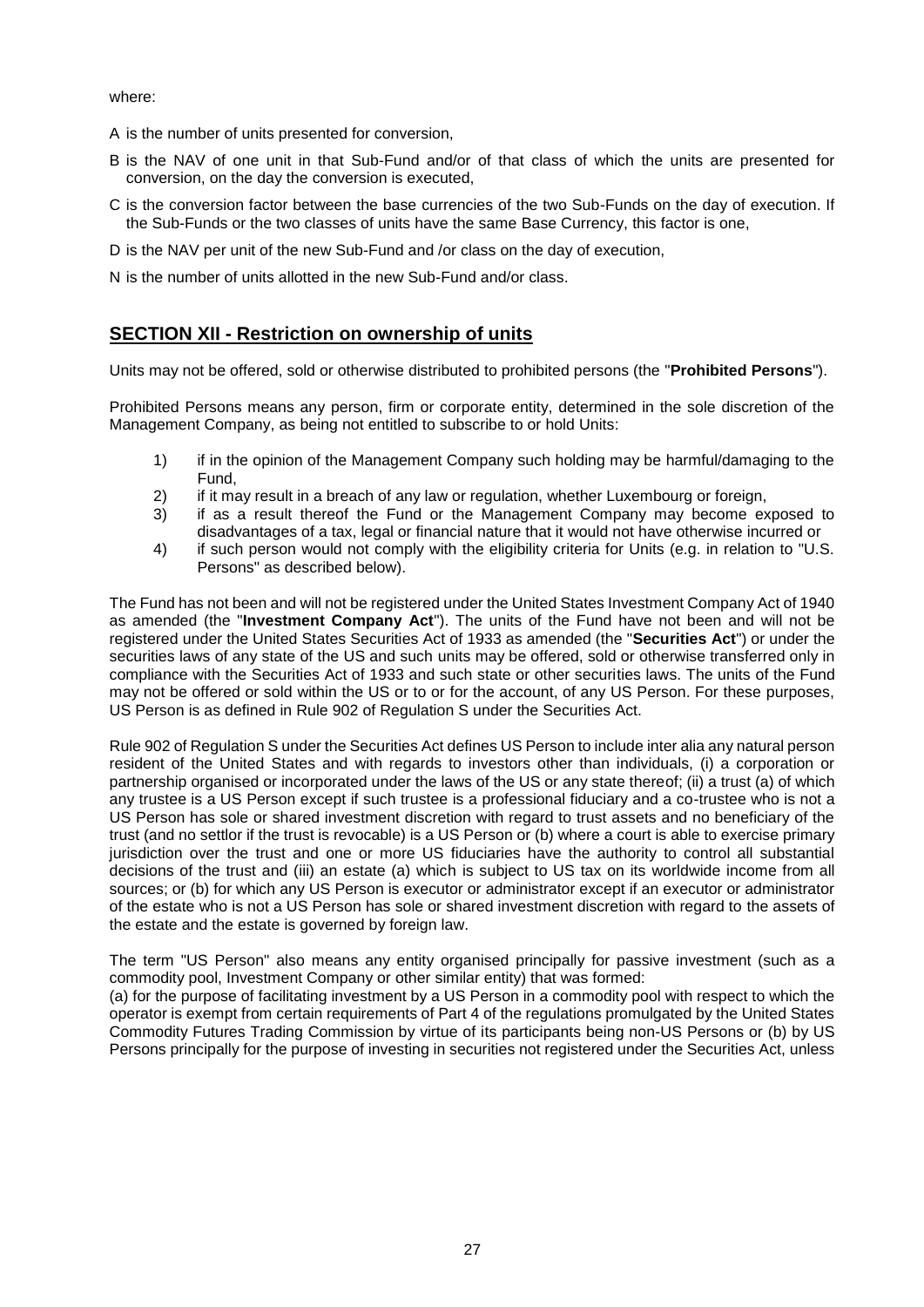it is formed and owned by "accredited investors" (as defined in Rule 501 (a) under the Securities Act) who are not natural persons, estates or trusts.

Applicants for the subscription to units will be required to certify that they are not US Persons and might be requested to prove that they are not Prohibited Persons.

Unitholders are required to notify the Registrar and Transfer Agent of any change in their domiciliation status.

Prospective investors are advised to consult their legal counsel prior to investing in units of the Fund in order to determine their status as non-US Persons and as non-Prohibited Persons.

FundRock Management Company S.A. may refuse to issue units to Prohibited Persons or to register any transfer of units to any Prohibited Person. Moreover FundRock Management Company S.A. may at any time forcibly redeem/repurchase the units held by a Prohibited Person.

FundRock Management Company S.A. can furthermore reject an application for subscription at any time at its discretion, or temporarily limit, suspend or completely discontinue the issue of units, in as far as this is deemed to be necessary in the interests of the existing unitholders as an entirety, to protect FundRock Management Company S.A., to protect the Fund, in the interests of the investment policy or in the case of endangering specific investment objectives of the Fund.

# <span id="page-27-0"></span>**SECTION XIII – Charges and Expenses**

The Fund will bear the following costs:

- 1) a management fee, payable to the AIFM, as specified hereinafter under the section "Fees of the AIFM". Such commission is being payable at the end of each month and based on the average net assets of the Sub-Fund calculated daily for the relevant month;
- 2) a performance fee, if any, payable to the AIFM. The applicable amount and the way it is calculated are described hereinafter;
- 3) all taxes owed on the Fund's assets and income;
- 4) bank and brokerage fees for transactions in securities making up the Fund's portfolio as well as fees on transfers referring to redemptions of units;
- 5) an appropriate portion for fees and legal costs inherent to the promotion and the offer of the Fund's units (including any information or documentation that may be required for the distribution of the Fund's units), and including printing of marketing material, web-pages and related matters.

All other costs and expenses are not to be borne by the Fund.

The Fund may accrue administrative and other expenses of a regular or recurring nature based on an estimated amount rateably for yearly or other periods.

The specific fees and expenses of each Sub-Fund are payable by that Sub-Fund. All other fees and expenses shall be shared by all the Sub-Funds in proportion to their net assets at that time or in such other manner as determined by the AIFM acting in good faith.

# <span id="page-27-1"></span>**Fees of the AIFM**

In consideration for its management services related to the Fund, the AIFM is entitled to receive out of the assets of the respective classes the following management fee:

Class C: max. 0.80% p.a. Class D: max. 0.80% p.a.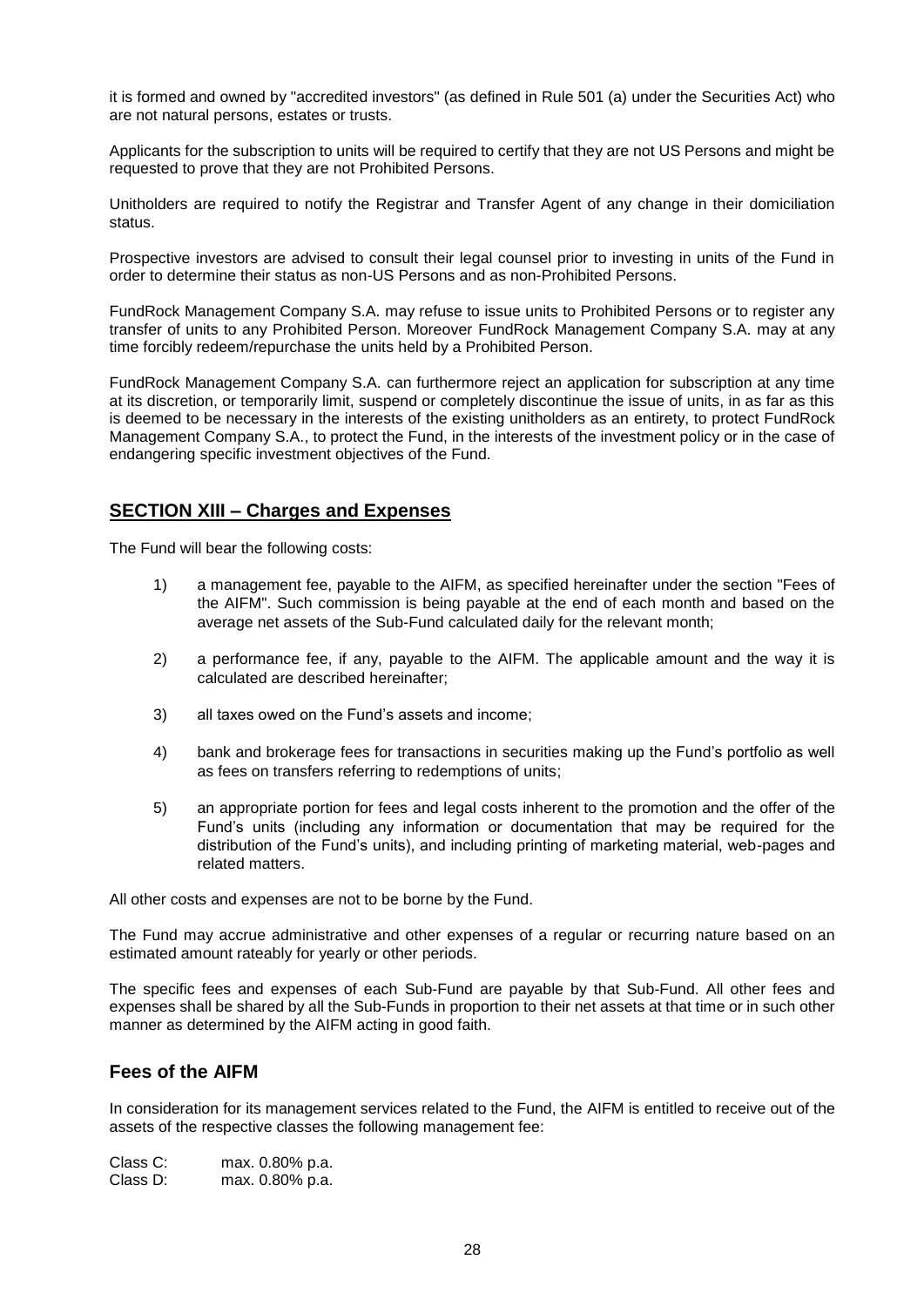The above fee includes the fees payable to the Administrative Agent, the Registrar and Transfer Agent, to the Depositary as well as to the Portfolio Manager.

The fee will be accrued on a daily basis, based on the average net assets of the respective unit class and will be paid out monthly in arrears.

# <span id="page-28-0"></span>**SECTION XIV – Calculation of the NAV**

In order to calculate the ("**NAV**") per unit, the value of the assets belonging to the Fund less its liabilities is calculated on each Valuation Day and the result is divided by the number of the units issued.

For the valuation of the Fund's assets, the following principles are observed:

1) Calculation is done on the basis of the last stock exchange prices available. Securities quoted on an official Stock Exchange or any other regulated market, which operates regularly and is recognised and open to the public, are valued on the basis of the last known price, and, if there are several markets, the last known price of the stock exchange which is the principal market for the security in question, unless these prices are not representative.

For unquoted securities, and for quoted securities, but for which the last known price is not representative, valuation is based on the probable sales value estimated prudently and in good faith.

- 2) The value of the units or shares of investment funds shall be based on the last available NAV.
- 3) The value of any cash on hand or on deposit, bills and demand notes and accounts receivable, prepaid expenses, cash dividends and interests declared or accrued and not yet received is deemed to be the full amount thereof, unless in any case the same is unlikely to be paid or received in full, in which case the value thereof is arrived at after making such discount as may be considered appropriate in such case to reflect the true value thereof.
- 4) Money market instruments may be valued at the respective market values as estimated by the AIFM in good faith and in line with generally recognised valuation principles which are also verifiable by the Auditor of the Fund.
- 5) Liquid assets are assessed at their face value plus accrued interest.
- 6) The liquidating value of futures, forward and option contracts traded on U.S. exchanges or on other markets which operate regularly and are recognised and open to the public in the United States shall be based upon the last available settlement prices of these contracts on exchanges and such markets on which the particular futures, forward and option contracts are traded by the Fund. The liquidating value of futures, forward and option contracts not traded on U.S. exchanges shall mean their liquidating value determined, pursuant to policies established by the AIFM, on a basis consistently applied for each different variety of contract.

Provided that if a contract could not be liquidated on the day with respect to which net assets are being determined, the basis for determining the liquidating value of such contract shall be such value as the AIFM may deem fair and reasonable.

Assets denominated in other currencies than the Base Currency of the sub-fund will be converted into that Base Currency at the average rate of the last known bid and offer rates.

- 7) In as far as several unit classes have been established according to the Management Regulations, the following particularities arise for the unit valuation:
	- a) The NAV calculation is made separately for each unit class according to the criteria mentioned under points  $(1) - (6)$  of this article.
	- b) The inflow of funds due to the issue of units, increases the percentage portion of the respective unit class on the total value of the respective sub-fund's net assets. The outflow of funds due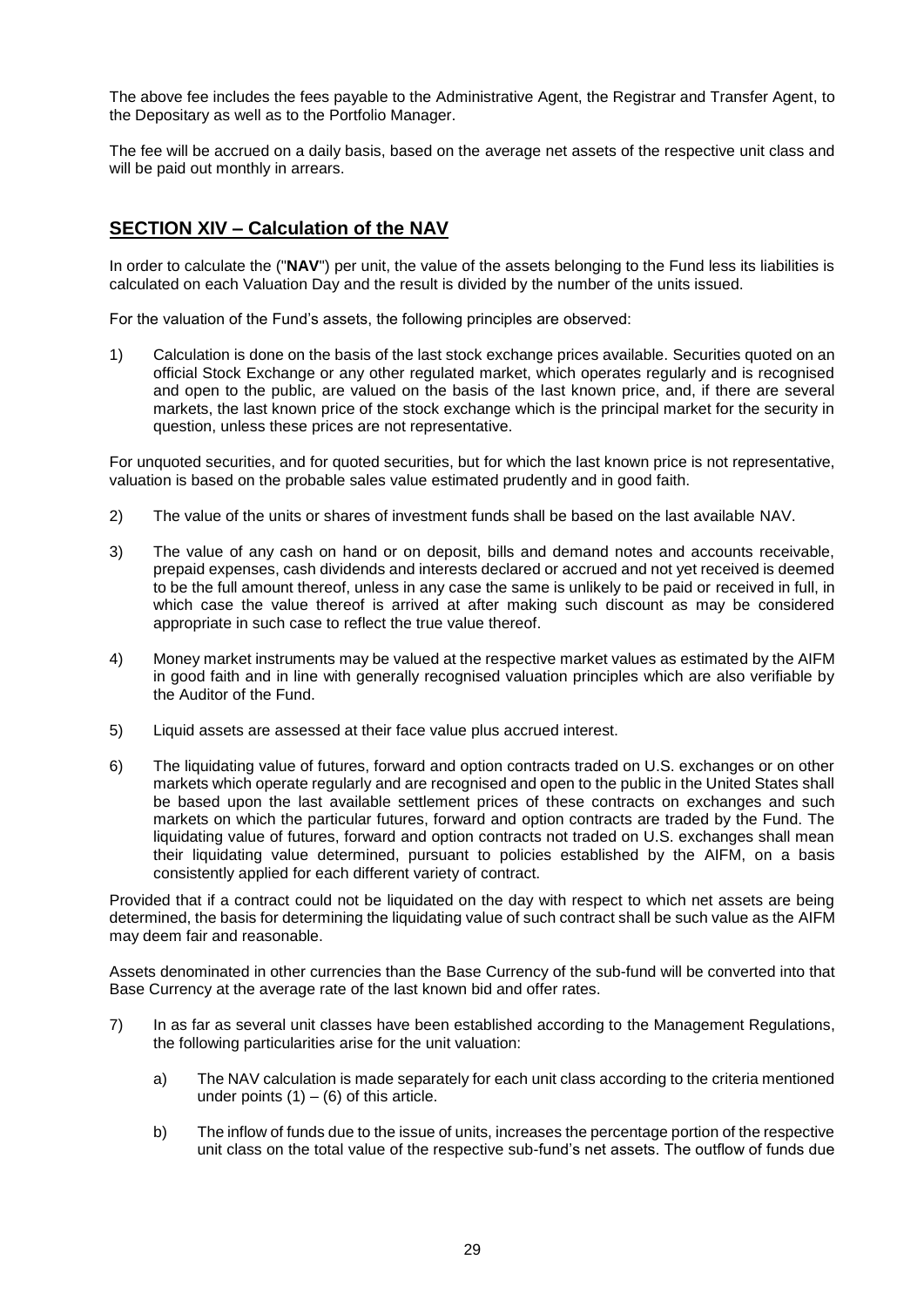to the redemption of units reduces the percentage portion of the respective unit class on the total value of the respective sub-fund's net assets.

- c) In the case of distribution, the NAV of the units entitled for distribution of the appropriate unit class is reduced by the amount of the distribution. Therefore, at the same time, the percentage portion of this unit class is reduced in the total value of the respective sub-fund's net assets, while the percentage portion of unit classes not entitled for distribution increases the total respective sub-fund's net assets.
- 8) Equalisation of income may be carried out for the Fund.

The AIFM is authorised to adopt other realistic valuation principles for the assets of the Fund when circumstances make the determination of values according to the criteria specified above non-realistic, impossible or inadequate. Especially in case of major changes in market conditions, the valuation basis of the different investments may be adjusted to the new market yields.

# <span id="page-29-0"></span>**SECTION XV - Cut-off time**

All subscription, redemption and conversion orders are made on the basis of the unknown NAV per unit. Unless otherwise specified orders received by the Registrar and Transfer Agent before 15:30 (CET) on a Valuation Day are processed on the basis of the NAV per unit on that Valuation Day. Orders received after 15:30 (CET), are processed on the basis of the NAV per unit on the next Valuation Day.

In order to ensure a placement of orders in due time, earlier cut-off times may be applicable for orders placed with distributors (or/and any of their agents) in Luxembourg or abroad. The corresponding information may be obtained from the respective distributor (or/and any of its agents).

# <span id="page-29-1"></span>**SECTION XVI - Anti-money laundering procedures**

The applicants wanting to subscribe units of the Fund must provide the Registrar and Transfer Agent with all necessary information, which the Registrar and Transfer Agent may reasonably require to verify the identity of the applicant. Failure to do so may result in the Registrar and Transfer Agent refusing to accept the subscription for units in the Fund. Applicants must indicate whether they invest on their own account or on behalf of a third party. Except for applicants applying through companies who are regulated professionals of the financial sector, bound in their country by rules on the prevention of money laundering equivalent to those applicable in Luxembourg, any applicant applying in its own name or applying through companies established in non FATF countries, is obliged to submit to the Registrar and Transfer Agent in Luxembourg all necessary information, which the Registrar and Transfer Agent may reasonably require to verify. The Registrar and Transfer Agent must verify the identity of the applicant. In the case of an applicant acting on behalf of a third party, the Registrar and Transfer Agent must also verify the identity of the beneficial owner(s). Furthermore, any such applicant hereby undertakes that it will notify the Registrar and Transfer Agent prior to the occurrence of any change in the identity of any such beneficial owner.

### **Register of Beneficial Owners**

Any natural person who ultimately owns or controls the Fund through direct or indirect ownership of more than 25% of the Shares of the Fund or voting rights in the Fund, or through other means of control (for the purpose of this section, the "Beneficial Owner"), must be registered on behalf of the Fund as a Beneficial Owner in the register of beneficial ownership as provided for by the Luxembourg Law of 13 January 2019 setting up a register of beneficial owners (the "RBO Law"). Any such Beneficial Owner is obliged by the RBO Law to provide the Fund and the Management Company with such further information as may be required by the Fund in order to comply with the RBO Law.

# <span id="page-29-2"></span>**SECTION XVII - Late trading and market timing**

FundRock Management Company S.A. does not permit late trading, market timing or related excessive, short-term trading practices. In order to protect the best interests of the unitholders FundRock Management Company S.A. reserves the right to reject any application to subscribe for units from any investor engaging in such practices or suspected of engaging in such practices and to take such further action as it, in its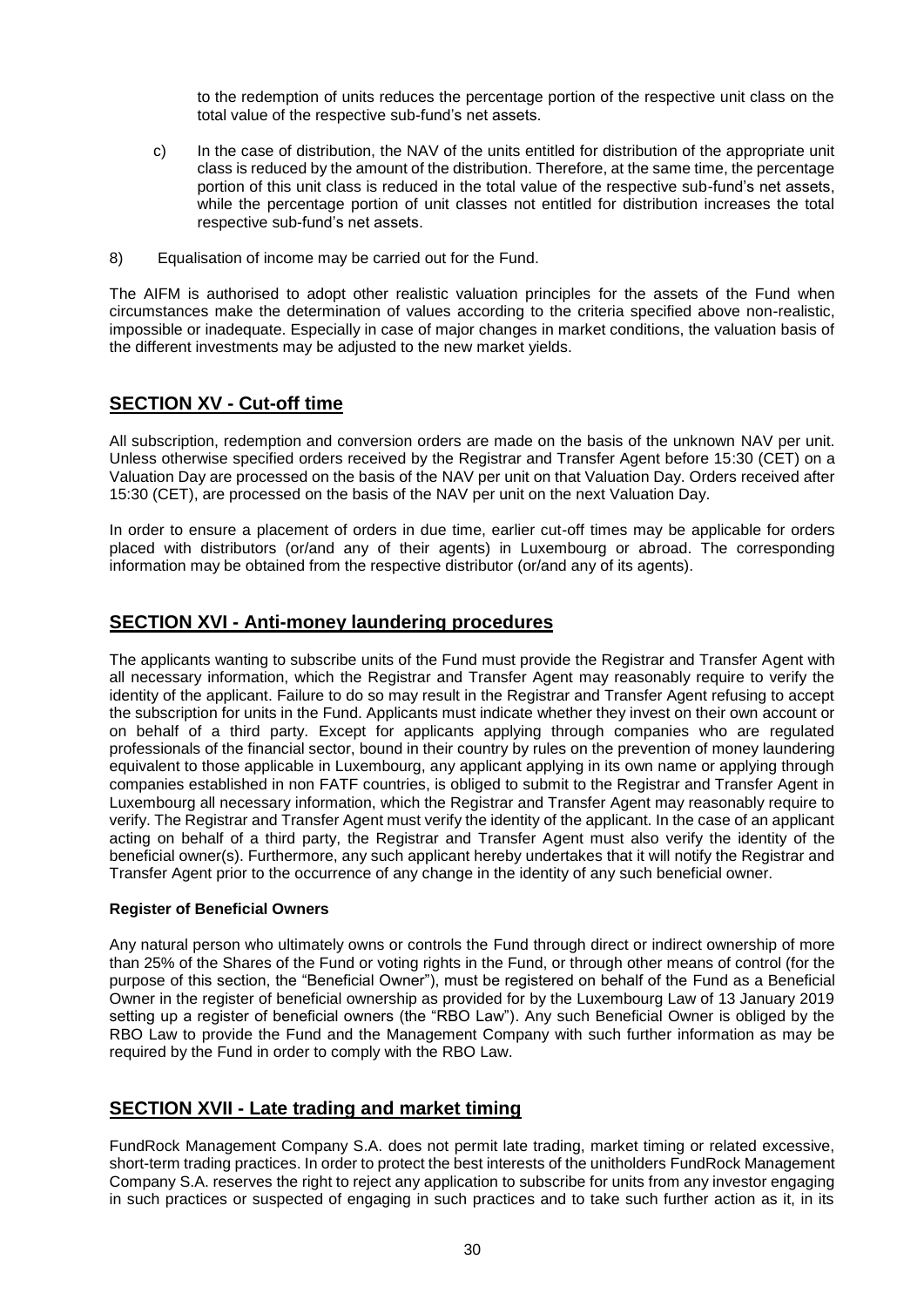discretion, may deem appropriate or necessary, such as the charge of higher redemption fee, as laid down in the Section "Redemption" above.

# <span id="page-30-0"></span>**SECTION XVIII - Suspension of calculation of a NAV, subscriptions, redemptions and conversions**

The AIFM is authorised to suspend temporarily the calculation of the NAV and the Management Company is authorised to suspend temporarily the issue, conversion and redemption of units in one or several sub-funds in the following cases:

- 1) where one or several securities or exchange markets forming the basis of valuation of a major part of the sub-fund's assets are closed for periods other than legal holidays, or where transactions are suspended or subject to restrictions;
- 2) where the exchange market(s) forming the basis of the valuation of major percentage of a sub-fund's assets is (are) closed for legal holidays;
- 3) where the political, economic, military, monetary or social circumstances or any case of force majeure, beyond the responsibility or power of the AIFM make it impossible to dispose of the sub-fund's assets by reasonable and normal means, without causing serious prejudice to unit holders;
- 4) in case where, for any reason, the value of any investment of the Fund cannot be known with sufficient speed or accuracy;
- 5) where restrictions on exchange or capital movements prevent the execution of transactions on behalf of the Fund or when purchase or sale transactions of the Fund's assets cannot be carried out at normal exchange rates.

In case of a suspension for reasons as stated above for a period of more than six days, a notice to unit holders will be published in conformity to the stipulations of the Management Regulations.

# <span id="page-30-1"></span>**SECTION XIX - Publications**

The last known issue and redemption prices as well as all other information for unitholders may be requested at any time from the registered offices of FundRock Management Company S.A., the Depositary and the Paying Agents.

In addition, the issue and redemption prices are made available to investors in a form permitted by laws or related regulations of the countries, where units of the Fund are sold.

# <span id="page-30-2"></span>**SECTION XX - Quotation**

The units of the Fund will not be quoted on the Luxembourg Stock Exchange.

# <span id="page-30-3"></span>**SECTION XXI - Financial servicing**

The financial servicing for the Fund is provided by the Depositary, which is assisted by the establishments mentioned heretofore, where information concerning the Fund may also be obtained.

# <span id="page-30-4"></span>**SECTION XXII - Taxation of the Fund and the Unitholders**

The following summary is based on the laws and practices currently in force and is subject to any future changes. The following information is not exhaustive and does not constitute legal or tax advice.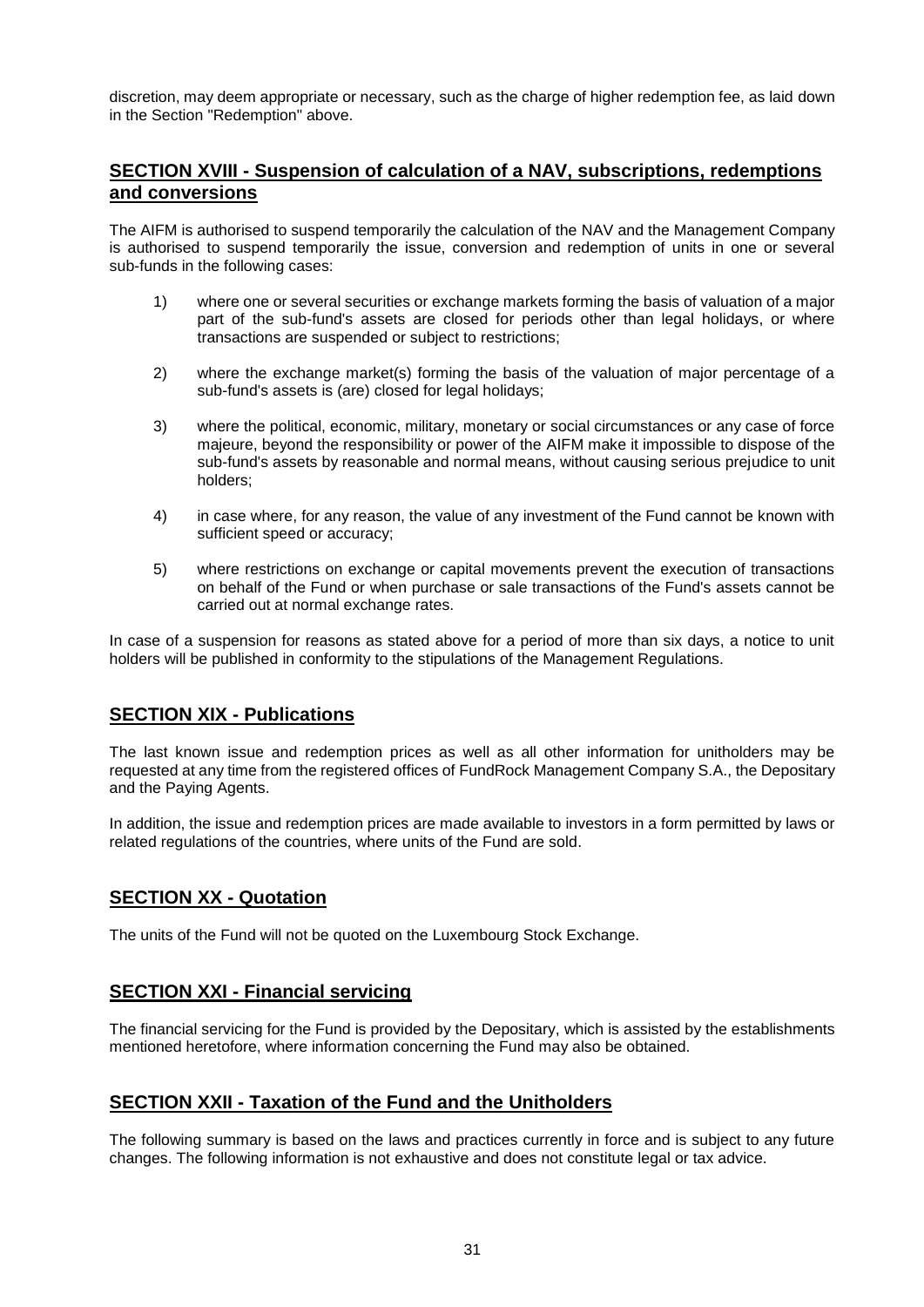It is expected that unitholders in the Fund will be resident for tax purposes in many different countries. Consequently, no attempt is made in this Prospectus to summarize the taxation consequences for each investor of subscribing, converting, holding, redeeming or otherwise acquiring or disposing of Units in the Fund. These consequences will vary in accordance with the law and practice currently in force in a unitholder's country of citizenship, residence, domicile or incorporation and with his personal circumstances The Fund is subject to Luxembourg legislation. Buyers of the Fund's units should inform themselves about the legislation and rules applicable to mergers, the purchase, holding and possible sale of units with regard to their residence or nationality.

In accordance with current legislation in Luxembourg, neither the Fund nor the unitholders, except those whose domicile, residence or permanent establishment is Luxembourg, are subject to any tax on income or capital gains. The Fund's income may however be subject to withholding tax in the countries where the Fund's assets are invested. In such cases neither the Depositary nor the Management Company is required to obtain tax certificates.

The net assets of the Fund are subject to a Luxembourg tax at an annual rate of 0.05% payable at the end of each quarter and calculated on the amount of the net assets of each Sub-Fund at the end of that quarter. Units of unit classes as defined in Article 174 of the 2010 Law ("I" institutional unit classes) are subject to a "*taxe d'abonnement*" of 0.01% p.a. The Management Company ensures that such institutional unit classes are only acquired by investors complying with rules set out in the afore-mentioned Article. The value of the assets represented by the shares/units held in other Luxembourg undertakings for collective investment already subject to a "*taxe d'abonnement*" is exempt from the payment of such tax.

# **Common Reporting Standard** ("**CRS**")

The Fund is subject to the Standard for Automatic Exchange of Financial Account Information in Tax matters (the "**Standard**") and its Common Reporting Standard (the "**CRS**") as set out in the Luxembourg law dated 18 December 2015 on the Common Reporting Standard (*loi relative à l'échange automatique de renseignements relatifs aux comptes financiers en matière fiscale*) (the "**CRS Law**").

The CRS Law is based on the European Directive 2014/107/EU of 9 December 2014 amending provisions of Directive 2011/16/EU on administrative cooperation in the field of taxation and the OECD`s multilateral agreements. Further, the first reporting to the Luxembourg tax authority (the "**LTA**") under the CRS Law, will be applied in 2017 for the calendar year 2016. The LTA will onward report to participating foreign tax authorities by 30 September 2017.

The intention of CRS is to safeguard against tax evasion. Accordingly, under the terms of the CRS Law, the AIFM, on behalf of the Fund, is likely to be treated as a Luxembourg Reporting Financial Institution. Consequently, the AIFM, on behalf of the Fund, is required to collect personal and financial information as described in Annex I of the CRS Law with effect from 1 January 2016 and without prejudice to other applicable data protection provisions as set out in the Fund documentation, the AIFM, on behalf of the Fund, will be required to annually report this information to the LTA as from 2017.

The AIFM's ability to satisfy, on behalf of the Fund, its reporting obligations under the CRS Law will depend on each investor providing the AIFM, on behalf of the Fund, with the information, along with the required supporting documentary evidence. In this context, the investors are hereby informed that, the AIFM, on behalf of the Fund, will process the information for the purposes as set out in the CRS Law. The investors undertake to inform the Fund or the AIFM, if applicable, of the processing of their Information by the AIFM, on behalf of the Fund.

The investors are further informed that the information related to Reportable Persons within the meaning of the CRS Law will be disclosed to the LTA annually for the purposes set out in the CRS Law.

The investors undertake to immediately inform the AIFM, on behalf of the Fund, of, and provide the AIFM, on behalf of the Fund, with all supporting documentary evidence of any changes related to the information after occurrence of such changes.

Any investor that fails to comply with the AIFM's Information or documentation requests, on behalf of the Fund, may be held liable for penalties imposed on the Fund and attributable to such investor's failure to provide the information or subject to disclosure of the information by the AIFM, on behalf of the Fund, to the LTA.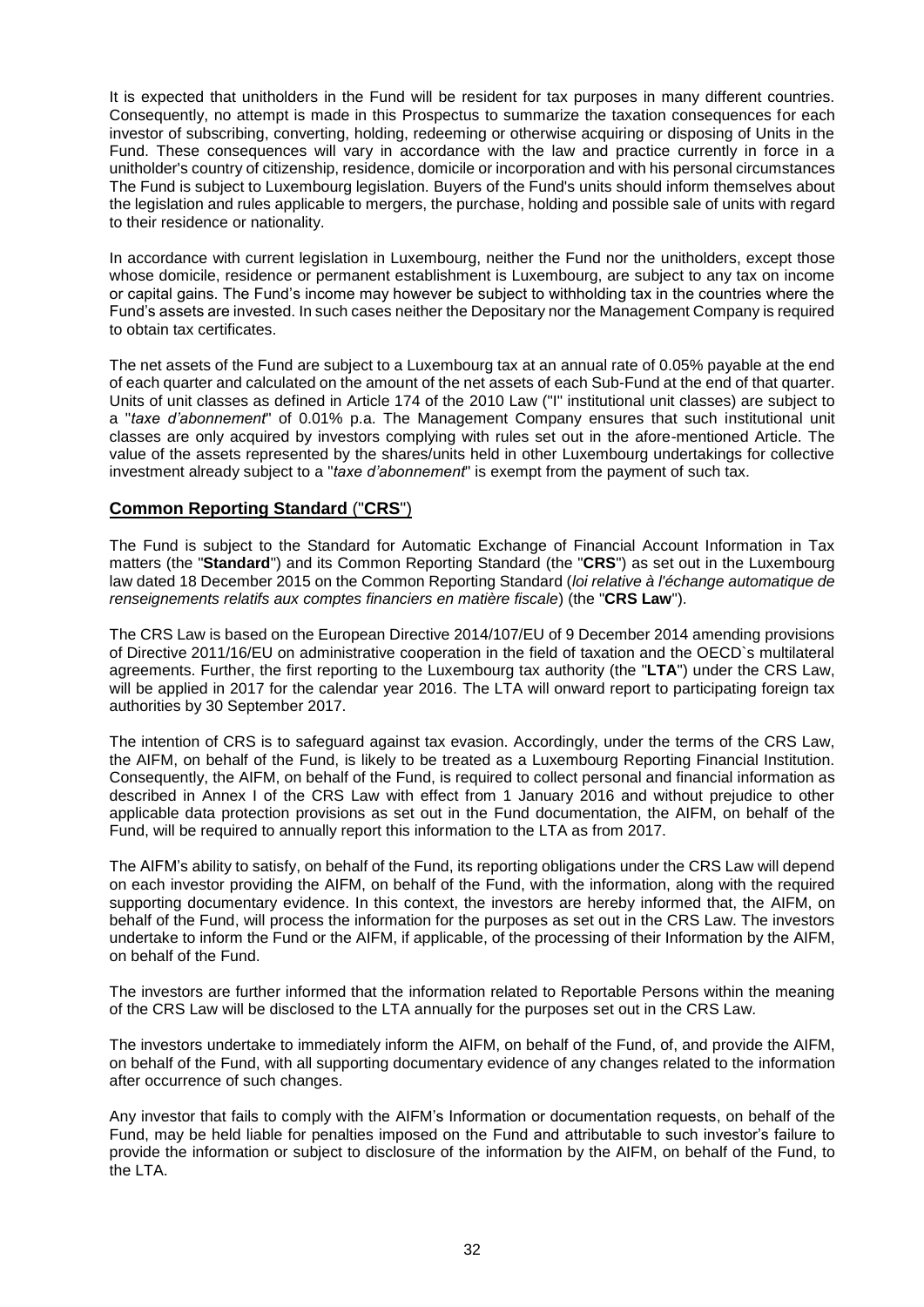If investors are in doubt, they should consult your tax advisor, stockbroker, bank manager, solicitor, account or other financial advisor regarding the possible implications of CRS on an investment in the Fund.

### **Foreign Account Tax Compliance Act** ("**FATCA**")

The Hiring Incentives to Restore Employment Act (the "**Hire Act**") was signed into US law in March 2010. It includes special provisions laid down in the Foreign Account Tax Compliance Act, generally known as "FATCA". The intention of FATCA is that details of US investors holding assets outside the US will be reported by financial institutions to the Internal Revenue Service ("**IRS**"), as a safeguard against US tax evasion.

This regime will become effective in phases between 1 July 2014 and 15 March 2018. Based on the Treasury Regulations §1.1471-§1.1474 issued on 17 January 2013 (the "**Treasury Regulations**") the Fund is a "Financial Institution". As a result of the Hire Act, and to discourage non-US Financial Institutions from staying outside this regime, on or after 1 July 2014, a Financial Institution that does not enter and comply with the regime will be subject to a US withholding tax of 30% on gross proceeds as well as on income from the US and, on or after 1 January 2017, also potentially on non-US investments.

Luxembourg has entered into a Model I Intergovernmental Agreement ("**IGA**") with the United States. Under the terms of the IGA, the AIFM, on behalf of the Fund, will be obliged to comply with the provisions of FATCA under the terms of the IGA and under the terms of Luxembourg legislation implementing the IGA (the "**Luxembourg IGA legislation**"), rather than under the US Treasury Regulations implementing FATCA.

In order to protect unitholders from the effect of any penalty withholding, it is the intention of the AIFM, on behalf of the Fund, to be compliant with the requirements of the FATCA regime and hence, qualify as a socalled "participating financial institution" as defined in the IGA.

The AIFM, on behalf of the Fund, qualifies as a so-called "sponsored financial institution" as defined in the IGA. The Administrative Agent, Registrar and Transfer Agent qualifies as a so-called "sponsoring financial institution". The Administrative Agent, Registrar and Transfer Agent agrees to sponsor the Fund for the purpose and within the meaning of the IGA. The AIFM, on behalf of the Fund, intends to be so-called "nonreporting sponsored financial institutions" within the meaning of the IGA. In case the Fund would be subject to reporting obligations under the FATCA regulation, the Administrative Agent, Registrar and Transfer Agent will register the Fund as its sponsoring entity with the IRS and hence, the Administrative Agent, Registrar and Transfer Agent will comply as set out in article 2 and 4 as well as Annex II, Chapter IV, section A. 3 of the IGA in due time (i.e. not later than 90 (ninety) days after the reportable event has first been identified) with all due diligence, withholding, registration and reporting obligations on behalf of the Fund regarding certain holdings by and payments made to (a) certain US investors, (b) certain US controlled foreign entity investors and (c) non-US financial institution investors that do not comply with the terms of the Luxembourg IGA legislation. Further, the Administrative Agent, Registrar and Transfer Agent will perform any requirements that the Fund would have been required to perform if it were a reporting Luxembourg financial institution as defined in the IGA. Under the Luxembourg IGA, such information will be onward reported by the Luxembourg tax authorities to the IRS under the general information exchange provisions of the US-Luxembourg Income Tax Treaty. The Administrative Agent, Registrar and Transfer Agent is required to monitor its own and the Fund's status as being a participating financial institution and a non-reporting entity on an ongoing basis and has to ensure that the Administrative Agent, Registrar and Transfer Agent and the Fund meet the conditions for such status over the time.

In cases where investors invest in the Fund through an intermediary or a distributor, investors are reminded to check whether such intermediary is FATCA compliant and hence, qualifies as a participating financial institution as defined in the IGA. In case any of the Fund's distributor should change its status as participating financial institution, such distributor will notify the AIFM within ninety (90) days from the change in status of such change and the AIFM is entitled a) to redeem all Units held through such distributor, b) to convert such Units into direct holdings of the Fund, or c) to transfer such Units to another nominee within six (6) months of the change in status. Further, any agreement with a distributor can be terminated in case of such change in status of the distributor within ninety (90) days of notification of the distributor's change in status.

Although the AIFM, on behalf of the Fund, will attempt to satisfy any obligations imposed on it to avoid the imposition of the US withholding tax, no assurance can be given that the AIFM, on behalf of the Fund, will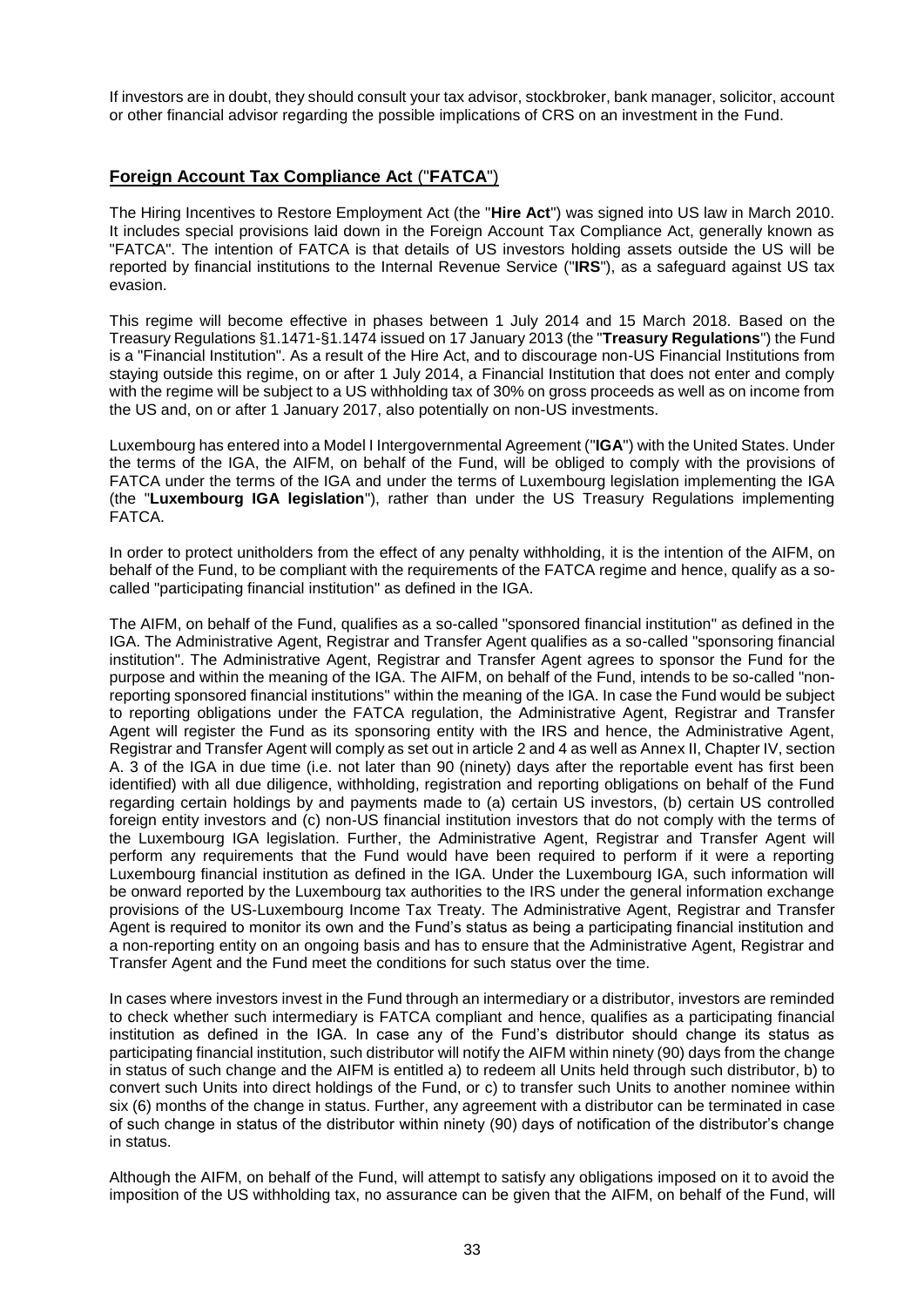be able to satisfy these obligations. If the AIFM, on behalf of the Fund, becomes subject to a withholding tax as a result of the FATCA regime, the value of the Units held by the unitholders may suffer material losses.

Other jurisdictions currently are in the process of adopting tax legislation concerning the reporting of information. The AIFM, on behalf of the Fund, also intends to comply with such other similar tax legislation that may apply to the Fund, although the precise requirements are not fully known yet. As a result, the AIFM, on behalf of the Fund, may need to seek information about the tax status of investors under the laws of such jurisdictions for disclosure to the relevant governmental authorities.

### **If you are in any doubt, you should consult your tax advisor, stockbroker, bank manager, solicitor, accountant or other financial adviser regarding the possible implications of FATCA on an investment in the Fund.**

### **SUSTAINABLE FINANCE DISCLOSURES**

In March 2018, the European Commission published an Action Plan on Financing Sustainable Growth (the "EU Action Plan") that set out an EU strategy for sustainable finance.

The EU Action Plan identified several legislative initiatives, including SFDR.

SFDR requires transparency with regard to the integration of evaluations of environmental, social or governance events or conditions that, if they occur, could cause an actual or a potential material negative impact on the value of the investments made by a financial product, and consideration of adverse sustainability impacts of the actions financial products and financial market participants.

At the date of this Prospectus, it is difficult to predict the full extent of the impact of SFDR and the EU Action Plan on the Fund. The Board of Directors reserves the right to adopt such arrangement as it deems necessary or desirable to ensure that the Fund complies with any applicable requirements of the SFDR and any other applicable legislation or regulations related to the EU Action Plan. In particular, the Management Company and the Fund await the further consultation and/or guidance on the level 2 regulatory technical standards (the "RTS"), and the finalization of the RTS.

It is noted that the RTS to be introduced by the EU to specify the details of the content and presentation of the information to be disclosed by financial market participants like the Fund pursuant to SFDR have been delayed and have not yet entered into force at the date of this Prospectus. It is noted that the European Commission has recommended that from the effective date of SFDR, financial market participants seek to comply with the specific disclosure obligations in SFDR that are reliant on RTS on a 'high-level, principlesbased approach' pending publication of the RTS.

The Fund therefore seeks to comply on a best efforts basis with the relevant disclosure obligations and makes this disclosure as a means of achieving this objective.

It is expected that this section of the Prospectus will be reviewed and updated once the relevant RTS come into effect, noting in particular that the regulatory technical standards are expected to contain details on the form and presentation of the information to be disclosed and this could therefore require a revised approach to how the Fund seeks to meet the disclosure obligations in the SFDR.

Please refer to section entitled "Risk management and risk factors" and the sub-section entitled "Sustainability Risks" in respect of the risks related to sustainable finance disclosures.

# **TAXONOMY REGULATION DISCLOSURES**

The Taxonomy Regulation is a piece of directly effective EU legislation that is applicable to the Fund.

Its purpose is to establish a framework to facilitate sustainable investment. It sets out harmonised criteria for determining whether an economic activity qualifies as environmentally sustainable and outlines a range of disclosure obligations to enhance transparency and to provide for objective comparison of financial products regarding the proportion of their investments that contribute to environmentally sustainable economic activities.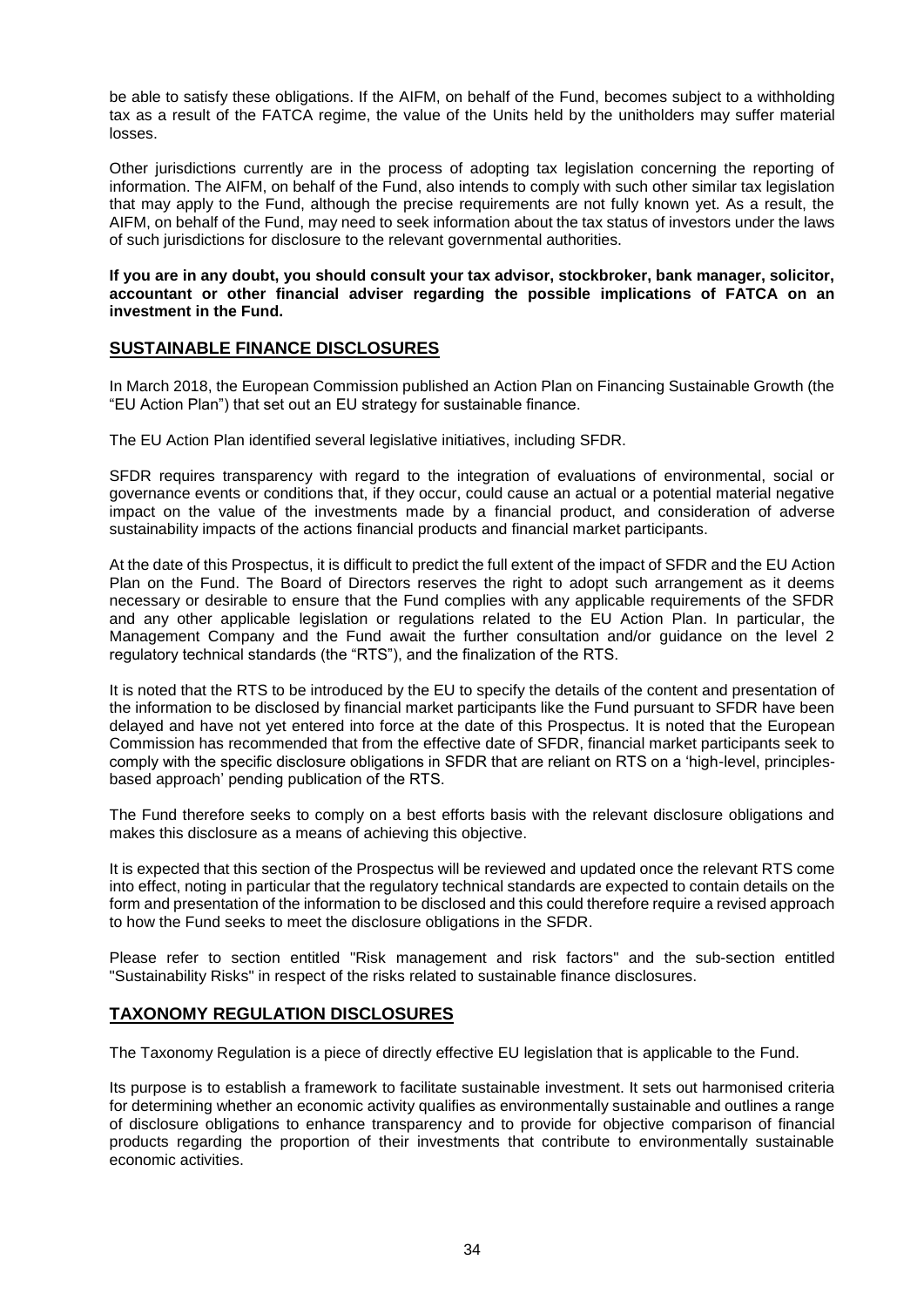It is notable that the scope of environmentally sustainable economic activities, as prescribed in the Taxonomy Regulation, is narrower than the scope of sustainable investments under SFDR. Therefore, although there are disclosure requirements for both, these two concepts should be considered and assessed separately. This section addresses only the specific disclosure requirements of the Taxonomy Regulation.

Given the investment focus and the asset classes/sectors in which the Sub-Funds invest, the Investment Manager may integrate a consideration of environmentally sustainable economic activities (as prescribed by the Taxonomy Regulation) into the investment process for the Sub-Funds.

It is expected that this section of the Prospectus will be reviewed and updated once the relevant RTS come into effect.

# **Data Protection**

Personal data related to identified or identifiable natural persons provided to, collected or otherwise obtained for and on behalf of the Fund will be processed by the Management Company (Controller) in accordance with the privacy policy which is available and can be accessed or obtained online (https://www.fundrock.com/privacy-policy/) . All persons contacting, or otherwise dealing directly or indirectly with the Controller are invited to read and carefully consider the privacy policy, prior to contacting or otherwise so dealing, and in any event prior to providing or causing the provision of any Data directly or indirectly to the Controller.

# <span id="page-34-0"></span>**SECTION XXIII – Financial Year and Financial Reports**

# <span id="page-34-1"></span>**Financial Year**

The Fund's financial year is the calendar year.

# <span id="page-34-2"></span>**Financial Reports**

The Fund will publish an annual report drawn up as per December 31 and a semi-annual report as per June 30.

The audited annual report shall be made available to unitholders free of charge at the registered office of FundRock Management Company S.A.., within six months of the close of each accounting year. Unaudited semi-annual reports shall also be made available in the same way within three months of the end of the accounting period to which they refer.

# <span id="page-34-3"></span>**SECTION XXIV - Duration and liquidation of Sub-Funds and of the Fund**

# <span id="page-34-4"></span>**Duration and liquidation of Sub-Funds**

Each Sub-Fund is created for an unlimited period. The Management Company may at any time decide upon the liquidation of one or more Sub-Funds, particularly in situations of a notable modification of the economic and/or political prevailing circumstances, or if the net assets of a Sub-Fund fall under a certain level to be determined by the Management Company which will not allow an efficient and rational management or in any other cases which will be in the unitholders' interest.

The decision of the Management Company to liquidate a Sub-Fund will be announced to unitholders in a form prescribed by relevant laws or regulations of the countries where the Units of the Sub-Fund are sold.

No application for subscription or conversion of Units into the Sub-Fund to be liquidated will be accepted after the date of the event leading to the dissolution and the decision to liquidate the Sub-Fund. If the equal treatment between unitholders is ensured, redemption requests may be treated.

Following the liquidation of the assets of the relevant Sub-Fund in the best interests of the unitholders, the Management Company will instruct the paying agent to distribute the proceeds of the liquidation, after deduction of liquidation costs, amongst the unitholders of the relevant Sub-Fund in proportion to their respective holdings.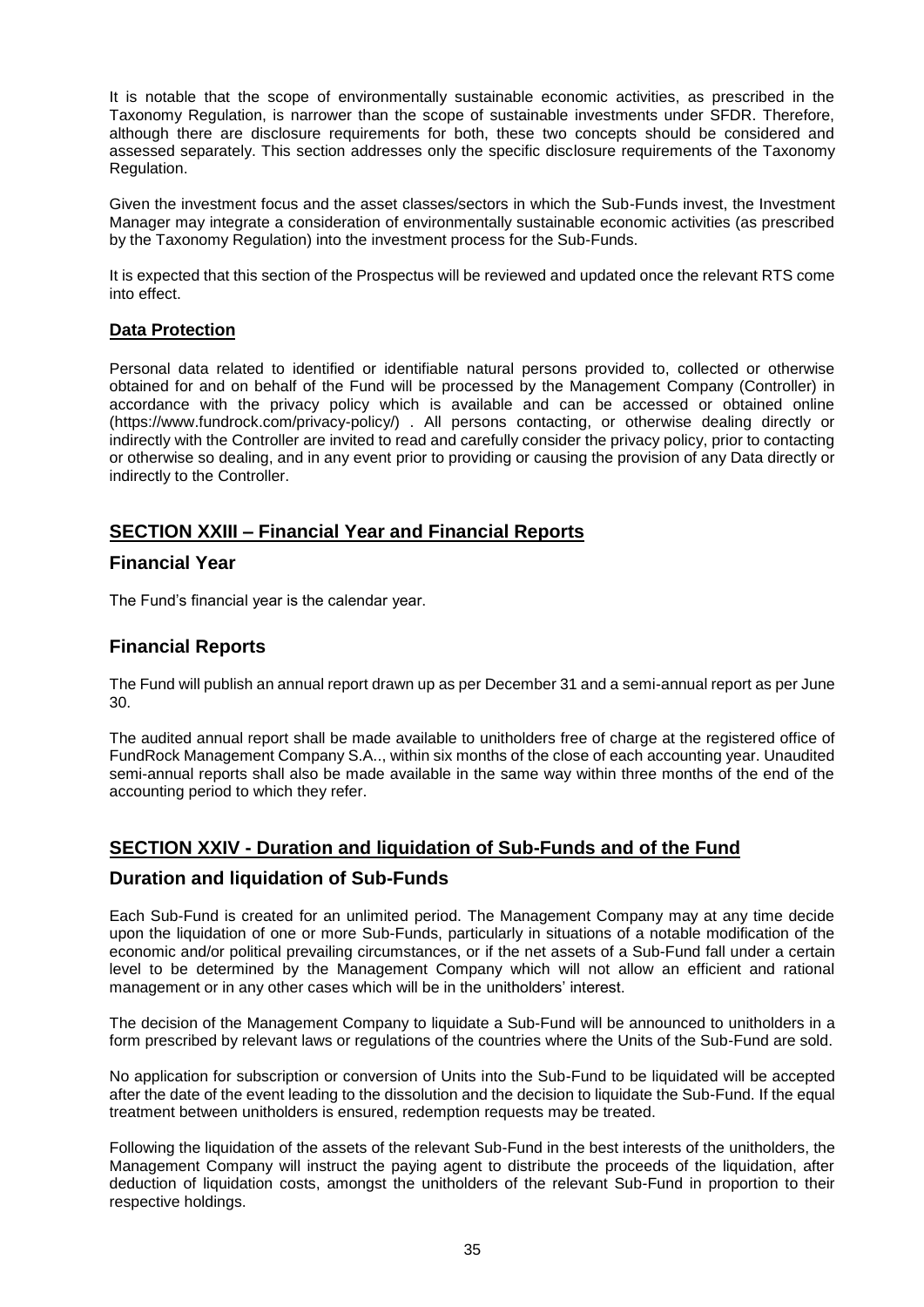The closure of the liquidation of a Sub-Fund and the deposit of any unclaimed amounts with the *Caisse de Consignation* in Luxembourg must take place within a period of time not exceeding nine months from the Board of Directors' decision to liquidate the relevant Sub-Fund. The liquidation proceeds deposited with the *Caisse de Consignation* in Luxembourg will be available to the persons entitled thereto for the period established by law. At the end of such period unclaimed amounts will revert to the Luxembourg State.

Liquidation and distribution of a Sub-Fund cannot be requested by a unitholder, his heirs or beneficiaries.

In case the net assets of a Sub-Fund drop down to zero due to redemption, the Management Company may decide that this Sub-Fund is closed without the need to entail the liquidation procedure.

# <span id="page-35-0"></span>**Duration and liquidation of the Fund**

The Fund is created for an unlimited period and can be dissolved at any time by decision of the Management Company if such dissolution appears necessary or expedient in consideration of the interests of the unitholders, in order to protect the interests of the Management Company.

Dissolution of the Fund is mandatory in the cases provided for by the 2010 Law.

The Management Company shall announce to investors any such dissolution of the Fund in a form prescribed by laws or related regulations of the countries where Units are sold.

No application for subscription or conversion of Units will be accepted after the date of the event leading to the dissolution and the decision to liquidate the Fund. If the equal treatment between unitholders is ensured, redemption requests may be treated.

The closure of the liquidation of the Fund and the deposit of any unclaimed amounts with the *Caisse de Consignation* in Luxembourg must take place within a period of time not exceeding nine months from the Board of Directors' decision to liquidate the Fund. The liquidation proceeds deposited with the *Caisse de Consignation* in Luxembourg will be available to the persons entitled thereto for the period established by law. At the end of such period unclaimed amounts will revert to the Luxembourg State.

<span id="page-35-1"></span>Dissolution and distribution of the Fund cannot be requested by a unitholder, his heirs or beneficiaries.

# **SECTION XXV - Merger of Sub-Funds or merger with another UCI**

The Board of Directors of the Management Company may resolve the cancellation of Units issued in the Fund or in any Sub-Fund and, after deducting all expenses relating thereto, the allocation of Units to be issued in another Sub-Fund of the Fund, or another undertaking for collective investment ("UCI"), subject to the condition that the investment objectives and policies of such other Sub-Fund or UCI are compatible with the investment objectives and policies of the Fund or of the relevant Sub-Fund, in the case where the value of the assets of the Fund or of the Sub-Fund affected by the proposed cancellation of its Units has decreased to an amount determined by the Management Company to be the minimum level for the Fund or for such Sub-Fund to be operated in an economically efficient manner, or in case of a significant change of the economic or political situation.

In such event, notice shall be made available to investors in a form permitted by laws or related regulations of the countries, where units of the Fund or of the Sub-Fund affected by the proposed cancellation of its Units are sold. Such notice shall be made available to investors at least one month before the date on which the resolution of the Management Company shall take effect.

Unitholders of the Fund or of the Sub-Fund the Units of which shall be cancelled shall have the right, during one month from the date of such publication, to request the redemption or conversion of all or part of their Units at the applicable NAV per Unit, subject to the procedures described for each Sub-Fund under the chapters "Redemptions" and "Conversions" without paying any fee.

# <span id="page-35-2"></span>**SECTION XXVI - Applicable law, jurisdiction and governing language**

Disputes arising between the unit holders, the AIFM/Management Company and the Depositary shall be settled according to Luxembourg law and subject to the jurisdiction of the District Court of Luxembourg, provided, however, that the AIFM/Management Company and the Depositary may subject themselves and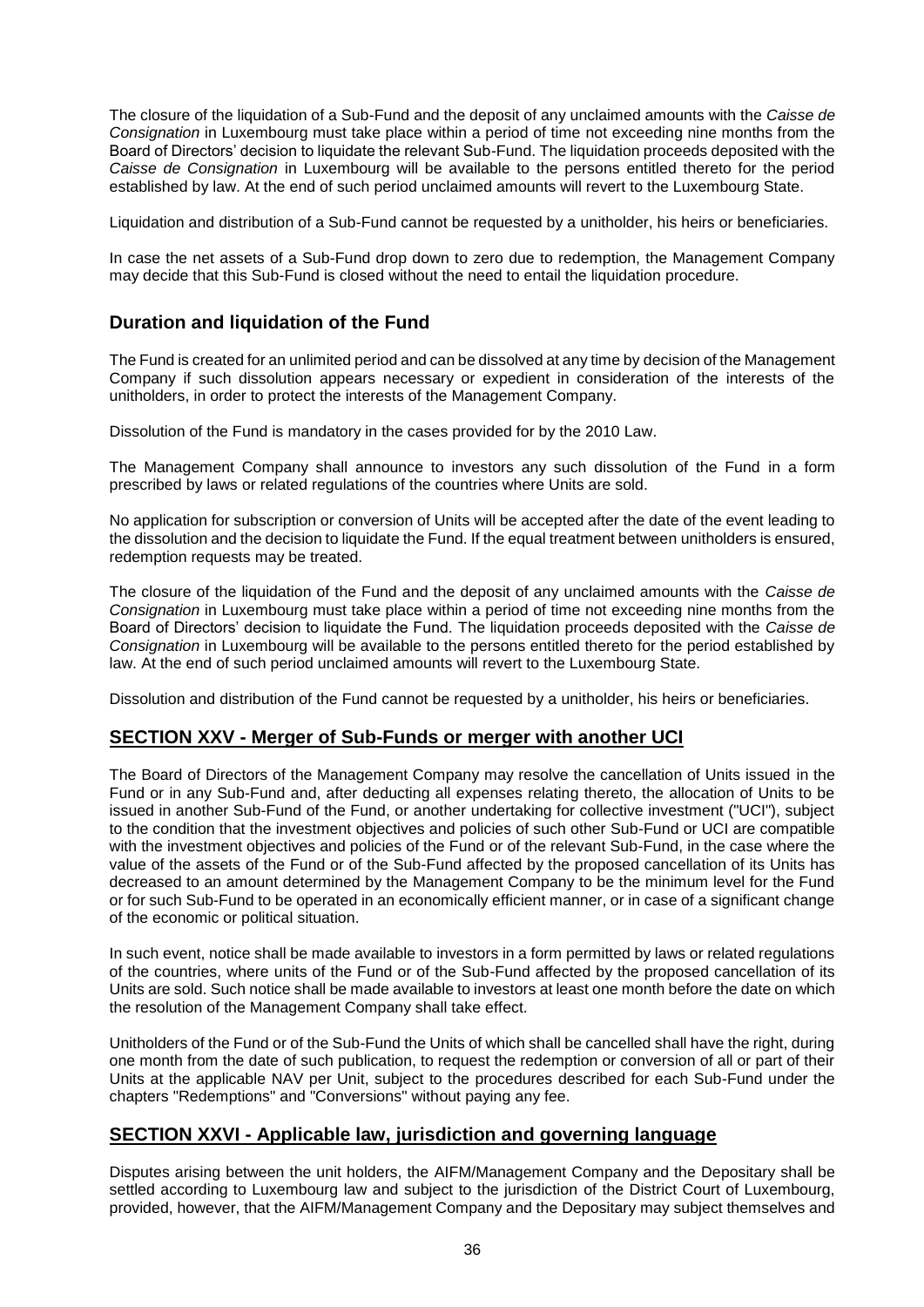the Fund to the jurisdiction of courts of the countries, in which the units of the Fund are offered and sold, with respect to claims by investors resident in such countries and, with respect to matters relating to subscriptions, redemptions and conversions by unit holders resident in such countries, to the laws of such countries.

English shall be the governing language for this Prospectus, provided, however, that the AIFM/Management Company and the Depositary may, on behalf of themselves and the Fund, consider as binding the translation in languages of the countries in which the units of the Fund are offered and sold, with respect to units sold to investors in such countries.

# <span id="page-36-0"></span>**SECTION XXVII - Unitholders' rights against the Fund**

The Management Company draws the investors' attention to the fact that any investor will only be able to fully exercise his investor rights directly against the Fund if the investor is registered himself and in his own name in the in the unitholders' register of the Fund. In cases where an investor invests in the Fund through an intermediary investing into the Fund in his own name but on behalf of the investor, it may not always be possible for the investor to exercise certain unitholder rights directly against the Fund. Investors are advised to take advice on their rights.

# <span id="page-36-1"></span>**SECTION XXVIII - Regulatory Disclosure**

# <span id="page-36-2"></span>**Conflicts of Interest**

The AIFM adopted a conflict of interest policy (the "Conflict of Interest Policy") to identify, manage and where necessary prohibit any action or transaction that may give rise to conflicts entailing a material risk of damage to the interest of the Fund or its Unitholders. The AIFM strives to manage any conflicts in a manner consistent with the highest standards of integrity and fair dealing. For this purpose, it has implemented procedures that shall ensure that any business activities involving a conflict, which may harm the interests of the Fund or its Unitholders, are carried out with an appropriate level of independence and that any conflicts are resolved fairly.

Notwithstanding its due care and best effort, there is a risk that the organizational or administrative arrangements made by the AIFM for the management of conflicts of interest are not sufficient to ensure with reasonable confidence, that risks of damage to the interests of the Fund or its Unitholders will be prevented. In such case where a conflict of interest cannot be avoided and/or that require particular actions, the AIFM will report to Unitholders by an appropriate durable medium and give reasons for the decision.

A paper version of the Conflicts of Interest Policy is available free of charge at the registered office of the AIFM.

Detailed information regarding the Conflict of Interest Policy can also be found on the following webpage of the AIFM: https://www.fundrock.com/conflict-of-interest/.

# <span id="page-36-3"></span>**Preferential treatment of investors**

Unitholders are being given a fair treatment by ensuring that they are subject to the same rights and, as the case may be, the same obligations vis-à-vis the Fund (as such rights are obligations notably result from the Management Regulations and this Prospectus) as those to which other unitholders, having invested in, and equally or similarly contributed to, the same class of Units, are subject to. Notwithstanding the foregoing paragraph, it cannot be excluded that a unitholder be given a preferential treatment in the meaning of, and to the widest extent, allowed by, the Management Regulations. Whenever a unitholder obtains preferential treatment or the right to obtain a preferential treatment, a description of that preferential treatment, the type of unitholders who obtained such preferential treatment and, where relevant, their legal or economic links with the Fund or the AIFM will be made available at the registered office of the Fund within the same limits required by the 2013 Law.